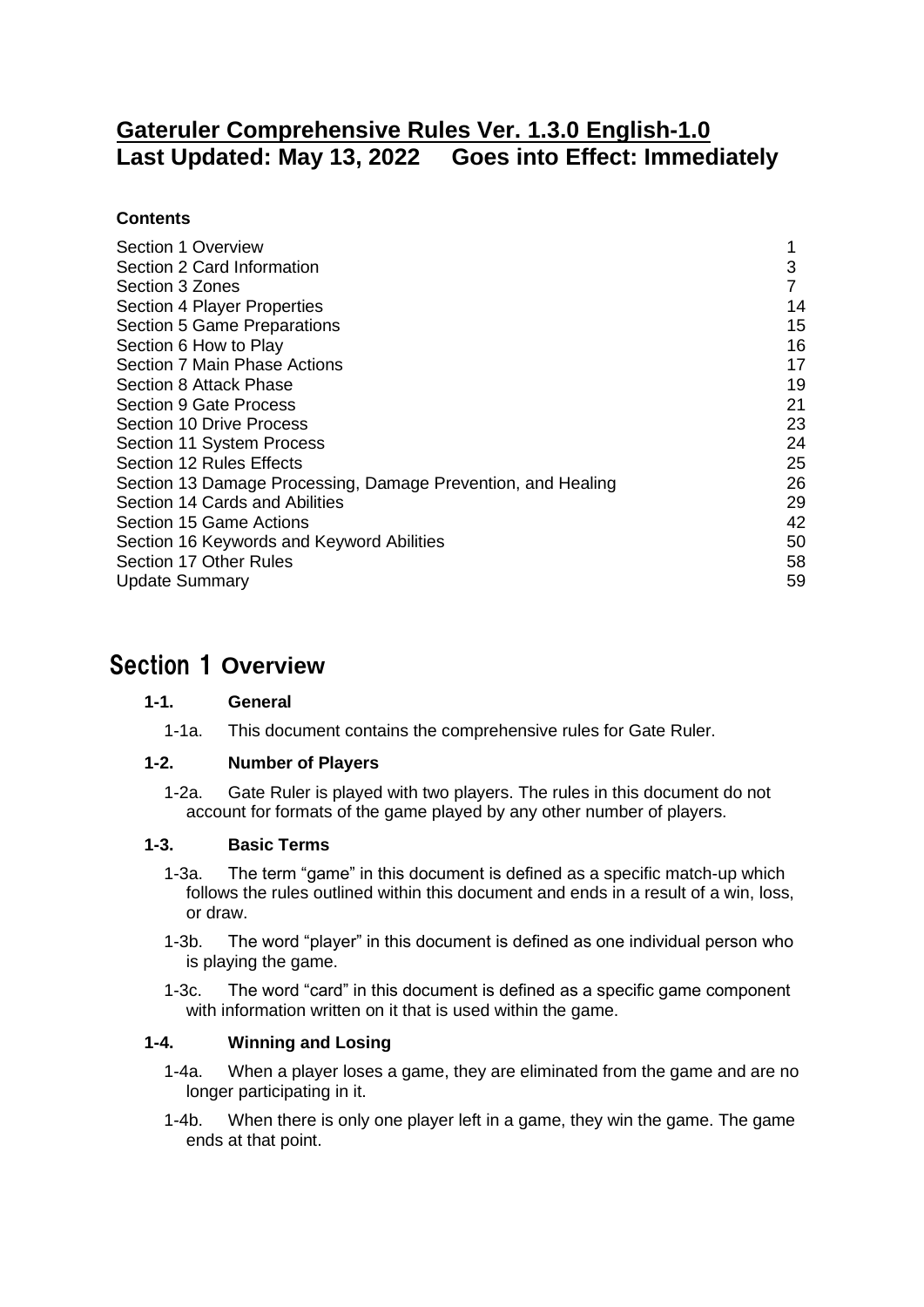- 1-4b-1. When there are no players left in the game, the game ends in a draw.
- 1-4c. At any point during a game, any player may declare to concede, at which point they can remove themselves from the game.
	- 1-4c-1. Conceding cannot be overwritten by any effect. No effect can force a player to concede.

#### **1-5. Golden Rules**

- 1-5a. If a card's text contradicts any part of the comprehensive rules, the card always takes precedence.
- 1-5b. If you are instructed to do something that cannot be done, you must still carry out every part of the instruction that is currently possible but ignore the part that is not.
	- 1-5b-1. If you are instructed to do something for a specific number of times but cannot accomplish all of it, you must still carry out the instructions for as many times as currently possible.
	- 1-5b-2. If you are instructed to do something for a specific number of times and that number is 0 or negative, then you ignore that instruction.
- 1-5c. If you are instructed to do something that recreates the exact same situation as before you carried out the instruction, then it does not count as "becoming" that situation.
- 1-5d. When a rule or effect allows or instructs for something to happen, and another effect states that it cannot happen, the "cannot" effect takes precedence.
- 1-5e. During the game, if you are instructed to choose a number, you can only choose 0 or a positive integer.
- 1-5f. An object "is [specific property]" if it fulfills one or more of the conditions for that property. Also, an object "is not [specific property]" only if it has none of the conditions for that property.
	- Example: If a unit has both Earth and Beast attributes, that unit counts as having the Earth attribute, even though it also has the Beast attribute. Conversely, that unit cannot be counted as not having the Beast attribute even though it has the Earth attribute.
- 1-5g. If you need to refer to information or a property that doesn't currently exist, then treat it as being non-existent (or as 0 if you need a numeric value). Example: If you need to know how many cards a player has in their hand but the player is using a ruler with no hand, then the number is 0. Example: If you need to know the faction of a resource card, it has none.
- 1-5h. If both players would make some kind of decision and if the decision of one player would affect the information the other player would use to make their decision, the active player makes their decision first. If this is not the case, both players make their decisions simultaneously.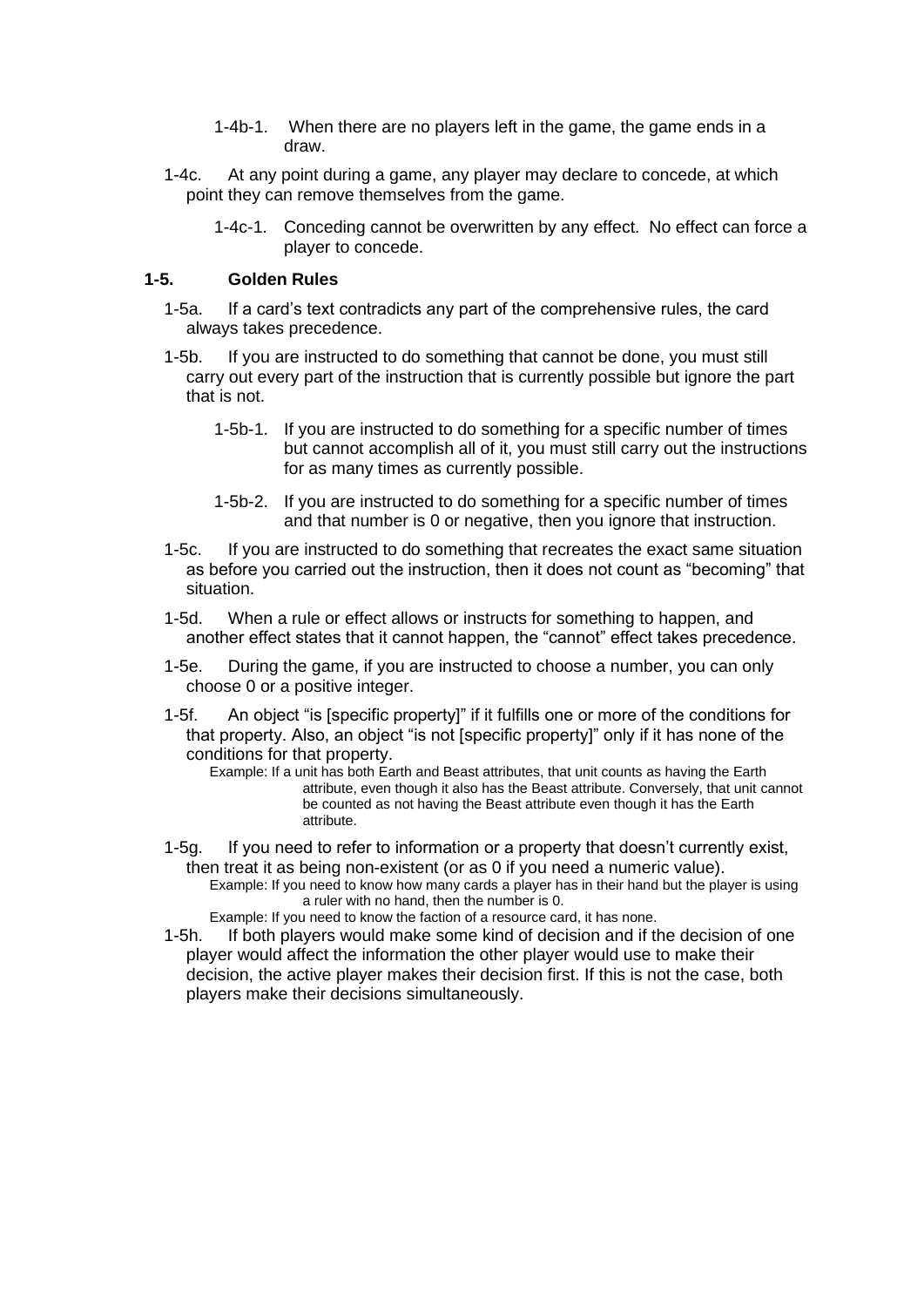# <span id="page-2-0"></span>Section 2 **Card Information**

Ruler





Resource





 Card Name Card Type 3 Faction<br>4 Attribute 4 Attributes<br>5 Life Life 6 Level Reminder Icons Legendary Icon ATK (Attack) HP (Hit Points) STK (Strike) 12 Text Flavor Text Illustration

**B** 

15 Additional Information

**2-1. General**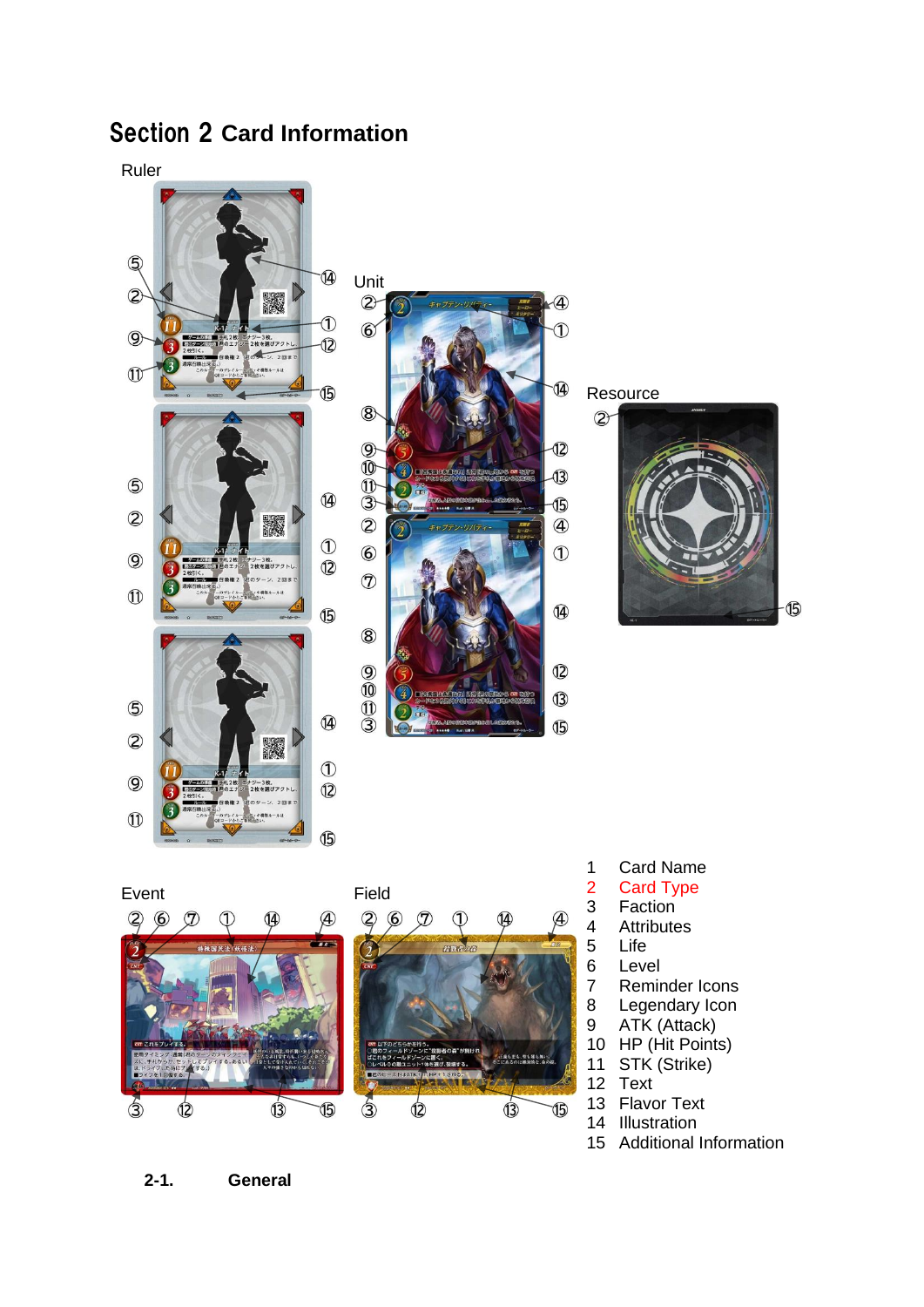- 2-1a. The cards used in this game have different kinds of information and properties.
- 2-1b. If something refers to a "(property) card" or just "(property)", it is referring to a card with that property.

Example: "Unit card" means a card with the "Unit" property.

Example: "When a Zoo Brigade attacks" means "When a card with a Zoo Brigade property attacks".

2-1b-1. When something refers to a card solely by 1 or more properties without specifying a zone it is in, it is referring specifically to cards that are in play.

Example: "Your {Dragon}", with no zone specified, means "A card in play with the {Dragon} attribute that you control".

### **2-2. Card Name**

- 2-2a. This is the specific name of a card, which acts as a unique identifier for the card.
- 2-2b. The card name is referred to for deck construction rules (5-2c-1b).
- 2-2c. If an effect refers to a ""(name)"" with double quotations, it can refer to "a card with a card name that exactly matches (name)" or "a card which includes (name) within its card name", depending on the context.

Example: If a card text refers to a ""Joe of the Kamaitachi"", it is referring to any card with "Joe of the Kamaitachi" in its name. Thus, both <Joe of the Kamaitachi> and <Joe of the Kamaitachi in New York> are both valid in this case.

2-2d. If an effect refers to a "«(name)»" using double angle quotation marks, it can only refer to "a card with a card name that exactly matches (name)".

> Example: If a card text refers to a "«Joe of the Kamaitachi»", then it can only refer to <Joe of the Kamaitachi>, not <Joe of the Kamaitachi in New York>.

# **2-3. Card Type**

- 2-3a. Type is a specific category to which a card belongs to.
- 2-3b. The list of card types is as follows: Ruler, Unit, Event, Field, and Resource.

### **2-4. Faction**

- 2-4a. Faction is another specific category to which a card belongs to.
- 2-4b. The existing factions currently in the game are listed below. There are some cards that can be treated as belonging to a different faction from what is printed on the card.

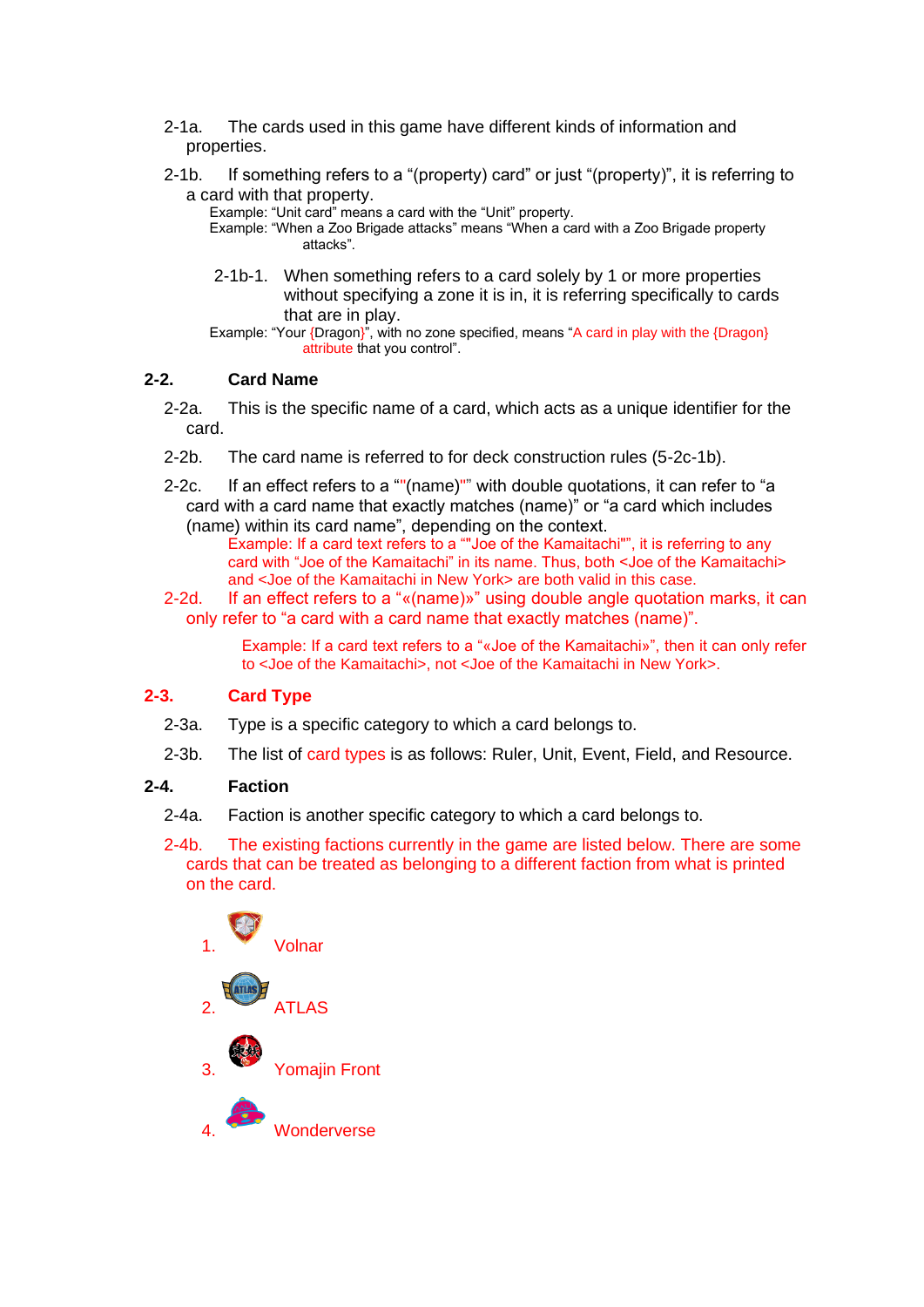

2-4c. This is referred to by deck construction rules, as well as by some cards, abilities, and effects.

### **2-5. Attributes**

- 2-5a. These are specific properties that a card has, representing certain traits or characteristics.
- 2-5b. This is referred to by some cards, abilities, and effects.
- 2-5c. If an effect instructs you to choose an attribute, it needs to be an attribute that exists on at least 1 card from all cards currently published for Gate Ruler.
- 2-5d. If an effect refers to something with "{(name)}" using curly brackets, then it is referring to "a (card) that has (name) as one of its attributes".
	- 2-5d-1. When referencing multiple attributes, it will be templated as "{(attribute 1) or (attribute 2)}. This is referring to any "(card) that has either (attribute 1), (attribute 2), or both among its attributes".

#### **2-6. Life**

- 2-6a. This value on a ruler card represents a player's endurance.
- 2-6b. When a player has an amount of damage equal to or greater than this value and they cannot heal, they lose the game (12-2a-1).
- 2-6c. During the game, if something refers to the current life of a ruler, it is referring to the number equal to that ruler's life minus the number of cards in the damage zone of that ruler's controller.
	- 2-6c-1. If something refers to the current life of a player, it refers to the current life of the ruler they control.

#### **2-7. Level**

- 2-7a. The level is a value indicating how powerful a card is.
- 2-7b. A card's level is referred to when you pay the cost to play that card.

### **2-8. Reminder Icons**

2-8a. These icons indicate if this card has any Overdrive (OD) (16-2), Touchdown (TD) (16-3), and/or Counter (CNT) (16-4) abilities.

### **2-9. Legendary Icon**

- 2-9a. This icon shows that a card is particularly powerful.
- 2-9b. A card with this icon is called a "legendary card", and it is referred to by deck construction rules (5-2c-1d).

### **2-10. ATK (Attack)**

- 2-10a. This value indicates the strength of a ruler or unit when attacking another unit.
- 2-10b. When a ruler or a unit attacks and deals damage to another unit, it deals damage equal to its ATK.

### **2-11. HP (Hit Point)**

2-11a. This value indicates the endurance of a unit.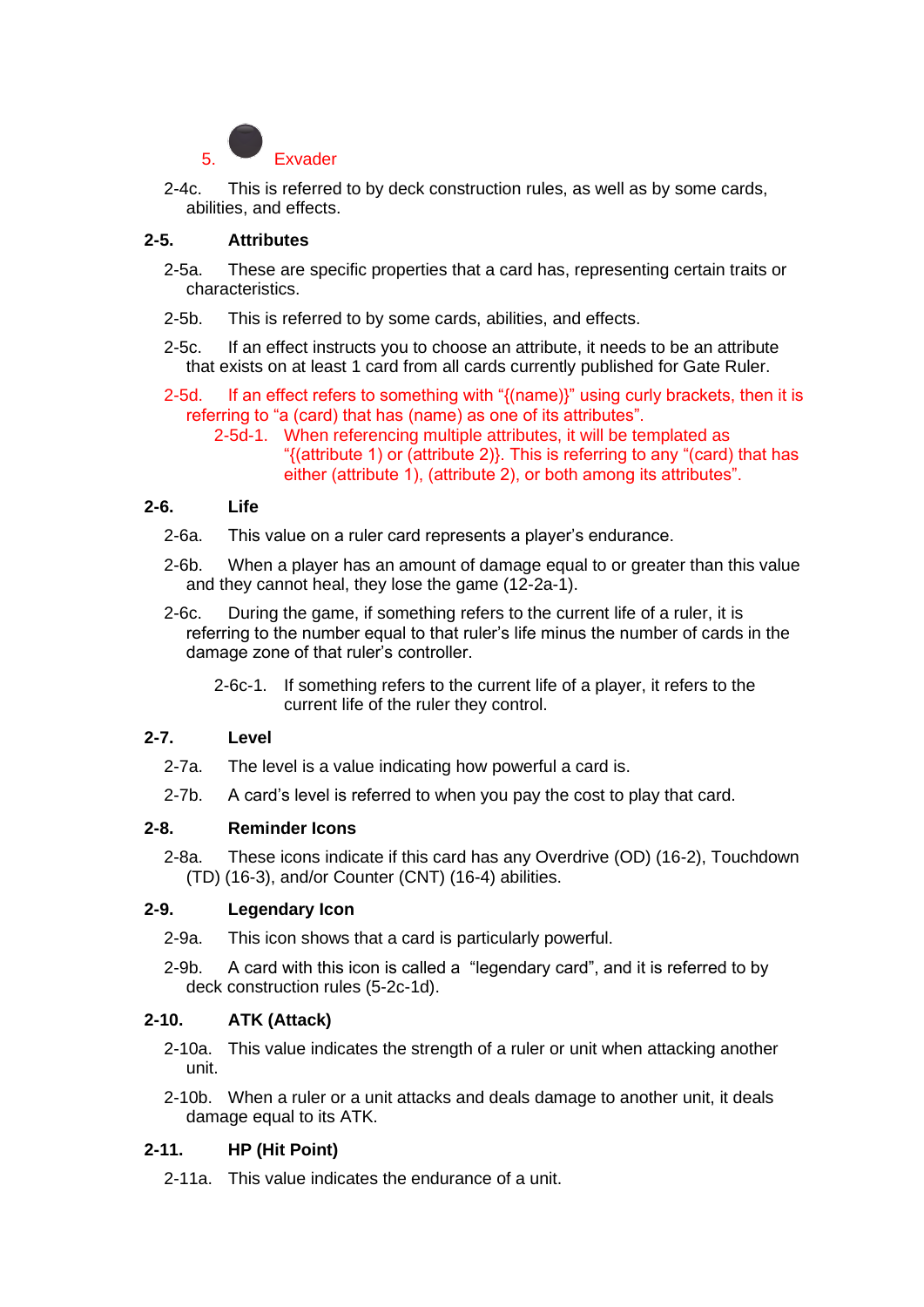- 2-11b. When a unit is dealt damage, its current damage (3-6g) is increased by that value. Damage never decreases HP.
- 2-11c. If a unit's current damage is equal or greater than its HP, or if a unit's HP is at 0 or less, that unit is destroyed (12-4a).

## **2-12. STK (Strike)**

- 2-12a. This value indicates the strength of a ruler or unit when attacking another ruler.
- 2-12b. When a ruler or a unit attacks and deals damage to another ruler, it deals damage equal to its STK.

### **2-13. Text**

- 2-13a. This explains any abilities or effects a card may have.
- 2-13b. If text is divided into different parts by a rectangular border with a different background color, or just 1 or more '■' icons, each part is treated as a separate ability or effect.
- 2-13c. The Counter (CNT) ability (16-4) of a card is written within its own rectangular border with a different background color.
- 2-13d. Some card texts may include italicized texts in between parentheses. These are called "reminder texts" and they help explain an ability or provide certain details about how it works. They are not considered to be part of the actual text.

# **2-14. Flavor Text**

- 2-14a. This text provides information on the card's background and/or story within the world of Gate Ruler.
- 2-14b. Nothing in the game refers to the flavor text of a card, so it has no impact on the game.

### **2-15. Illustration**

- 2-15a. This image depicts a character or concept that the card represents.
- 2-15b. Nothing in the game refers to the illustration of a card, so it has no impact on the game.

## **2-16. Additional Information**

- 2-16a. This part of the card shows the card's collect number, rarity, legal descriptions, name of the artist who made the illustration, etc.
- 2-16b. Nothing in the game refers to the additional information of a card, so it has no impact on the game.
	- 2-16b-1. The only exception is that there are rulers that refer to the additional information of a card during deck construction.

# **2-17. Card Classification**

- 2-17a. Depending on the information on it, a card may belong to one of the categories below.
- 2-17b. If the card type of a card is a unit or field, or is an event card with standard action for its timing, it is classified as a "standard action card".
- 2-17c. If a card can be placed in a set zone, it is classified as a card that "can be set". This category includes: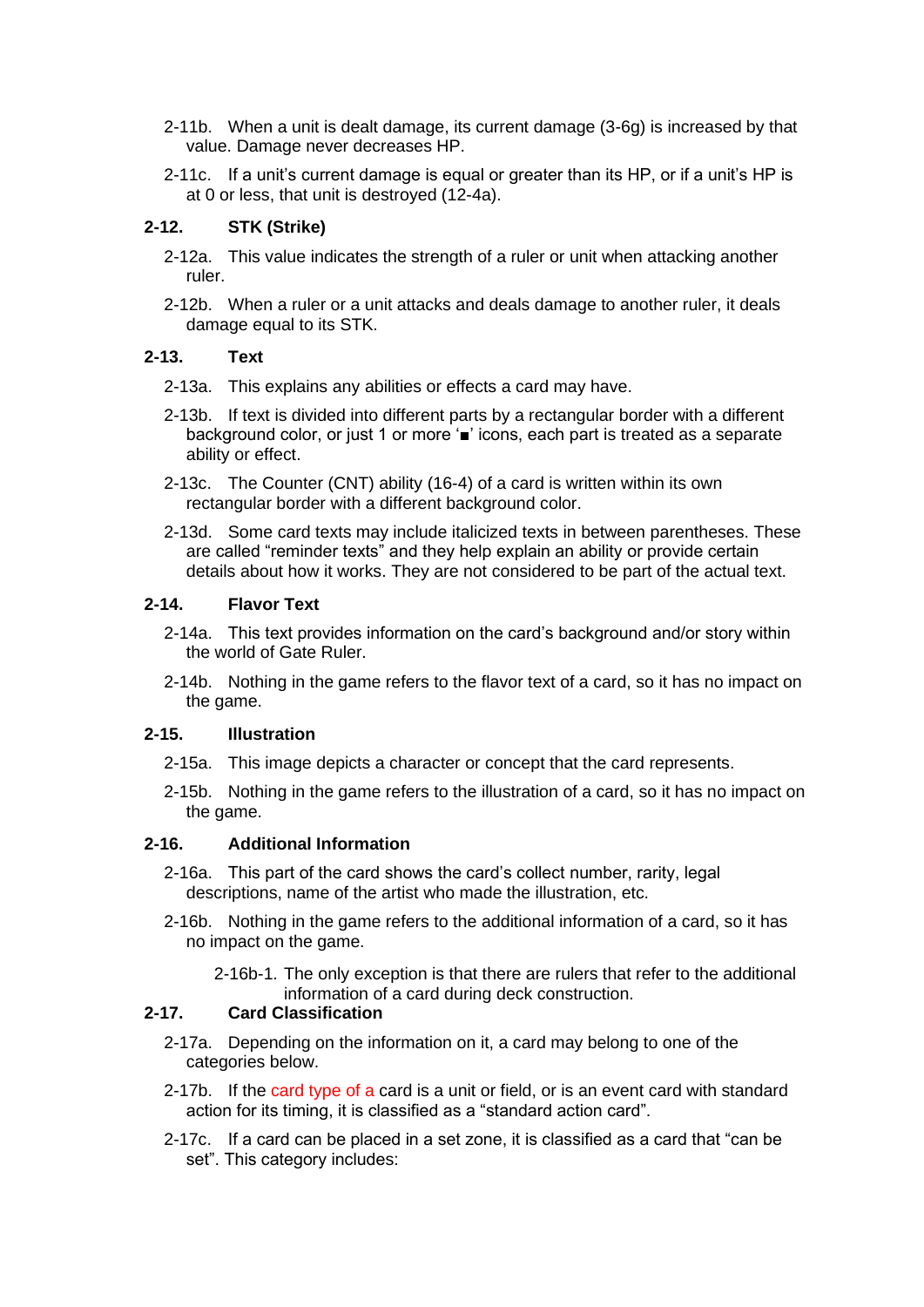-Any event card that does not have **Forced Reveal**

-Any card which has been specified that it can be set by some kind of effect

# <span id="page-6-0"></span>Section 3 **Zones**

### **3-1. General**

3-1a. Zones are spaces where you place cards and/or abilities.

### **3-2. Basics**

- 3-2a. During the game, you put cards in zones. Each player has their own corresponding zones, with the exception of the gate, which is shared between players.
	- 3-2a-1. Cards count as being "in play" while they are in one of the several specific zones. Each of these zones belong to either one of the players.
- 3-2b. Each card in a zone is either "revealed" or "hidden" to one or both players.
	- 3-2b-1. You may check the information on any card that is revealed to you at any time.
	- 3-2b-2. You cannot check the information on any cards that are hidden from you.
	- 3-2b-3. Regardless of whether the cards in a zone are revealed or hidden to you, you may count the total number of cards in that zone at any time.
	- 3-2b-4. Any card in a zone which is not revealed to one or both players cannot be guaranteed to have or not have any specific information or property.
	- 3-2b-5. When choosing a card in a zone that is not revealed to one or both players, if the card to be chosen is required to have some specific property or properties, then the player choosing the card must reveal it to all players to prove that it has the required property or properties.
		- 3-2b-5a. When choosing a card that "can be set" (2-17c) in a zone that is not revealed to the other player, if there is no other required property for the chosen card, after choosing that card, it does not need to be revealed if it will be placed in a set zone.
- 3-2c. For some zones, the specific order of the cards placed there are relevant to the game.
	- 3-2c-1. In a zone where the order of the cards matters, each of the cards in that zone should be arranged in the specified order, basically stacking those cards on top of each other.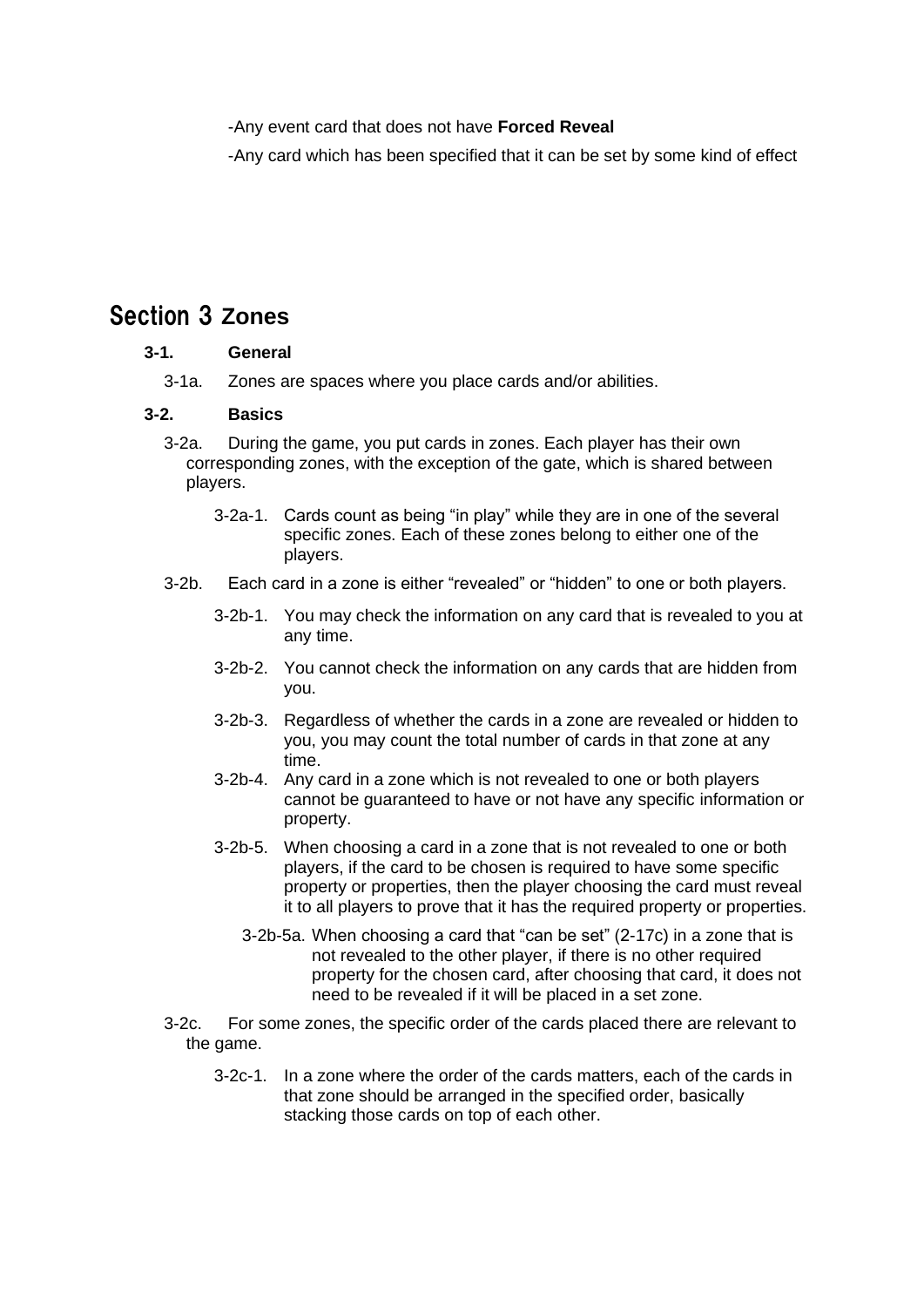- 3-2c-2. In a zone where the order of the cards matters, you cannot change the order of the cards in that zone unless a rule or effect instructs you to.
- 3-2d. If a card moves from a zone in play to another zone in play, it's treated as the same card.
	- 3-2d-1. The card's ready\exhausted state is preserved if possible.
- 3-2e. If a card moves to any zone that is not in play and hence 3-2d does not apply, that card is treated as being a new card within the zone it moved to. Effects applied to that card in the previous zone are not carried over to a new card, unless specified otherwise.
	- 3-2e-1. As a card gets moved from one zone to another zone, if the effect that moved the card is clearly following the same card into the new zone, that effect can still refer to that same card even in the new zone.
	- 3-2e-2. If more than one card moves from one zone to another zone simultaneously and the order of the cards are relevant in the new zone, the owner of the new zone decides the order of the moved cards. If the cards in the new zone are not revealed to a player, they may not know the order of the moved cards.
- 3-2f. If one or more cards are moved to a zone but the owner of the zone is not specified, they will be moved to the corresponding zone belonging to the owner of the cards. Likewise, if a card, ability, or effect refers to a zone without specifying its owner, it is referring to the zone belonging to its owner. This does not apply when a card, ability, or effect is referring to a zone in order to define what cards can be chosen.
- 3-2g. Some rulers modify the number of certain zones for their owner, or eliminate certain zones entirely.
	- 3-2g-1. If a card would move to a non-existent zone, it does not move and remains in its current zone.
- 3-2h. If you would do something to two or more cards because you were instructed by something that specifies "up to" a certain number of cards, you must choose the number first before choosing the cards and resolving it.
- 3-2i. If a card would be moved to a zone where the card cannot move to, the card does not move and remains where it is.
- 3-2j. When something would affect a card or cards in a zone with a certain property but does not specify a number of cards, all cards in that zone with the matching property are affected.

Example: "Put this card's charges into your graveyard" doesn't specify the number of cards, so you must put all of the charges under the card in question into your graveyard.

3-2j-1. When checking if a particular action has been completed or not, the action must have been actually carried out with 1 or more cards to count as being completed. (1-5b-2).

Example: If an ability has "Put this card's charges into your graveyard" as a cost, and the card currently has no charges, you cannot play the ability because you cannot complete the actual payment.

3-2k. If a card would move from a hand or set zone to a zone that is neither a hand or set zone, if the destination zone is one that is not revealed to one or more players, then that card must first be revealed to all players before being moved.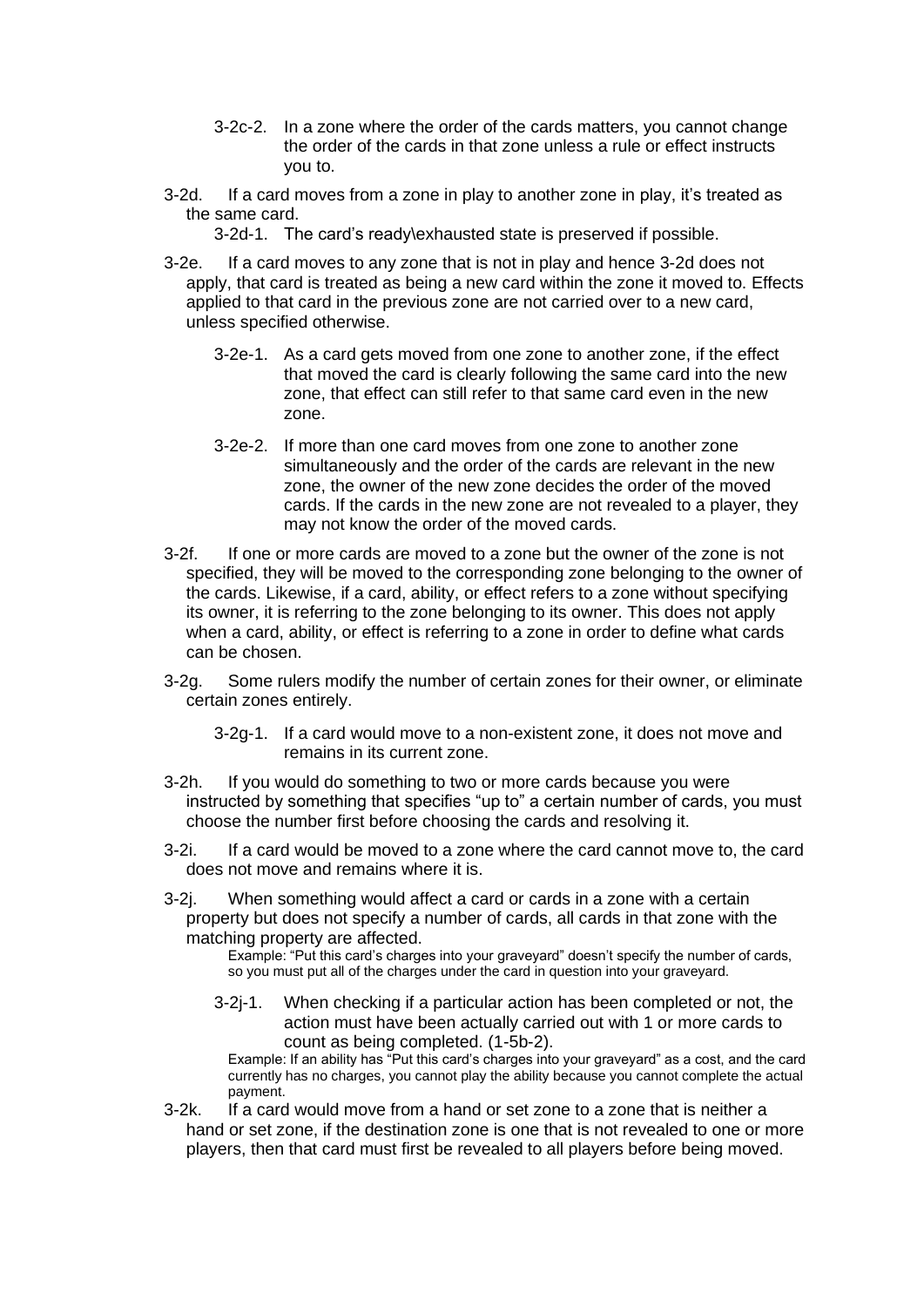3-2l. If an effect specifies multiple zones, then the zones will be listed as "(zone 1) or (zone 2)" or "(zone 1), (zone 2),...or (zone 3)", with each zone separated by either an "or" or ",".

> Example: If it says "your graveyard or damage zone" on a card, then it means "either your graveyard or damage zone".

- 3-2l-1. If such a card text would choose or be resolved on 1 single card, then unless specified otherwise, the chosen or affected card is selected from among the cards in 1 of the listed zones. (You do not choose or resolve this text on 1 card from each of the listed zones.)
- 3-2l-2. If such a card text would choose or be resolved on multiple cards, then unless specified otherwise, the chosen or affected cards can be selected from any valid cards in the listed zones in any combination. (For example, if choosing 2 cards from 2 zones, you may choose 2 cards from the first zone, 2 cards from the second zone, or 1 card from each zone for a total of 2.)

# **3-3. Placement States**

- 3-3a. Some zones specify states of placement, either as 'ready' or 'exhausted'. Ready cards should be placed upright (shorter edge facing towards you) and exhausted cards should be placed sideways (longer edge facing towards you).
	- 3-3a-1. When you put 1 or more cards into a zone with ready/exhausted placement states, you put them in a ready state.
	- 3-3a-2. A card is either ready or exhausted, not both. When a card becomes ready, it is no longer exhausted, and vice versa.
- 3-3b. Some zones specify states of placement, either as 'face up' or 'face down'. Face up cards should be placed with the information on the card clearly visible, and face down cards should be placed with the information on the card hidden.
	- 3-3b-1. When putting one or more cards into a zone, unless instructed otherwise, you put them face up if the card or cards are to be revealed to all players, and face down if they are supposed to be hidden to one or more players.
	- 3-3b-2. A card is either face up or face down, not both. When a card becomes face up, it is no longer face down, and vice versa.
	- 3-3b-3. You can check the information on a face down card if that zone is treated as being revealed to you.

### **3-4. Deck Zone**

- 3-4a. This is the zone where you put your deck.
	- 3-4a-1. If rules or effects refer to a "deck", they refer to the cards in the deck zone.
- 3-4b. The deck zone is hidden for all players, and the order of cards in this zone is relevant. The order of the cards is managed by stacking them on top of each other.
- 3-4c. If you would move two or more cards from your deck zone to another zone, unless instructed otherwise, move the topmost card to the new zone, then repeat this process for the specified number of times.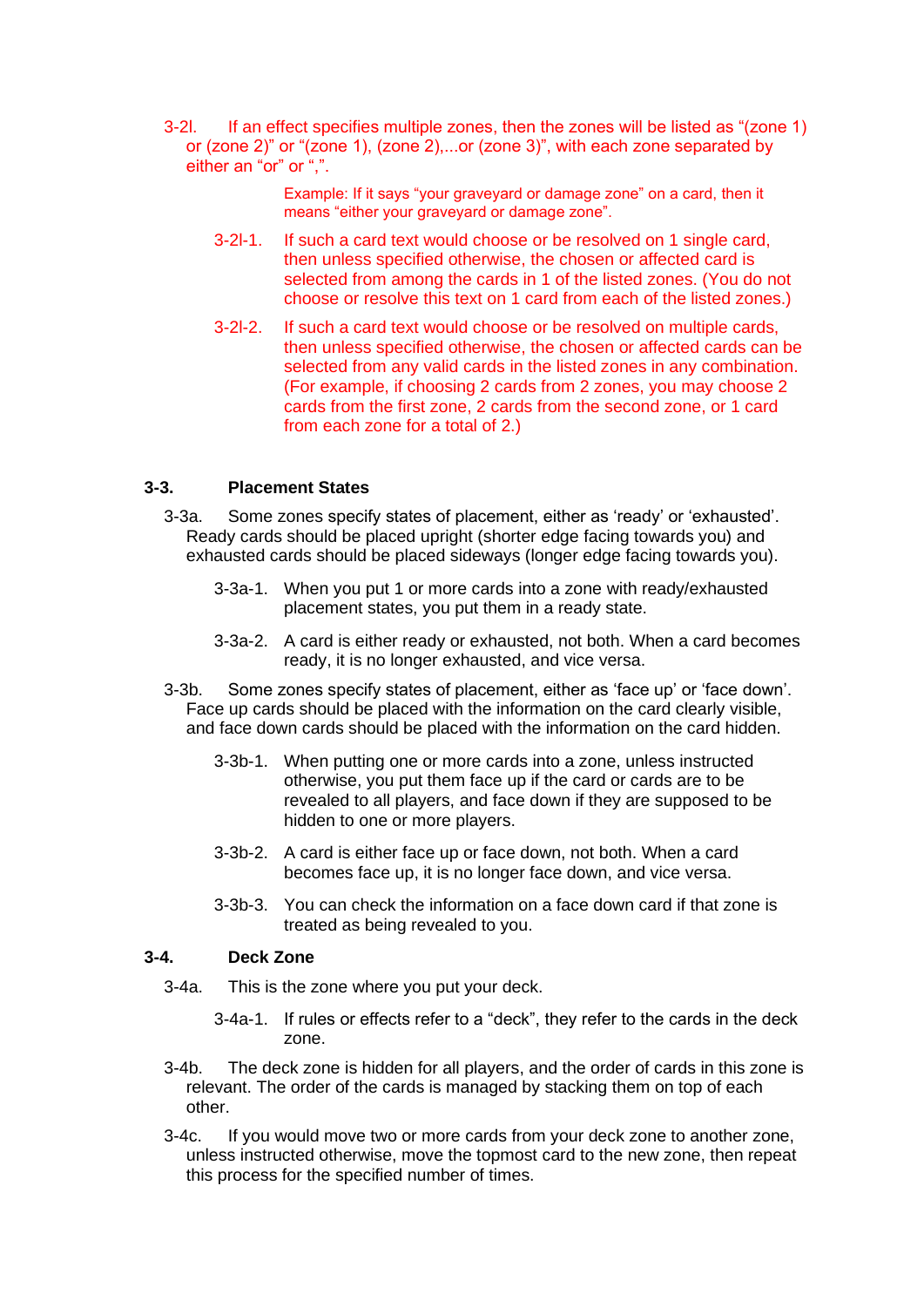#### **3-5. Hand**

- 3-5a. This is the zone where you keep the cards you draw.
- 3-5b. The hand is revealed to its owner and hidden to the other player. The order of cards in this zone is not relevant.
- 3-5c. You may have any number of cards in your hand.

#### **3-6. In Play**

- 3-6a. "In play" describes all zones where you deploy units, events, and or fields.
- 3-6b. Cards in ruler zones, attack zones, defense zones, set zones and field zones are considered to be in play.
	- 3-6b-1. Whether cards are revealed or hidden to a player, whether the card order is relevant, and whether a zone has placement states are determined by the rules for each specific zone.
- 3-6c. When something refers to a card or cards with a property that doesn't specify what zone the card is in, it is referring to a card or cards in play that have the matching property.

Example: If an effect refers to a "unit", it refers to a card in play that has "unit" as its card type.

- 3-6d. Each player's attack zones and defense zones are considered to be in the "front row".
- 3-6e. A "column" is a group of zones in play with a common owner that are aligned in a single column.
	- 3-6e-1. The defense zone and the ruler zone are in the same column and it is referred to as the "center column".
	- 3-6e-2. Each attack zone is in its own, separate column, which is also separate from the column that the defense zone is in.
	- 3-6e-3. Zones in the same column are considered to be in front of or behind each other.
		- 3-6e-3a. For the center column, the defense zone is considered to be in front of the ruler zone.
		- 3-6e-3b. If a ruler or unit is in front of any other unit and/or ruler in the same column, it is considered to be the "frontmost" unit or ruler.
- 3-6f. A ruler in play is assigned a numeric value called "current ruler damage".
	- 3-6f-1. At the start of the game, a ruler's current ruler damage is 0.
	- 3-6f-2. The current ruler damage is referred to when resolving for ruler damage application process (13-5).
- 3-6g. A unit in play is assigned a numeric value called "current damage".
	- 3-6g-1. The current damage for a unit that just entered play is 0.
	- 3-6g-2. The current damage is referred to when resolving for unit destruction (12-4a-1).

### **3-7. Ruler Zone**

- 3-7a. This is the zone where you put your rule
	- 3-7a-1. Each player has one ruler zone.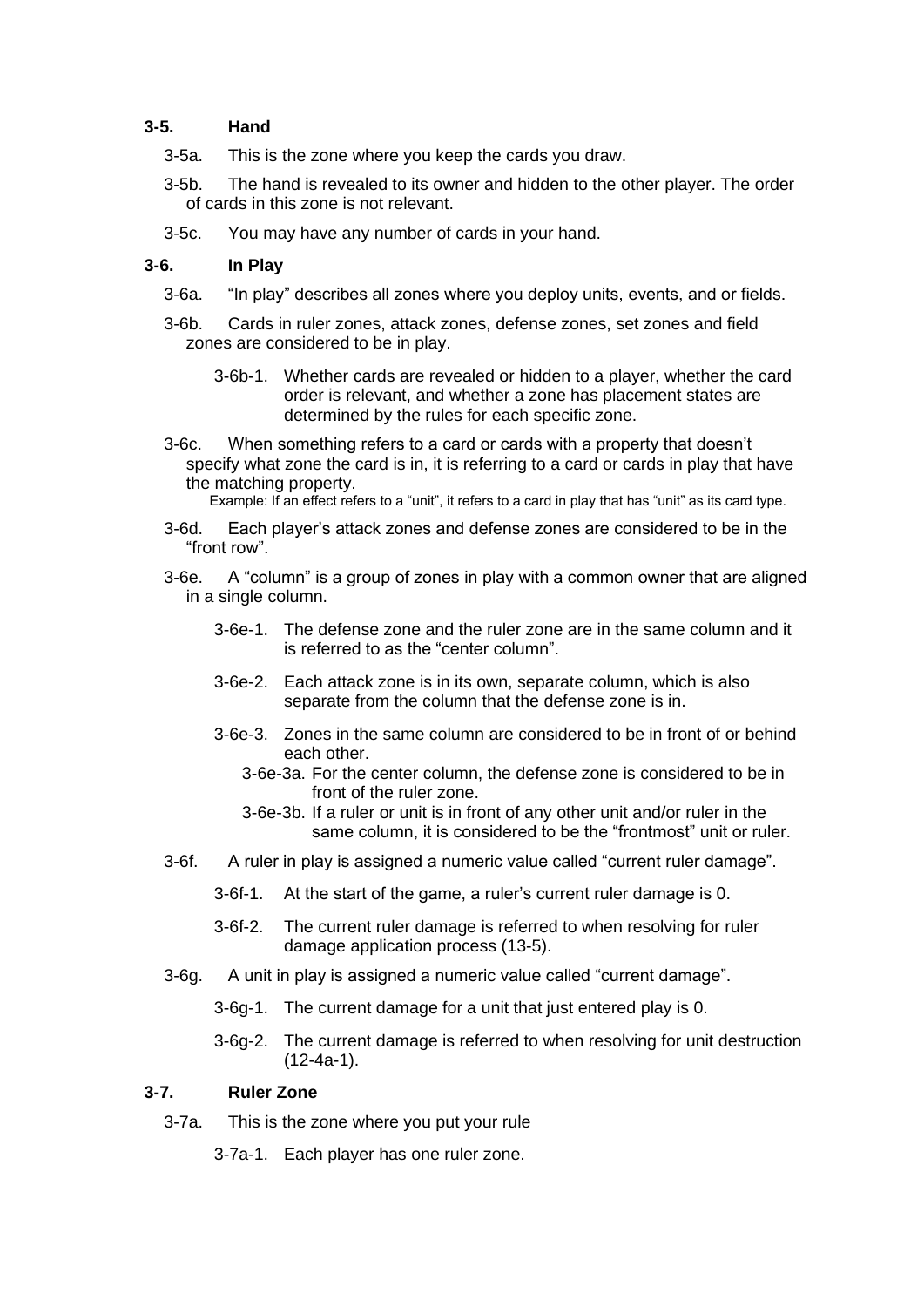- 3-7a-2. If something refers to a "card", it does not refer to a ruler card in a ruler zone.
- 3-7b. The ruler zone is revealed to all players, and it has ready/exhausted placement states.
- 3-7c. You can only have a ruler card in your ruler zone.

#### **3-8. Attack Zone**

- 3-8a. This is a zone where you can put a unit, which can then attack.
	- 3-8a-1. The number of your attack zones you have is specified by the ruler you are using.
- 3-8b. All face up cards in an attack zone are revealed to all players. Any face down cards in an attack zone are revealed to their controller, and hidden to any other player.
- 3-8c. An attack zone has ready/exhausted placement states.
- 3-8d. You can only have cards that are treated as units in an attack zone.

## 3-9. **Defense Zone**

- 3-9a. This is a zone where you can put a unit to defend your ruler.
	- 3-9a-1. The number of your defense zones you have is specified by the ruler you are using.
- 3-9b. All face up cards in a defense zone are revealed to all players. Any face down cards in a defense zone are revealed to their controller, and hidden to any other player.
- 3-9c. Any unit placed in a defense zone is placed in an exhausted state, unless something specifically dictates that the card can be in a ready state even when in a defense zone.
- 3-9d. You can only have cards that are treated as units in a defense zone.

#### **3-10. Set Zone**

- 3-10a. This is a zone where you can put event cards.
	- 3-10a-1. The number of set zones you have is specified by the ruler you are using.
	- 3-10a-2. If you have two or more set zones, you may not move cards you put into one of them over to another unless instructed by a rule or effect.
- 3-10b. Each set zone is revealed to its owner but hidden to the other player. The order of the cards in a set zone is not relevant.
- 3-10c. Only cards that are settable (specifically allowed to be set) can be set in a set zone.
- 3-10d. When a hidden card in a set zone would be moved to a zone that is not another set zone, the card is revealed to all players before it is moved.
- 3-10e. If a rule or effect refers to a "set card", it is referring to a card in a set zone.
- 3-10f. Cards you can put into your set zone are called "settable" cards, and they include following:
	- Event cards without [Forced Reveal] (16-15).
	- Cards that have been specified as settable through an effect.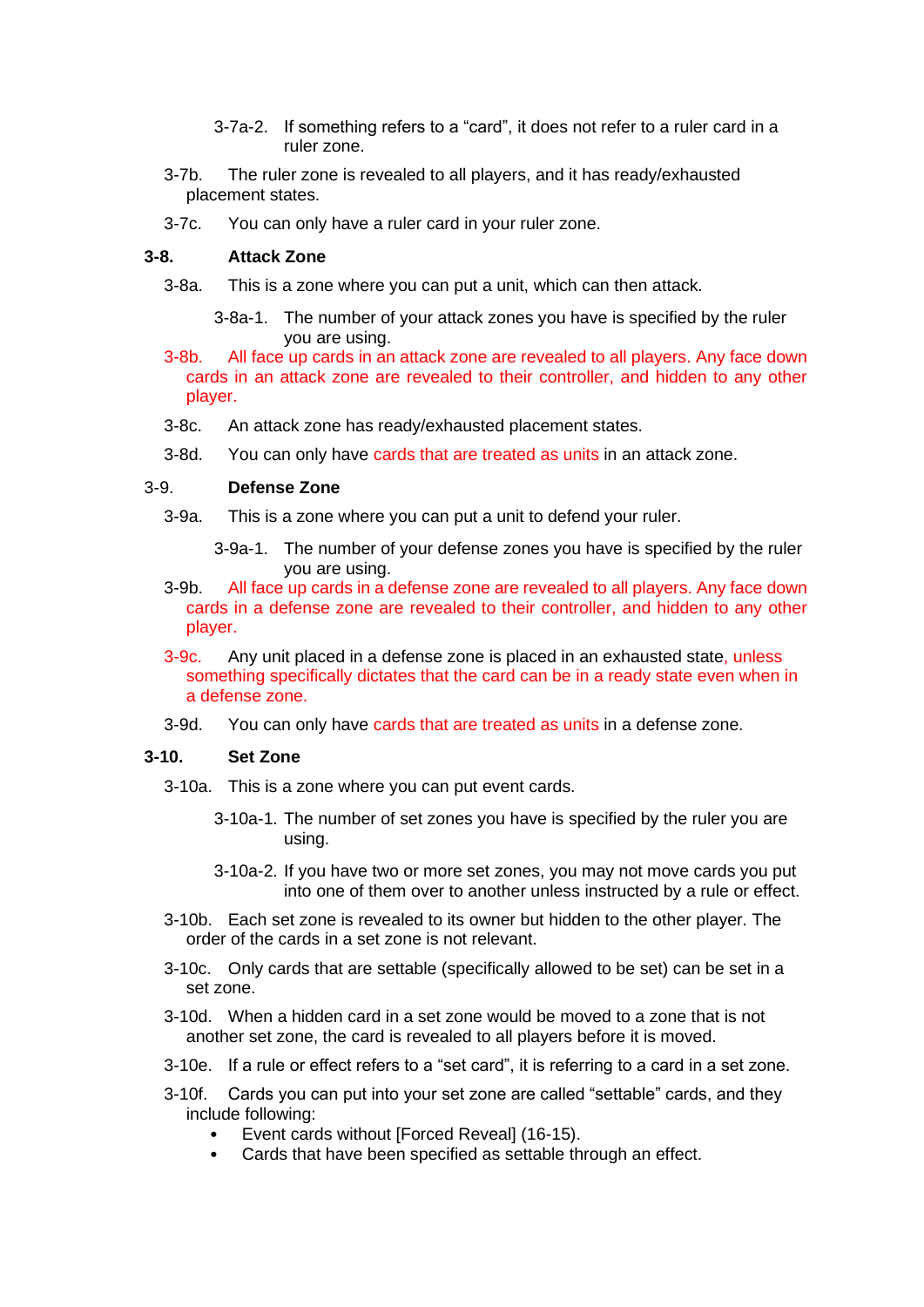## **3-11. Field Zone**

- 3-11a. This is a zone where you can put field cards.
	- 3-11a-1. Each player has one field zone.
- 3-11b. Each field zone is revealed to all players, and the order of the cards in it is not relevant
- 3-11c. You can have only field cards in your field zone.

#### **3-12. Drive Zone**

- 3-12a. This is the zone where you put cards sent there by processing a drive (10- 2).
- 3-12b. While a drive is being resolved, the cards affected by the drive are moved to this zone, and then moved to other zones after the drive has been resolved.
- 3-12c. Each drive zone is revealed to its owner but hidden to the other player. The order of the cards in a drive zone is not relevant.

### **3-13. Damage Zone**

- 3-13a. This is the zone where you place cards as a result of damage dealt to your ruler.
- 3-13b. A card in a damage zone is in either a face up or face down state.
	- 3-13b-1. When a card would be placed in a damage zone, it is placed face up unless otherwise specified.
- 3-13c. A card in a damage zone is revealed to all players if it is face up. If it is face down, then it is only revealed to the player that the damage zone belongs to, and it is hidden for any other player. The order of cards in the damage zone is not relevant.
	- 3-13c-1. A face down card in a damage zone has none of the information or properties that it would have otherwise, and if an effect would give them some property or characteristic, it does not.
	- 3-13c-2. If a face down card in a damage zone would be played, it does not get played.
- 3-13d. If the number of cards in your damage zone is equal to or more than your ruler's life, you lose the game (12-2a-1).

### **3-14. Charge Zone**

- 3-14a. This is the zone where you put cards as "charges".
- 3-14b. A card in a charge zone is in either a face up or face down state.
	- 3-14b-1. When a card would be placed in a charge zone, it is placed face up unless otherwise specified.
- 3-14c. A card in a charge zone is revealed to all players if it is face up. If it is face down, then it is hidden to all players. The order of cards in the charge zone is not relevant.
- 3-14d. Normally, a card in this zone is linked to another card in play.
	- 3-14d-1. A "charge" of a card refers to a separate card in the charge zone which is linked to the first card.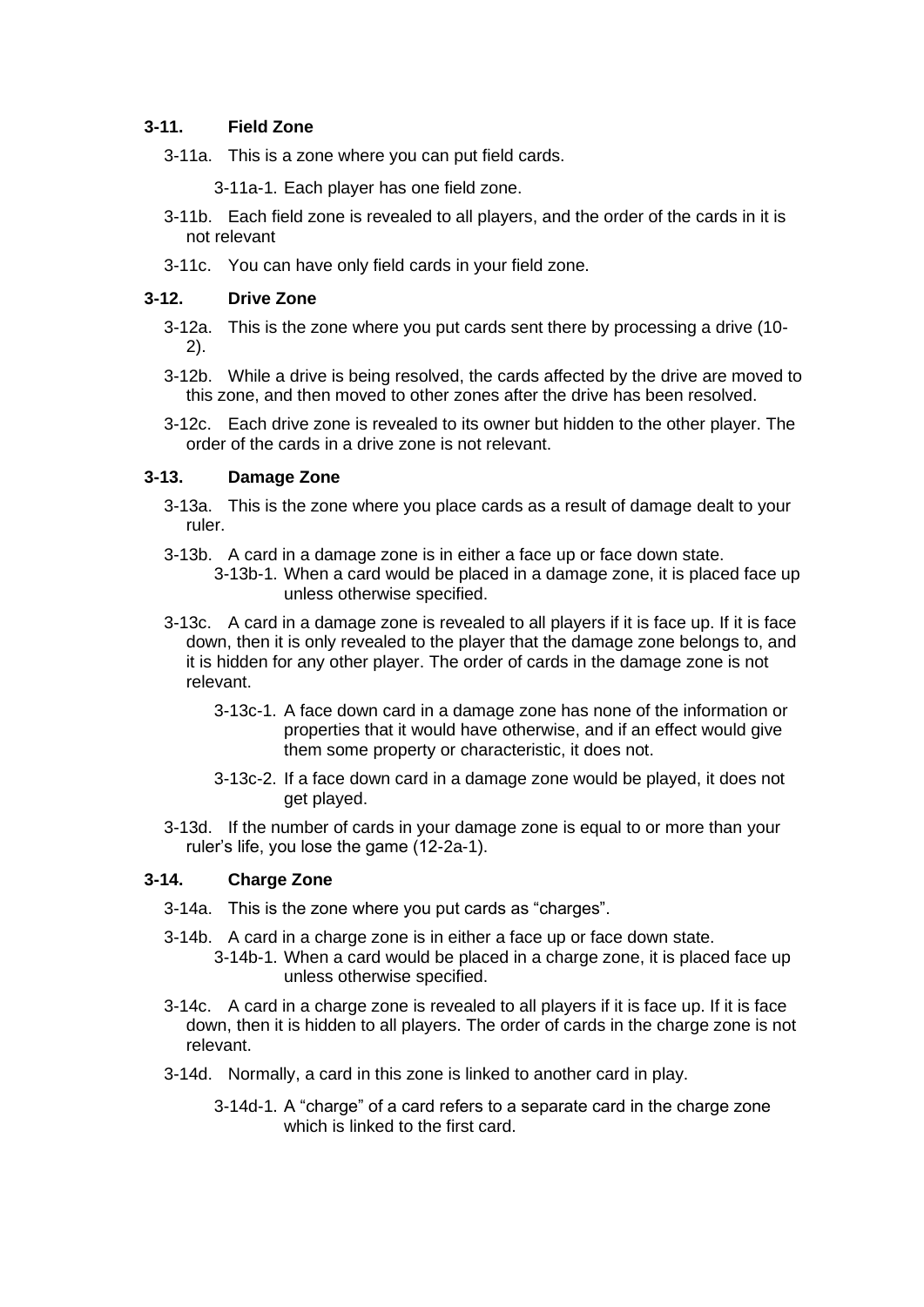- 3-14d-2. If there are one or more cards in this zone that are not linked to another card in play, you must put those cards into your graveyard as a rules effect (12-6a).
- 3-14d-3. To indicate which specific card in play they are linked to, normally the card or cards in a charge zone are stacked underneath the card they are linked to.
- 3-14d-4. If something refers to "(a player's) charge", it refers to a charge linked to a card controlled by that player.
- 3-14e. If card A in a charge zone is linked to card B, and then card B moves to another zone, if the resulting movement is not from one zone in play to another zone in play, card A's link to card B becomes severed, with some exceptions:
	- 3-14e-1. Exception 1: A charge linked to a card in your drive zone is still linked to the same card as it moves to the gate when you play it.
	- 3-14e-2. Exception 2: A charge linked to a card in the gate is still linked to the same card as it enters play after it gets resolved.

### **3-15. Graveyard**

- 3-15a. This the zone where you put cards after use, or if they have been destroyed
- 3-15b. Each graveyard is revealed to all players, and the order of its cards is not relevant.

#### **3-16. Resource Zone**

- 3-16a. This is the zone where you put your resource cards
- 3-16b. Each attack zone is revealed to all players, and it has ready/exhausted placement states.

#### **3-17. Removal Zone**

- 3-17a. This is the zone where you put any cards that have been removed from the game
- 3-17b. Each removal zone is revealed to all players, and the order of its cards is not relevant.

#### **3-18. Gate**

- 3-18a. This is the zone where you put cards and abilities you play
- 3-18b. Each game has only one gate, which is shared by all players. It is revealed to all players, and the order of its cards and abilities is relevant.

### **3-19. Counter Zone**

- 3-19a. This is the zone where you put a card to resolve any damage dealt to your ruler.
- 3-19b. Each counter zone is revealed to all players, and the order of its cards is not relevant.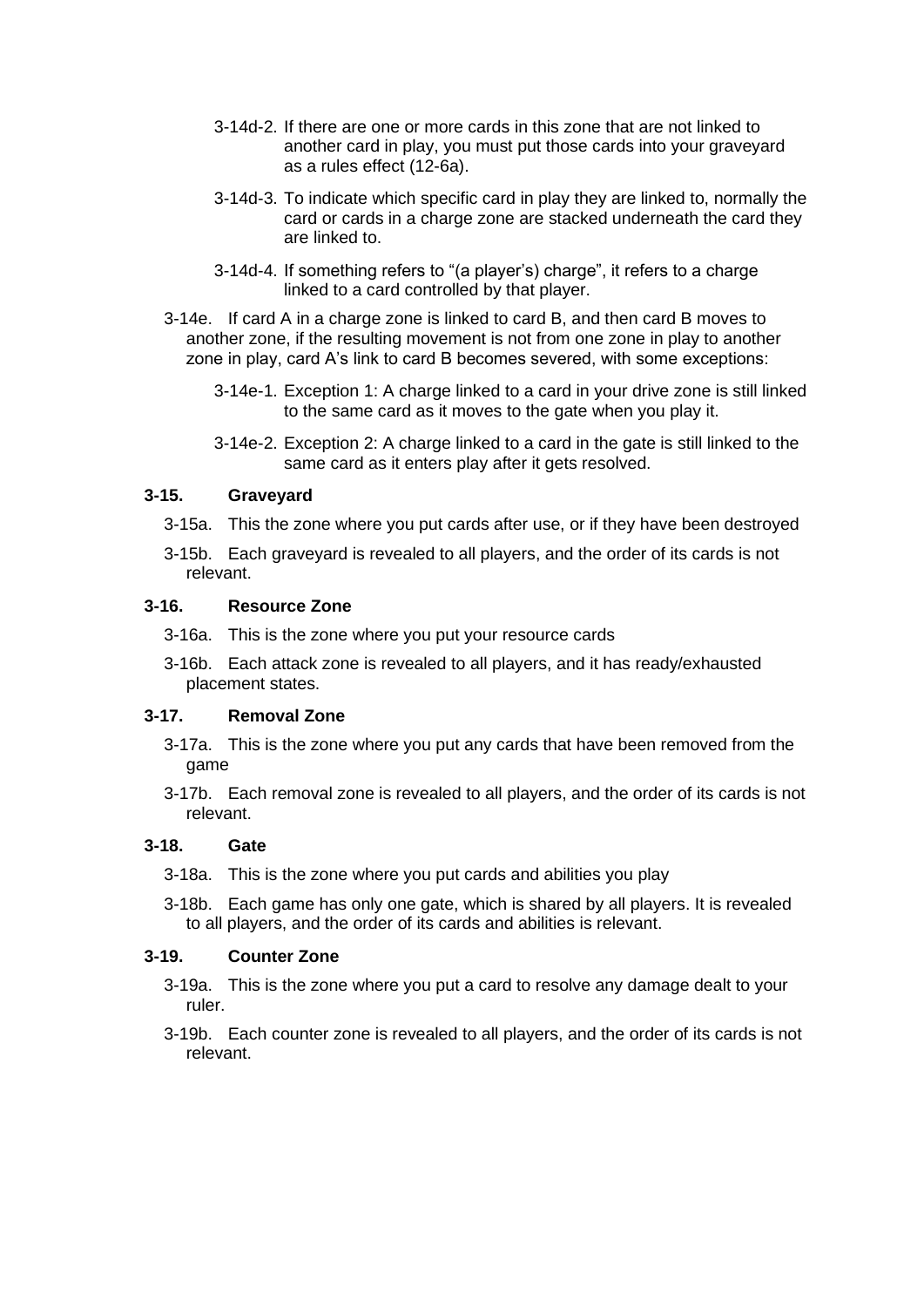# <span id="page-13-0"></span>Section 4 **Player Properties**

## **4-1. General**

4-1a. During the game, a player is treated as having various properties about themselves and their relationship with the cards

# **4-2. Referring to a Player**

- 4-2a. During the game, if a card, ability, or effect refers to "you" or "your", it refers to the controller of the card, ability, or effect.
- 4-2b. During the game, if a card, ability, or effect refers to "them" or "their", it is referring to the player who was last mentioned in the same instruction. Also, if a card, ability or effect refers to an "opponent", it is referring to the player who is opposed to the player who was last mentioned in the same instruction.
	- 4-2b-1. If these words are used without a prior mention of a specific player to base them on, then which player they are referring to is determined from the perspective of the player that has control of the card, ability, or effect.

Example: If a card says "Choose an opponent's card" with no mention of a specific player beforehand, it is referring to the opponent of the player who is controlling that card.

- 4-2c. If "you" or "opponent" is referred to as an object being dealt damage, it is referring to the ruler controlled by that player.
- 4-2d. During the game, if a card, ability, or effect refers to an "allied" object, it is referring to an object that you are the controller of (4-5a). If a card, ability, or effect refers to an "enemy" object, it is referring to an object that your opponent is the controller of

# **4-3. Player-Specific Properties**

- 4-3a. Each player is assigned a numeric value called "summon cap" and another one called "number of summons".
	- 4-3a-1. The summon cap is the maximum number of normal summons a player can do during their turn.
		- 4-3a-1a. During their own turn, a player's summon cap is specified by their ruler.
		- 4-3a-1b. Otherwise, a player's summon cap is unlimited.
	- 4-3a-2. At the start of a player's turn, their number of summoning is set to 0.
	- 4-3a-3. See 15-17 for details of how the summon cap, the number of summoning, and normal summons work.

### **4-4. Owner**

4-4a. The owner of a card refers to the player who has brought that card into this game.

4-4a-1. The owner of a card never changes during the game

4-4b. At the end of the game, each player retrieves all the cards they own.

### **4-5. Controller**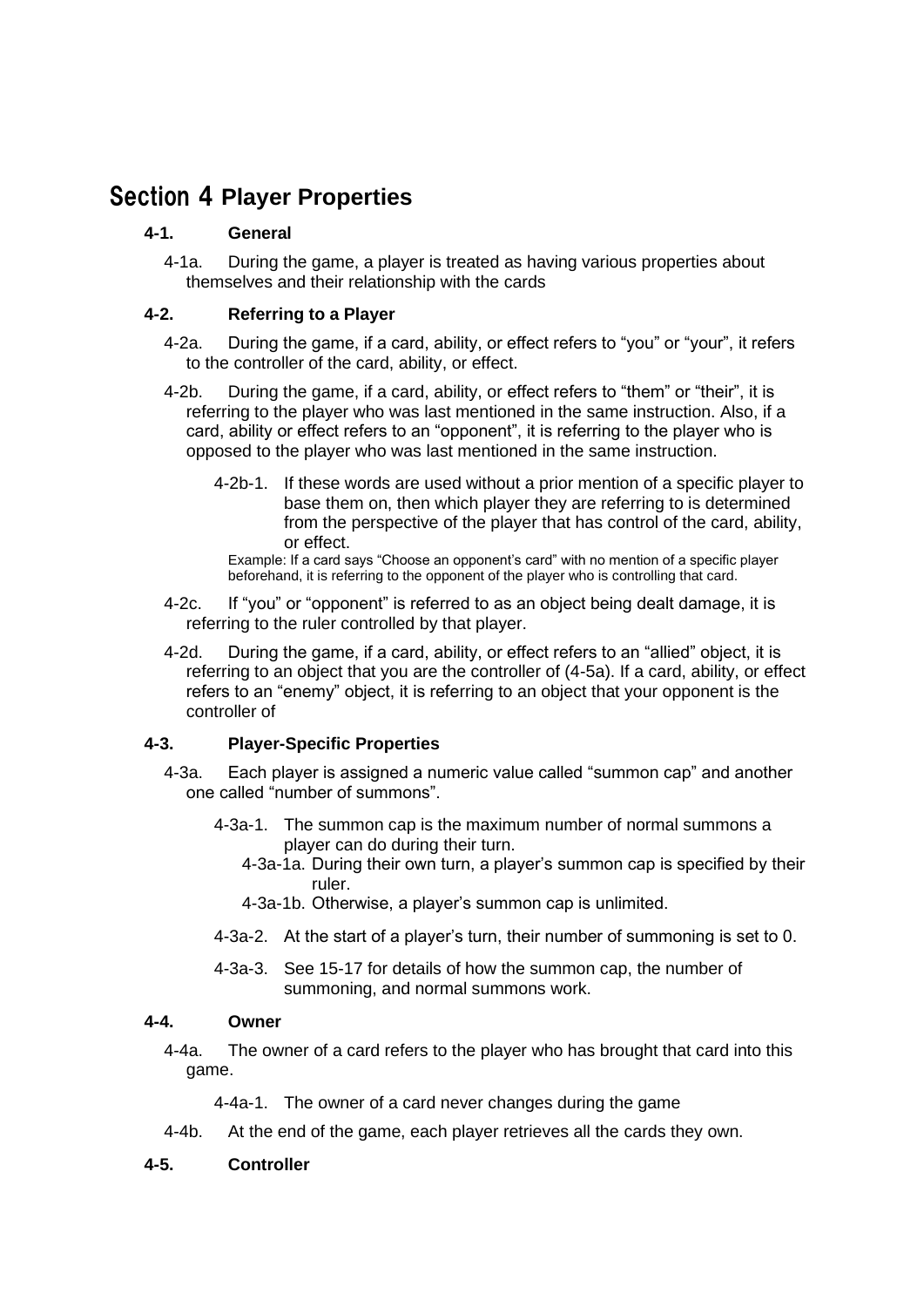- 4-5a. The controller of a card, ability, or effect refers to the player who has played that card, ability, or effect. Generally, they make all of the decisions that come up as they resolve the card, ability, or effect in question
	- 4-5a-1. The controller of a card, ability, or effect may change during the game.
- 4-5b. At the start of the game, a card is controlled by its owner. While a card is in the gate, its controller is the player who played it or put it there.
- 4-5c. The controller of an ability is the controller of the card with that ability, or if the ability is in the gate, then its controller is the player who played that ability.
- 4-5d. The controller of an effect is the controller of the ability or card that generated the effect.

# <span id="page-14-0"></span>Section 5 **Game Preparations**

### **5-1. General**

5-1a. Before starting a game, each player needs to have a deck constructed for use during the game. They must then follow the steps for preparing to play the game.

### **5-2. Deck Construction**

- 5-2a. Each player needs to provide their own ruler and their own deck of cards..
- 5-2b. You must have exactly one ruler card.
- 5-2c. A deck is a set of non-ruler cards.
	- 5-2c-1. Each deck needs to follow the deck construction rules defined by their ruler chosen at 5-2b.
		- 5-2c-1a. Deck size: the number of cards in the deck. It needs to be exactly equal to this value.
		- 5-2c-1b. Maximum factions: the maximum number of factions in the deck. You cannot have more factions in your deck than this number.
			- 5.2.c.1.b.1 Depending on the ruler, there may be different restrictions on the number of factions based on card types, such as "maximum factions for unit cards" or "maximum factions for non-unit cards".
		- 5-2c-1c. Attribute requirement: any restrictions that limit what cards can be included in a deck based on if they have 1 or more specific attributes.
			- 5.2.c.1.c.1 Depending on the ruler, there may be separate restrictions on the attributes required on the cards included in the deck for different card types, such as a "unit attribute requirement" (attribute requirement for all unit cards) or a "non-unit attribute requirement" (attribute requirement for all non-unit cards).
		- 5-2c-1d. Maximum copies of a card: the maximum number of cards with the same exact name that can be put into the deck. For each card with a unique name, you cannot have more cards with the same name in your deck than this value.
			- 5.2.c.1.d.1 If a card dictates that "You may have up to (number) copies of this card in your deck" or something similar, then that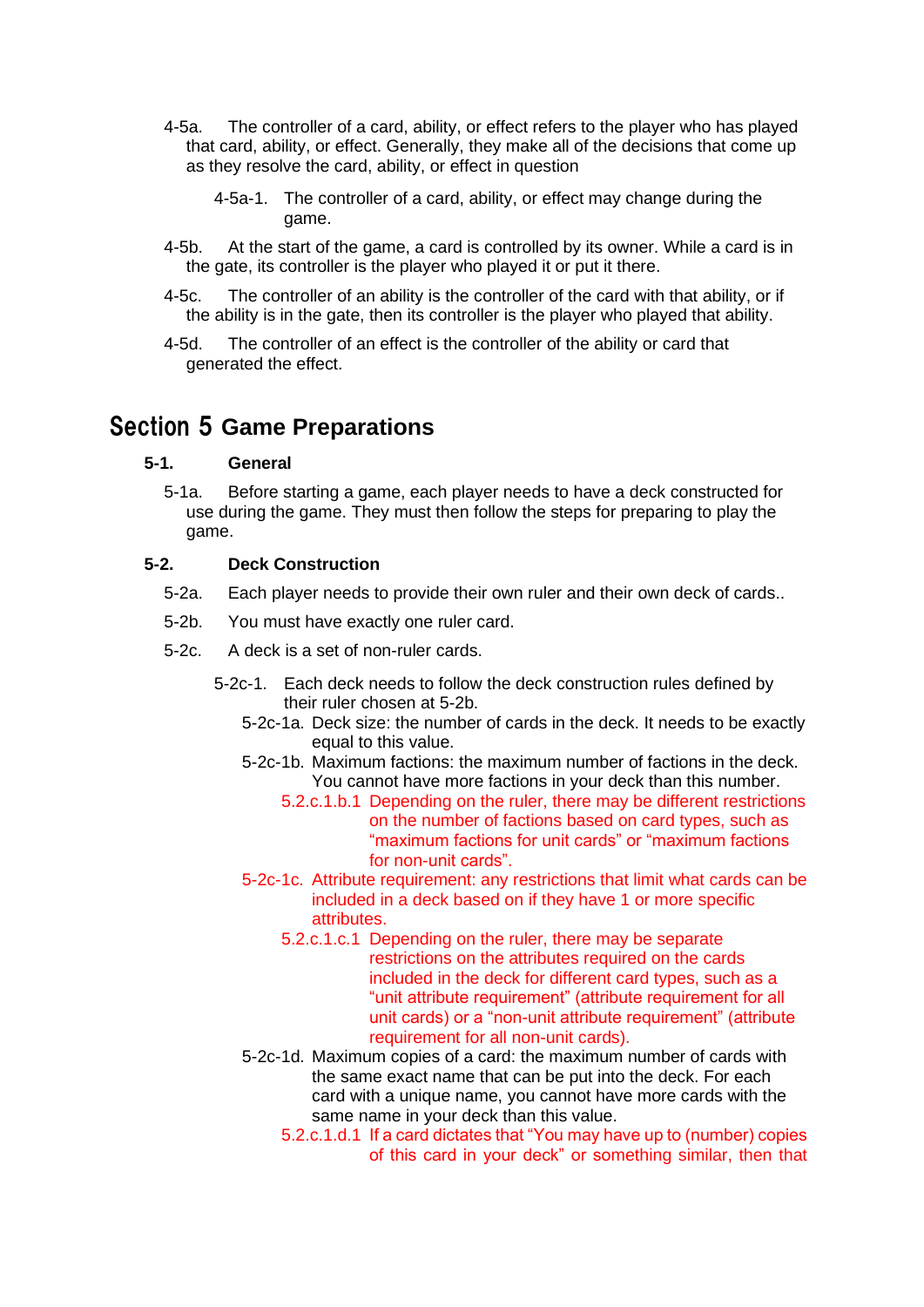#### supersedes the restrictions of the ruler for maximum copies of a card.

- 5-2c-1e. Legendary card cap: the maximum number of Legendary cards (2-9b) that can be put in the deck. The total number of legendary cards in your deck cannot exceed this value.
- 5-2c-1f. Deck level cap: the maximum value of the combined total level (2-7) of all cards in the deck. The combined total level of all cards in your deck cannot exceed this value.
- 5-2c-1g. Counter (CNT) Cap: the maximum number of the cards with a CNT (counter) ability (16-4) that can be in the deck. Total number of cards with a counter ability in your deck cannot exceed this value.
- 5-2c-2. No matter which ruler you choose, you can only put in one copy of a legendary card with a particular name in your deck. There cannot be 2 or more legendary cards with the exact same name in a single deck.
- 5-2d. Even if something modifies the deck construction rules during a game, that does not render any deck currently being used within the game as illegal

# **5-3. Game Preparation**

- 5-3a. Before starting the game, each player puts their ruler into their ruler zone and their deck into their deck zone, then shuffling it.
- 5-3b. Each player carries out the "Setup" actions as defined by their ruler.
- 5-3c. Randomly choose one player to play first. Start the game with that player as the active player.

# <span id="page-15-0"></span>Section 6 **How to Play**

## **6-1. General**

6-1a. The game progresses by each player taking turns alternately and repeating that process until the game ends. During your turn, you progress through each of the phases in the exact sequence listed below:

# **6-2. Start Phase**

- 6-2a. The active player's summon cap becomes the number defined by their ruler, and the other player's summon cap becomes unlimited. Each player's number of summoning becomes 0.
- 6-2b. If this is the very first turn of the game, "at the start of the game" trigger condition is met, then proceed to the gate process (9-2).
- 6-2c. The active player readies each of their cards in their ruler and attack zones.
- 6-2d. "At the start of the turn" trigger condition is met.
- 6-2e. Proceed to the gate process.
- 6-2f. The active player carries out any "Start of Turn" actions defined by their ruler.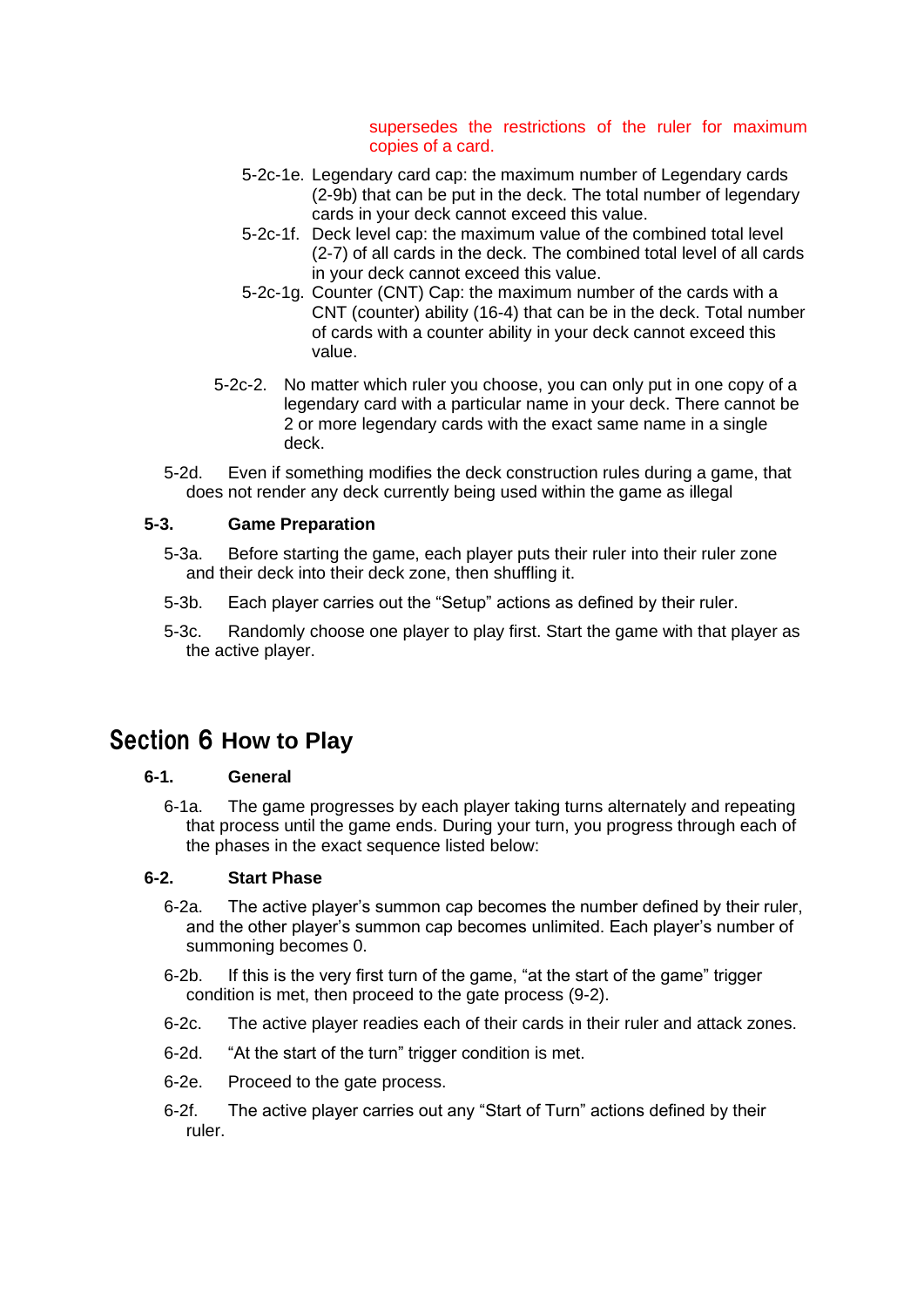- 6-2f-1. If your ruler instructs you to draw cards, draw one less card if you are the first active player and this is your first turn.
- 6-2g. Proceed to the gate process.

### **6-3. Main Phase**

- 6-3a. "At the start of the main phase" trigger condition is met.
- 6-3b. Proceed to the gate process.
- 6-3c. Put all cards in the active player's drive zone into the graveyards of the cards' owners. Remove any abilities still in the active player's drive zone.
	- 6-3c-1. Any automatic abilities triggered as a result of 6-3.c are played at the start of the attack phase.

#### **6-4. Attack Phase**

6-4a. The active player attacks with their ruler and units. For details, please see Section 8.

#### **6-5. End Phase**

- 6-5a. "At the end of the turn" trigger condition is met
	- 6-5a-1. If an automatic ability that has an "at the end of turn" trigger condition has already been triggered during this phase, it doesn't trigger again for the rest of this phase.
- 6-5b. Proceed to the gate process.
- 6-5c. Do the following in this order.
	- 6-5c-1. The current damage of every unit becomes 0.
	- 6-5c-2. End and remove any ongoing effects that were specified to last until the end of this turn.
- 6-5d. If there are any rules effects or triggered automatic abilities that still need to be resolved, and/or if there are any automatic abilities with a "at the end of the turn" trigger condition that haven't been triggered yet for this turn, go back to the start of this End Phase subsection (6-5).
- 6-5e. The current active player becomes inactive, and the current inactive player becomes the new active player. End this end phase and start a new turn.

# <span id="page-16-0"></span>Section 7 **Main Phase Actions**

#### **7-1. General**

- 7-1a. The active player can do the following actions if they are in the main phase and there is nothing in the gate.
	- 7-1a-1. Other actions not listed here, like instant action cards or abilities, can be played when the condition listed for them is met or a player has priority during the gate process (9-3e-2, 9-3e-3).
- 7-1b. For an active player to play a card, if no particular zone is specified by the card or by other cards, abilities, or effects, then they can only play the card if it is in their hand or their drive zone.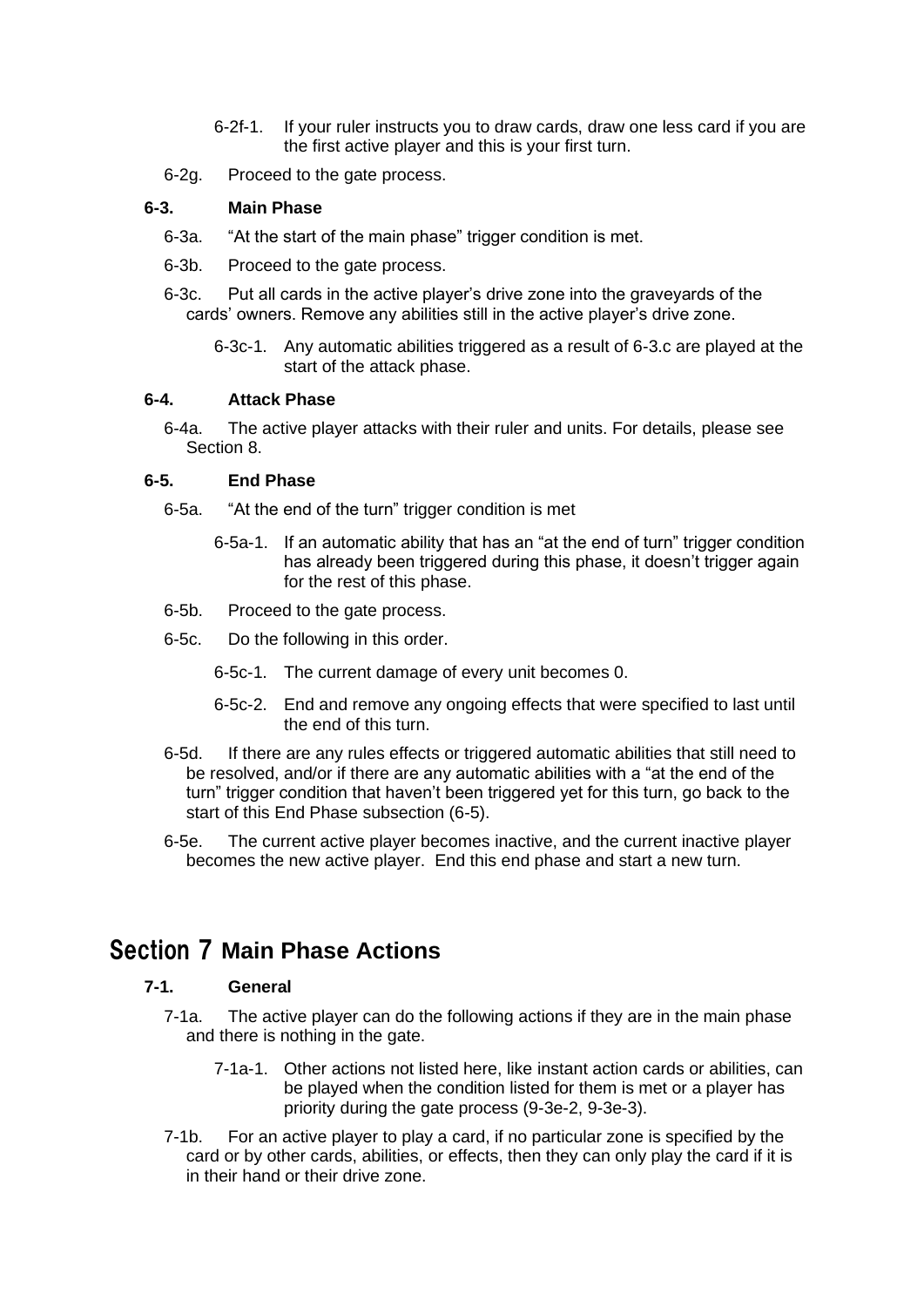7-1b-1. A card in your drive zone can be played only if there are no Overdrive (OD) abilities linked to that card in your drive zone.

# **7-2. Reveal a Card in the Drive Zone**

- 7-2a. The active player can reveal a face down card that is in their drive zone by turning it face up.
	- 7-2a-1. Only unit cards, field cards, or event cards with the timing listed as "standard action" can be revealed in this way.
	- 7-2a-2. If the revealed card has an Overdrive (OD) ability (16-2), the Overdrive ability is added as an imaginary card to the drive zone of the player who revealed the card. This ability (and its imaginary card) is linked to the card that was originally revealed.
		- 7-2a-2a. As long as this specific Overdrive ability is in the drive zone, you cannot play the revealed card from the drive zone that it is linked to.
- 7-2b. Revealing a card in the drive zone does not involve the gate and is resolved immediately.

### **7-3. Play a Unit Card**

- 7-3a. The active player can play a unit card that is in their hand or revealed in their drive zone as a normal summon.
	- 7-3a-1. See 15-17 for details on normal summoning.

## **7-4. Play a Field Card**

7-4a. The active player can play a field card that is in their hand or revealed in their drive zone by following the standard rules for playing a card  $(14-3)$ .

### **7-5. Set a Settable Car**

- 7-5a. The active player can put a settable card that is in their hand or face down in their drive zone into one of their set zones.
	- 7-5a-1. An event card is settable so as long as it does not have [Forced Reveal] (16-15).
	- 7-5a-2. A non-event card can be settable if specified by abilities or effects.
- 7-5b. Setting a settable card does not involve the gate and is resolved immediately.

### **7-6. Play a Standard Action Event Card Directly**

- 7-6a. The active player can play an event card with the timing listed as "standard action" that is in their hand or revealed in their drive zone by following the standard rules for playing a card (14-3).
	- 7-6a-1. This counts as playing the card, so the card is not placed in any set zone.

# **7-7. Play a Standard Action Activated Ability**

7-7a. The active player can play an activated ability of a card they control by following the standard rules for playing an ability (14-3).

### **7-8. Play a Standard Action Event Card in a Set Zone**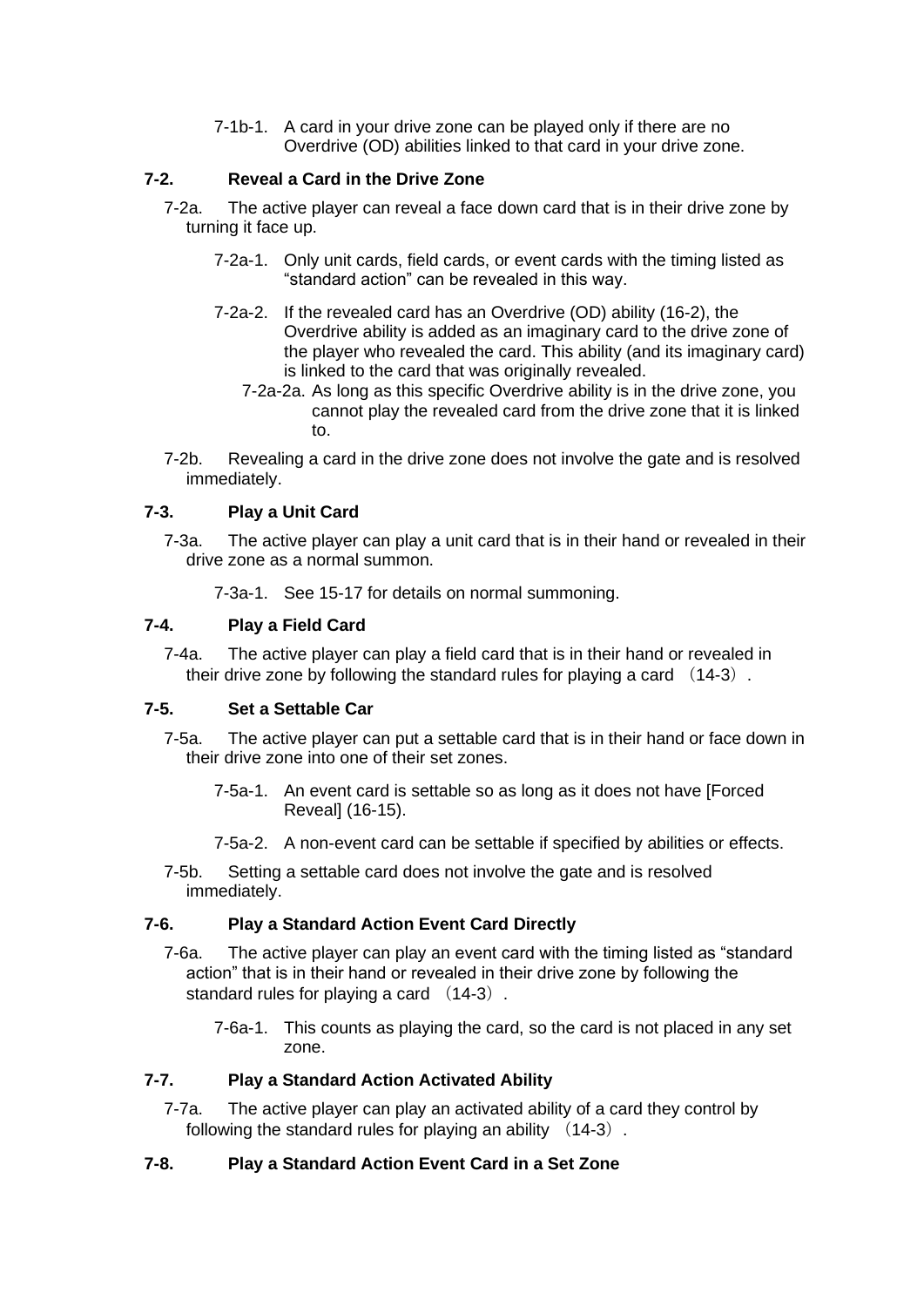7-8a. The active player can play an event card with the timing listed as "standard action" that is in one of their set zones by following the standard rules for playing a card (14-3).

# **7-9. Resolve an Overdrive Ability in the Drive Zone**

- 7-9a. The active player can play an Overdrive (OD) ability in their drive zone by following the standard rules for playing an ability  $(14-3)$ , or they can remove it without playing it.
- 7-9b. Removing an Overdrive ability from the drive zone in this way does not involve the gate and is resolved immediately.

### **7-10. Rearrange Units**

- 7-10a. The active player can rearrange the placement of units in play that they control.
- 7-10b. From among their attack and/or defense zones, the active player chooses two of them and performs the following.
	- 7-10b-1. If only one of the zones has a unit in it, move that unit to the other zone.
	- 7-10b-2. If both zones have a unit in them, exchange the units between the two zones.
	- 7-10b-3. If a unit is moved from an attack zone to a defense zone or vice versa, this may change its ready/exhausted state (15-3a-2).
- 7-10c. Rearranging units in this way does not involve the gate and is resolved immediately.

### **7-11. Playing Gear Up**

7-11a. The active player can play 1 **Gear Up** ability that they control and fulfill the conditions for by following the rules for gear up (14-18).

# <span id="page-18-0"></span>Section 8 **Attack Phase**

### **8-1. General**

8-1a. During the attack phase, the active player can attack an opponent's unit or ruler by using one of the active player's own units and/or ruler.

### **8-2. Attack Sub Phase**

- 8-2a. During the attack phase, the attack sub phase is repeated for however many times the active player wants to attack and controls something capable of attacking.
	- 8-2a-1. The attack sub phase is the sequence of up to 5 steps, starting with an "attack start step" and ending with an "attack end step".
	- 8-2a-2. If you are the first active player and this is your first turn, you can do the attack sub phase only once. Otherwise, you can repeat it as many times as your circumstances allow.

#### **8-3. Attack Start Step**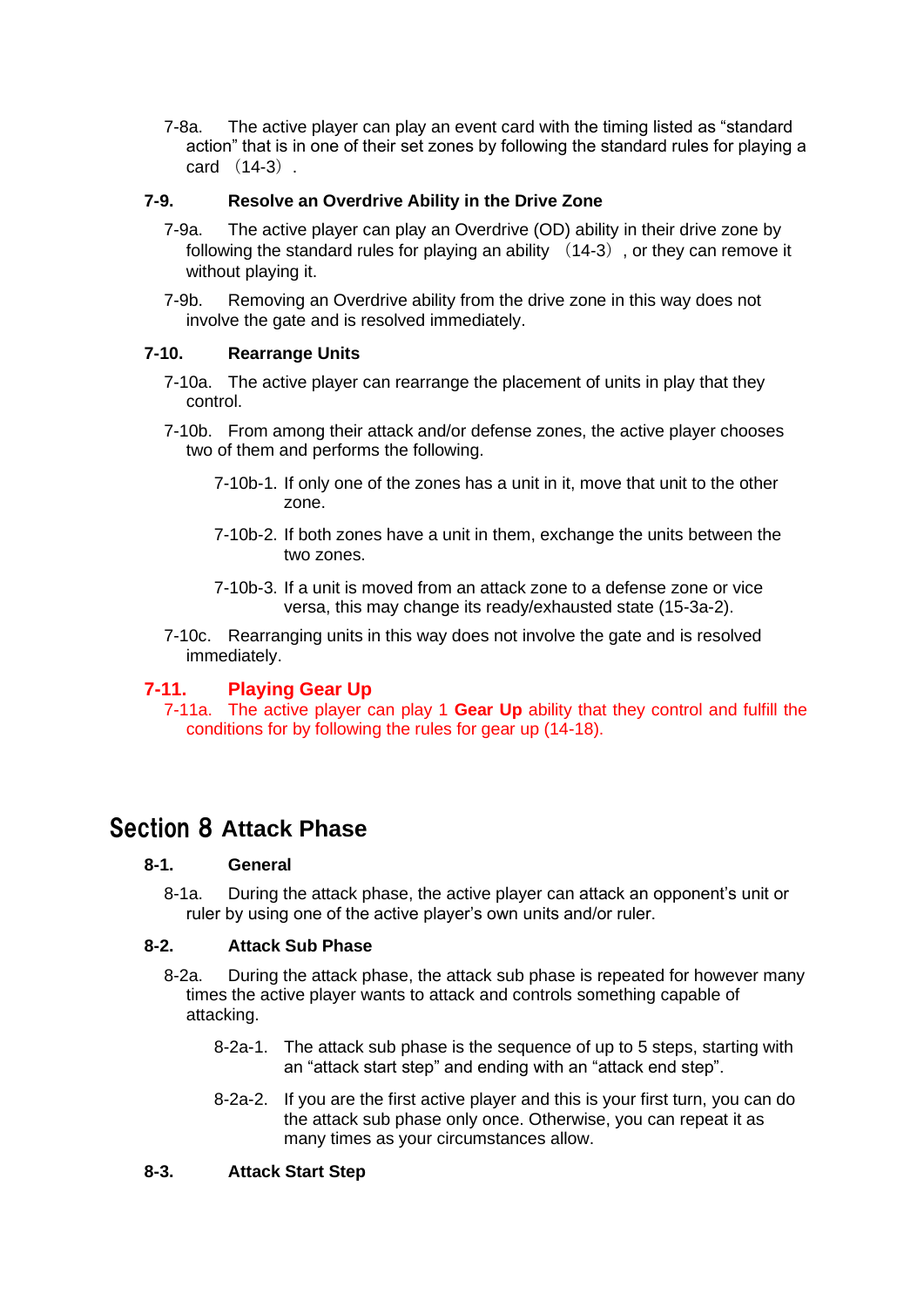- 8-3a. "At the start of attack" trigger conditions are met. If this is the first "attack start step" of the turn, "at the start of the attack phase" trigger condition is met.
- 8-3b. Proceed to the gate process (9-2).

#### **8-4. Attack Declaration Step**

- 8-4a. "At the start of the attack declaration step" trigger condition is met.
- 8-4b. Proceed to the gate process.
- 8-4c. The active player chooses something for each of the following or chooses to end the attack:
	- As the attacking card, the active player chooses their ready ruler or one unit they control that is in one of their attack zones and is not currently prohibited from attacking.
	- As the target of the attack, an opponent's ruler or unit, which the attacking card is not prevented from attacking, or a column (3-6e) without units.
	- 8-4c-1. Unless specified otherwise, the attack target must be either a card in the frontmost of a column or column that is empty of any units.
	- 8-4c-2. If there are no appropriate as attacking cards or attack targets, or if the active player chooses to stop attacking, then do the following: 8-4c-2a. "At the end of the attack phase" trigger condition is met.

8-4c-2b. Proceed to the gate process.

8-4c-2c. End this attack sub phase and the current attack phase.

- 8-4d. Exhaust the attacking card. If there are additional actions that are necessary to make the attack possible, then do them now.
	- 8-4d-1. If the active player cannot do all of the necessary actions to make the attack possible, they cannot choose to do this attack.
- 8-4e. For the rest of this attack sub phase, the attacking card is called the "attacking ruler" or "attacking unit" based on its card type.
	- 8-4e-1. During this attack sub phase, the attacking card is considered to be in the state of "attacking" the target of the attack. Likewise, the target of the attack is considered to be in the state of "being attacked".
	- 8-4e-2. If the attacking card moves to a zone other than its controller's attack zone, it stops being an attacking card.
- 8-4f. At this point, "when (attacking card) attacks" and/or "when attacking (attack target)" and/or "when (a specific target) is attacked" trigger conditions are met.
- 8-4g. Proceed to the system process (Section 11).
- 8-4h. At this point, abilities that trigger "as (attacking card) attacks" are placed directly into the gate.
	- 8-4h-1. This does not count as playing the ability, it is placed directly into the gate.
- 8-4i. Proceed to the gate process (9-2).

#### **8-5. Intercept Step**

8-5a. At this point, if the unit being attacked has Intercept (16-7), then do this step.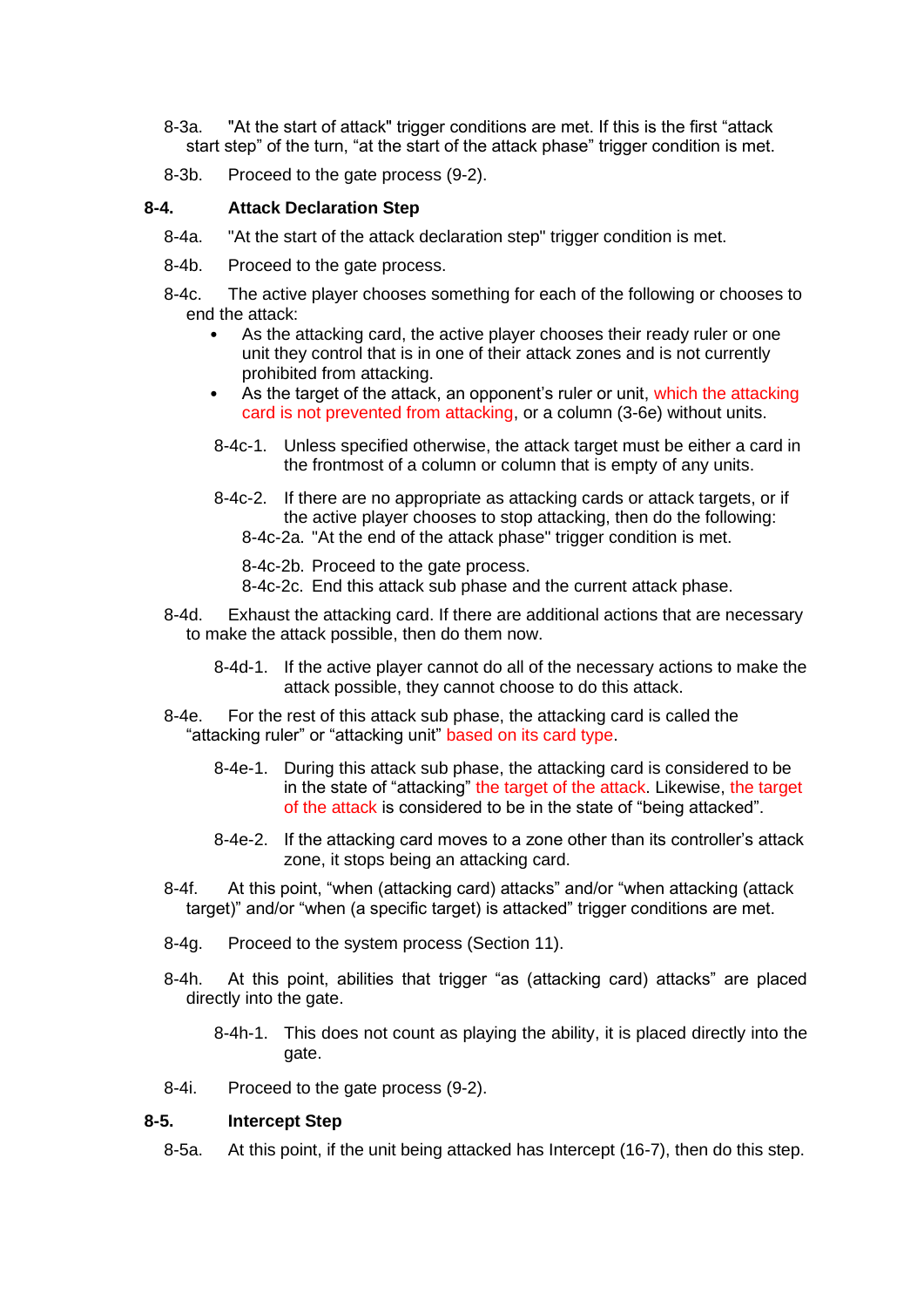- 8-5a-1. If the card being attacked does not have Intercept, then skip this step and go to the damage step directly. Likewise, if the attacking card is a ruler or the attacking unit is no longer present, also skip this step and go to the damage step directly.
- 8-5b. The unit with Intercept that is being attacked deals damage equal to its ATK to the attacking unit.
- 8-5c. Proceed to the gate process.

## **8-6. Damage Step**

- 8-6a. If there is no attacking card at this point, then go directly to the attack end step.
- 8-6b. "At the start of the damage step" trigger condition is met.
- 8-6c. Proceed to the gate process.
- 8-6d. The attacking card deals damage to the card being attacked.
	- 8-6d-1. If the card being attacked is a ruler, the attacking unit deals damage equal to its STK to the ruler being attacked.
	- 8-6d-2. If the card being attacked is a unit, the attacking unit deals damage equal to its ATK to the unit being attacked.
	- 8-6d-3. If an ability or an effect refers to "combat damage", it refers to this damage.
- 8-6e. Proceed to the gate process.
- 8-6f. "At the end of the damage step" trigger condition is met.
- 8-6g. Proceed to the gate process.

### **8-7. End of attack Step**

- 8-7a. "At the end of (the) combat" trigger condition is met.
- 8-7b. Proceed to the gate process.
- 8-7c. As a final step, do the following actions:
	- 8-7c-1. End all ongoing effects that are specified to last for the duration of this combat or until the end of this combat.
	- 8-7c-2. At this point, if any rule effects or abilities have been triggered, proceed to the gate process, and then go back to 8-7b. Otherwise, finish this attack end step.

# <span id="page-20-0"></span>Section 9 **Gate Process**

# **9-1. General**

9-1a. During the game, cards and abilities go to the gate, and then they get resolved after each player gets an opportunity to respond. In this section, we explain this process in detail.

# **9-2. Gate Process**

9-2a. The gate process is performed by carrying out the following steps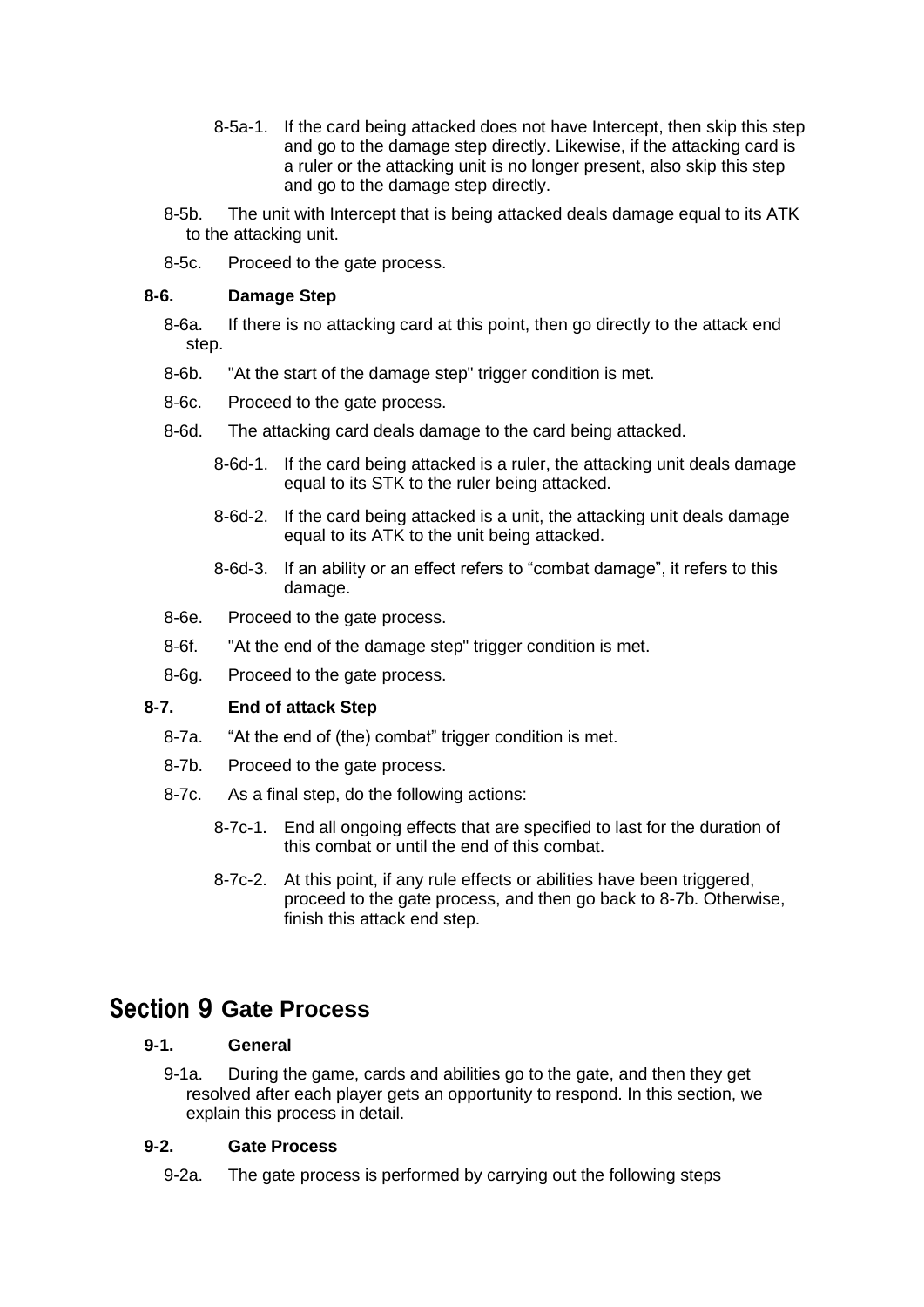- 9-2b. Perform the gate addition process.
- 9-2c. Perform the gate resolution process.
- 9-2d. Unless the gate process is ended in 9-4b, go back to 9-2b.

#### **9-3. Gate Addition Process**

- 9-3a. The gate addition process is performed by carrying out the following steps:
- 9-3b. The active player gains priority.
- 9-3c. Perform the system process (Section 11).
- 9-3d. At this point, if the topmost object of the gate is a drive process (10-3d) or a ruler damage application process (13-5b), immediately end the gate addition process.
- 9-3e. The player with priority performs any of the actions listed below. These are called gate actions.
	- 9-3e-1. Give up the priority.
	- 9-3e-2. Play a card in a set zone that the player with priority controls. This card can only be played if its timing is not listed as "standard action" and if it is not considered to be an automatic ability (14-4b).
	- 9-3e-3. Play an activated ability that is specified as an "instant action" on a card you control (14-8).
	- 9-3e-4. Play a card or an ability that can be played "as an instant action".
	- 9-3e-5. If the player with priority is the active player, they can do any of the following if they are currently in the main phase and the gate is empty:
		- 9-3e-5a. Reveal a card in their drive zone (7-2).
		- 9-3e-5b. Play one of their unit cards (7-3).
		- 9-3e-5c. Play one of their field cards (7-4).
		- 9-3e-5d. Set one of their settable cards (7-5).
		- 9-3e-5e. Play an event card with the timing listed as "standard action" without setting it (7-6).
		- 9-3e-5f. Play an activated ability that is specified as an "standard action"  $(7-7)$ .
		- 9-3e-5g. Play an event card with the timing listed as "standard action" that is currently in a set zone they control (7-8).
		- 9-3e-5h. Resolve an Overdrive (OD) ability in their drive zone (7-9).
		- 9-3e-5i. Rearrange the units that they control (7-10).
- 9-3f. If the player with priority performs an action other than giving up the priority (9-3e-1), that player keeps the priority, then return to 9-3c.
- 9-3g. If the player with priority gives it up, perform one of the following:
	- 9-3g-1. During this gate addition process, if both players have given up the priority consecutively instead of playing any cards or abilities, immediately end this gate addition process.
	- 9-3g-2. Otherwise, the other player gains the priority, and then return to 9-3c.

### **9-4. Gate Resolution Process**

9-4a. The gate resolution process is performed by carrying out the following steps: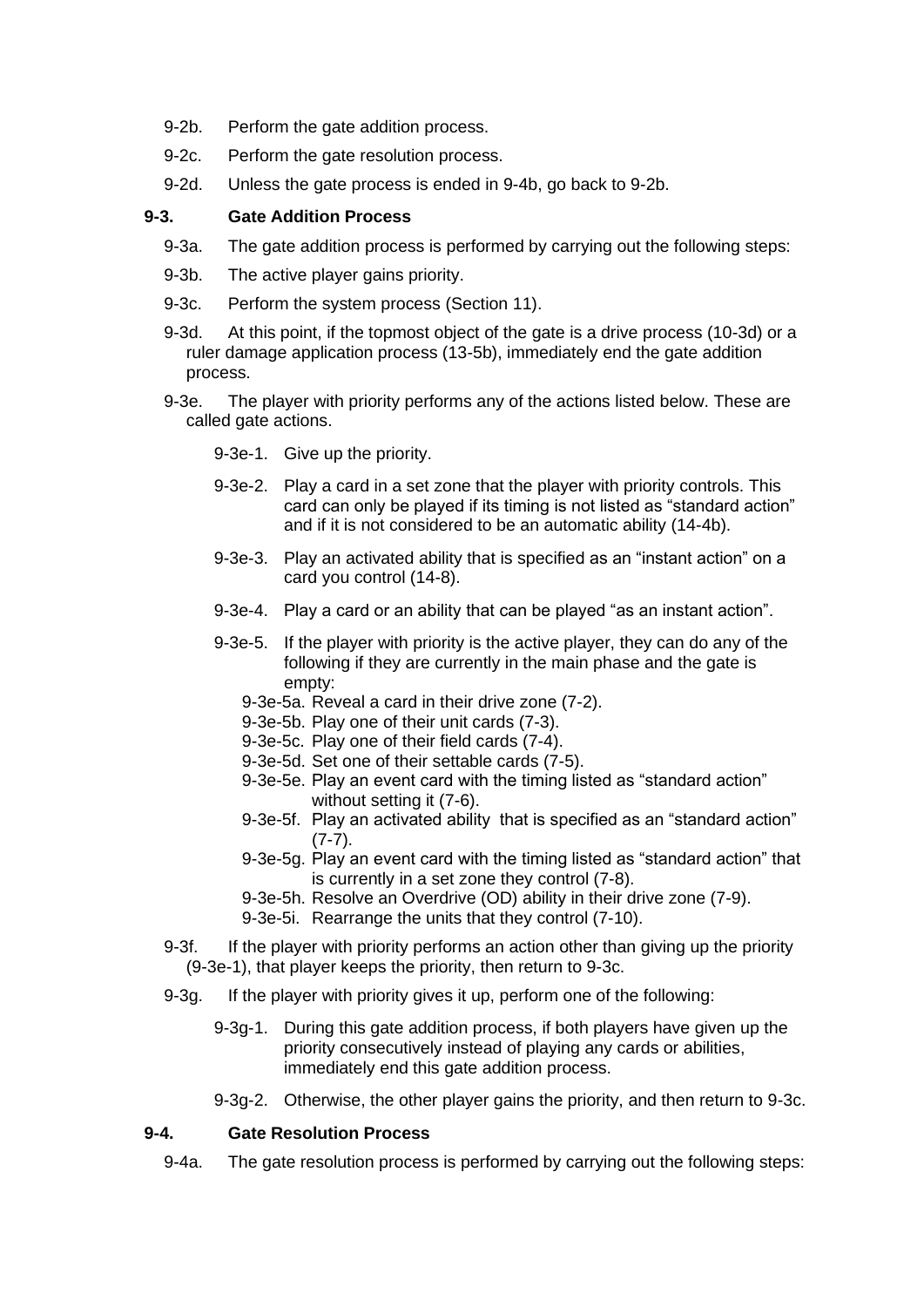- 9-4b. If the gate is empty, end the gate resolution process, then end the entire gate process.
- 9-4c. Resolve the topmost card, ability or process in the gate.
- 9-4d. Perform the system process (Section 11).
- 9-4e. At this point, if the gate is empty, end the gate resolution process.
- 9-4f. If no new cards, abilities or processes were added to the gate after 9-4c, return to 9-4c. Otherwise, end the gate resolution process.

# <span id="page-22-0"></span>Section 10 **Drive Process**

#### **10-1. General**

- 10-1a. The drive process is a process that moves a card to a drive zone and then plays it.
- 10-1b. The drive process works differently based on whether it is being performed during the main phase of the player attempting it, or during any other phase.
- 10-1c. For rules regarding how to play an Overdrive (OD) ability, please see 14-5.

#### **10-2. Standard Drive Process During Your Turn**

10-2a. If you, as the active player, perform an action to "drive" either during your start phase or main phase, move the cards specified by the "drive" action to your drive zone face down.

#### **10-3. Non-standard Drive Process**

- 10-3a. If a player is instructed to perform an action to "drive" in any other timing than described in 10-2, do the following:
	- 10-3a-1. The instructed player moves the card(s) specified by the "drive" action to their drive zone face down. Then, choose all cards that are not standard action cards (2-17b) but can be set (2-17c), and then choose any number of cards that are standard action cards but can also be set. Take the remaining cards that were not chosen and reveal them to all players.
- 10-3b. If the revealed card has an Overdrive ability, they add the Overdrive ability as an imaginary card to their drive zone.
	- 10-3b-1. Each Overdrive ability put into a drive zone is linked to the card that originally had the ability.
- 10-3c. Add a drive resolution process to the gate for these cards and abilities that were put into the drive zone through the sequence described in 10-3a-1.
	- 10-3c-1. This drive resolution process is controlled by the player who is performing the drive process which added this drive resolution process to the gate.

#### **10-4. Drive Resolution Process**

- 10-4a. When resolving the drive resolution process in the gate, perform the following:
- 10-4b. If there are no cards or abilities related to this drive resolution process in any drive zone, then remove this drive resolution process from the gate.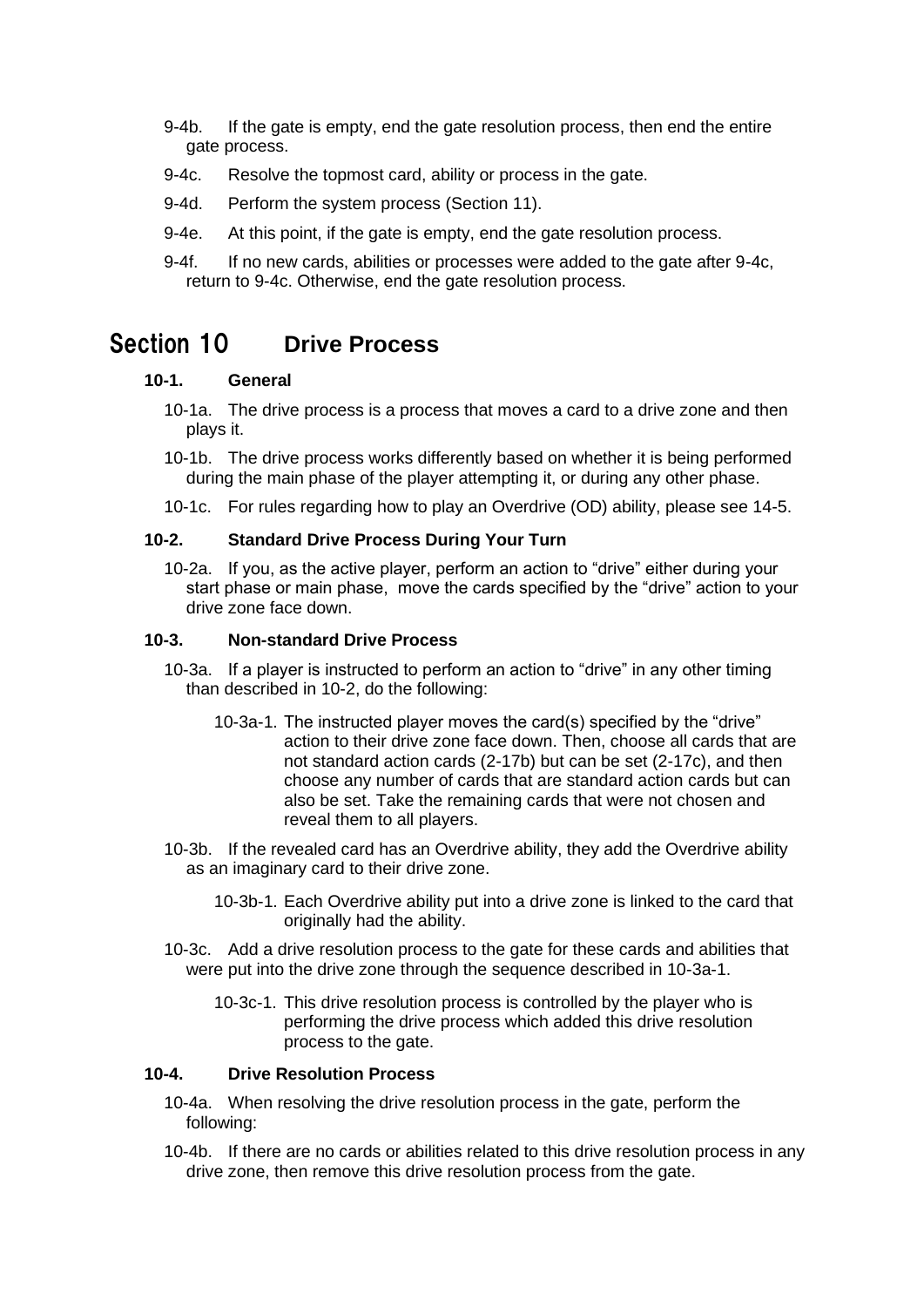- 10-4c. The player who is controlling the drive resolution process chooses one of the following:
	- A card in their drive zone that has no Overdrive abilities currently linked to it in either their drive zone or gate.
	- An Overdrive ability in their drive zone that they control.
- 10-4d. That player then performs one of the following with what they chose in the process above.

-If it is a unit card, that player may normal summon it.

-If it is a standard action card (2-17b) that is not a unit card, that player may play it.

-If it is a card that can be set (2-17c), that player can set it.

-If it is an Overdrive ability, that player may play it.

-If it is a card that can be geared up into, and any conditions for the gear up are fulfilled, then that player may gear up into that card by following the steps for gear up (14-18).

- 10-4d-1. If the card or ability has a cost to play it, the player must pay the required cost as they play it. This includes exhausting a number of resources equal to the level of the card when playing it. (14-3b-6a).
- 10-4d-2. If the player plays a unit card in this way, it counts as a normal summon. The player must pay the unit's cost, and it is counted towards their summon cap (15-17a-2).
- 10-4e. If the player chose a card or an Overdrive ability but did not set it or play it, then put it into its owner's graveyard if it is a card, or remove it if it is an Overdrive ability. Then repeat this drive resolution process from 10-4b.

# <span id="page-23-0"></span>Section 11 **System Process**

### **11-1. General**

11-1a. During the game, while performing the gate process or any other process as instructed by the rules, there is a specific timing for applying rules effects and playing automatic abilities. The process that is carried out during those times is referred to as the "system process".

### **11-2. System Process Details**

- 11-2a. When instructed to carry out the system process, do the following:
	- 11-2a-1. Apply any rules effects. Repeat this until you have no rules effects left to apply.
	- 11-2a-2. Play any triggered automatic abilities and/or events cards revealed when their conditions became fulfilled (14-4a, 14-9c).
	- 11-2a-3. At this point, if you have any rules effects left to apply or automatic abilities left to play, restart the system process from the beginning.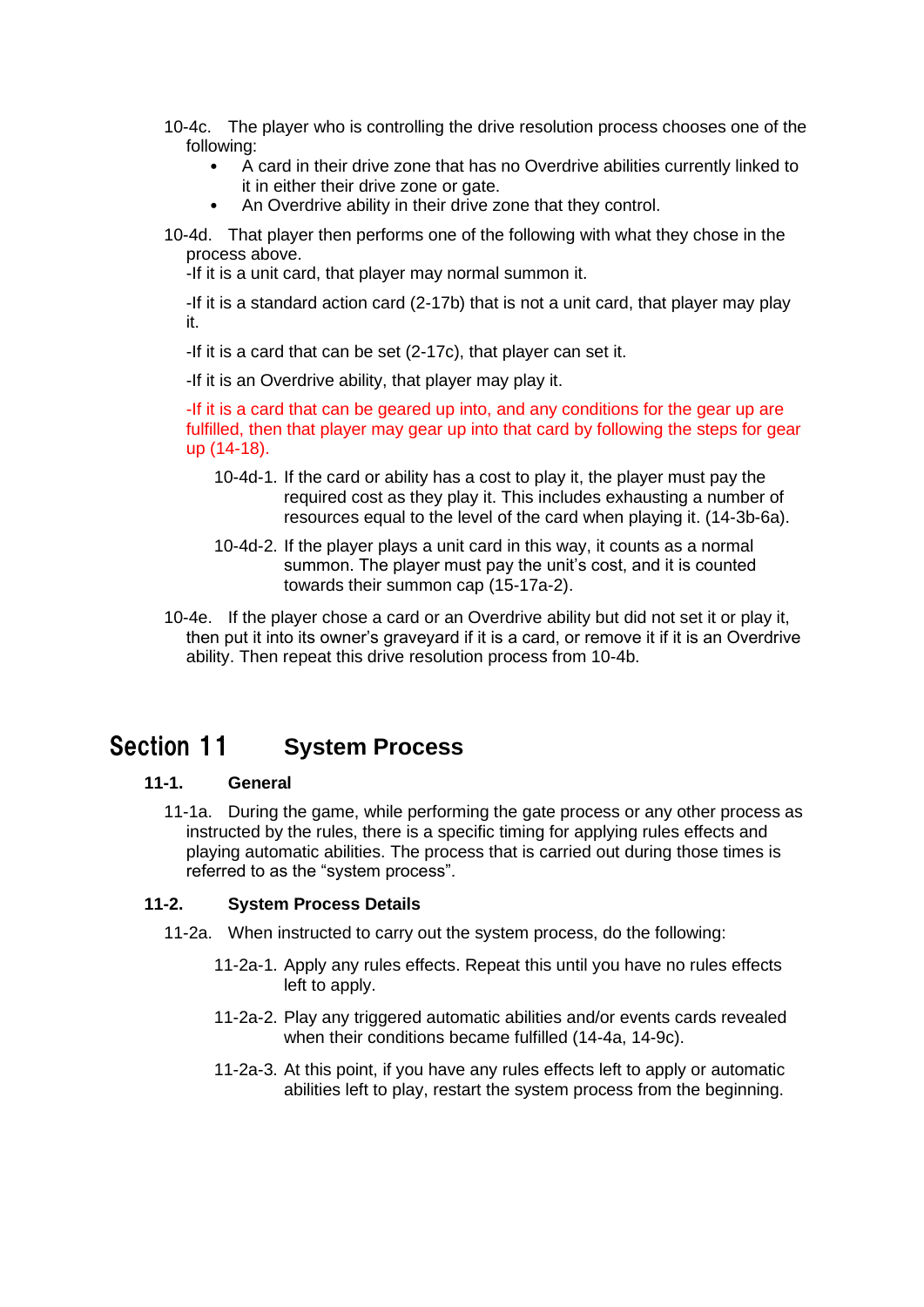# <span id="page-24-0"></span>Section 12 **Rules Effects**

# **12-1. General**

- 12-1a. A rules effect is an action dictated by the rules under specific circumstances.
- 12-1b. If there are several rules effects that must be performed, do them all simultaneously.
	- 12-1b-1. When trying to resolve a player defeat rules effect and a ruler damage rules effect simultaneously, execute them in the order of ruler damage rules effect first, then followed by the player defeat rules effect.

# **12-2. Player Defeat Rules Effect**

- 12-2a. Each player has defeat conditions, which can result in a player becoming defeated if they fulfill at least one of them.
	- 12-2a-1. A player has fulfilled a defeat condition if they have a number of cards in their damage zone equal to or greater than their life.
	- 12-2a-2. A player has fulfilled a defeat condition if they have no cards in their deck zone.
- 12-2b. During the game, a player's defeat process may be added to the gate.
	- 12-2b-1. A defeat process is always linked to one or more players.
- 12-2c. If a player fulfills one or more defeat conditions and they have no defeat process linked to them in the gate already, add a defeat process linked to this player into the gate as a rules effect.
	- 12-2c-1. If both players fulfill one or more defeat conditions, put a defeat process linked with both of them into the gate.
- 12-2d. When resolving a defeat process, perform the following:
	- 12-2d-1. If the player linked to this defeat process still fulfills one or more defeat conditions, they lose the game.

### **12-3. Ruler Damage Rules Effect**

12-3a. If the current ruler damage of a ruler is one or more, perform the ruler damage application process (13-5).

### **12-4. Destruction Rules Effect**

- 12-4a. Each unit has destruction conditions, which can result in a unit becoming destroyed if they fulfill at least one of them.
	- 12-4a-1. A unit has fulfilled a destruction condition If this unit's current damage is equal or greater than its HP.
	- 12-4a-2. A unit has fulfilled a destruction condition if its HP is 0 or less.
	- 12-4a-3. Even if a unit fulfills one or more of the above conditions, if it has a destruction process linked to it in the gate already, ignore any destruction conditions it fulfills.
- 12-4b. If a card has fulfilled 1 or more destruction conditions, it is placed into the graveyard by the destruction rules effect.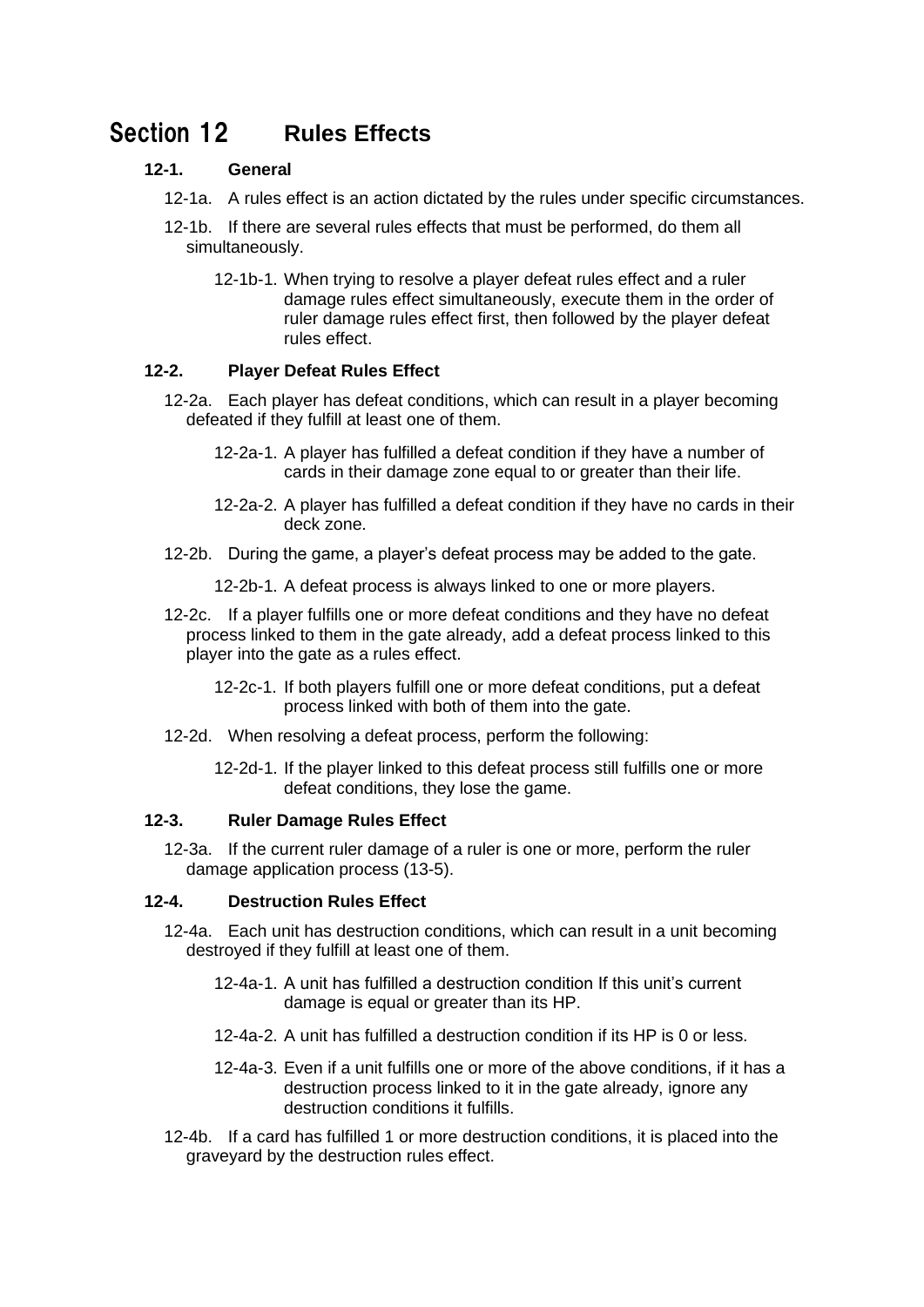# **12-5. Overlapping Cards Rules Effect**

12-5a. While executing rules effects, if a player has two or more cards in a single attack zone, defense zone, or set zone, then unless specifically instructed to stack those cards on top of each other, the owner of that zone chooses one card in that zone that was put there most recently. Put all other cards into their owners' graveyards.

## **12-6. Illegal Charge Rules Effect**

- 12-6a. While executing rules effects, if there is a card in a charge zone that is not linked to any card in another zone, put that card in the charge zone into its owner's graveyard.
	- 12-6a-1. If a card in play that is linked to one or more charge moves to another zone not in play, but it has an automatic ability that was triggered by the movement that refers to its linked charges, do not apply this rules effect and keep the charges where they are, until that automatic ability is either not played or removed from the gate after being resolved.
- 12-6b. While executing rules effects, if a card in a charge zone is linked to two or more cards in other zones, the owner of the charge zone chooses one of the cards most recently linked to that card in the charge zone. The other cards that were not chosen are no longer linked to that one card in the charge zone.

# **12-7. Illegal Damage Effect**

- 12-7a. While executing rules effects, if any damage resolution process (13-2a) has 0 or less damage to resolve, the damage amount and the target of the damage are removed together as a pairing from the damage resolution process.
	- 12-7a-1. If, due to the above, a damage resolution process no longer has any pairings of the damage amount and the target of the damage, remove the damage resolution process itself from the gate.

# <span id="page-25-0"></span>Section 13 **Damage Process, Damage Prevention, and Healing**

### **13-1. General**

13-1a. When something deals damage to a ruler or a unit, carry out the sequence described in the following:

### **13-2. Damage Generation and Damage Resolution Process**

- 13-2a. If a card, effect or combat damage (8-6b) deals damage to something, add a damage resolution process to the gate.
	- 13-2a-1. A damage resolution process has the following pieces of information: the object that the damage was dealt to, the amount of damage, the source of the damage (14-15), and certain properties about the damage (e.g. whether it is combat damage).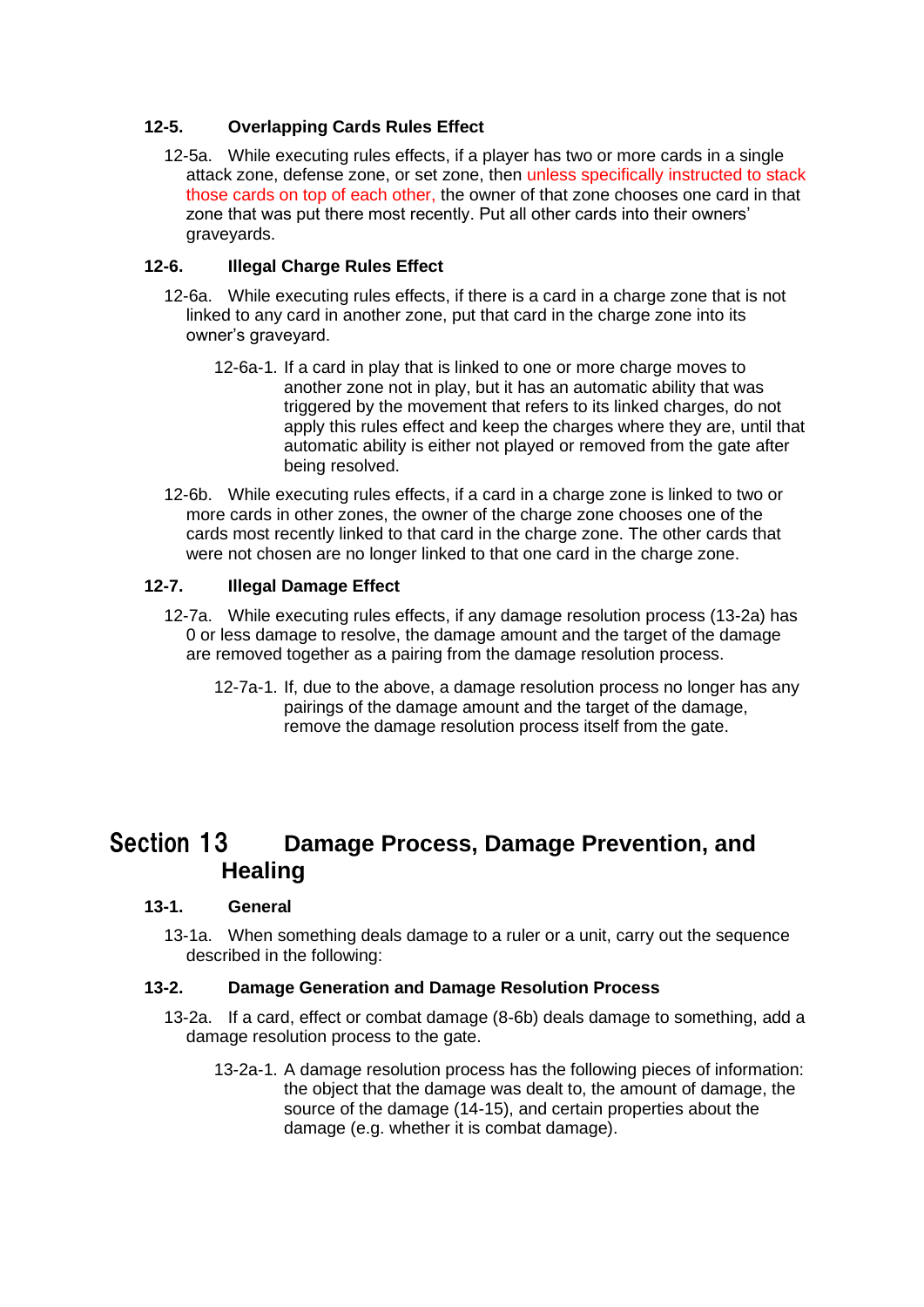- 13-2a-2. If two or more sources deal damage simultaneously, add a separate damage resolution process for each of them. The order in which they are added is determined by the controller of those sources.
	- 13-2a-2a. If sources controlled by different players deal damage at the same time, add the damage resolution process for the source controlled by the active player first, then add the damage resolution process for the source controlled by the other player.
- 13-2a-3. If a source deals damage to two or more objects simultaneously, add one single damage resolution process to the gate that contains multiple pairings of the damage amount and the target of the damage.
- 13-2a-4. Any effect that changes the amount of damage to be dealt is applied at this point.
- 13-2a-5. Even if an effect would deal a variable amount of damage, or some effect would modify the amount of damage dealt, the actual amount of damage to be dealt is locked in once the damage resolution process is added to the gate. The damage recorded by the damage resolution process cannot be changed afterwards, even if the conditions and methods for determining the amount of damage may have changed since the damage resolution process was added to the gate.
- 13-2b. When you resolve a damage resolution process, perform the following:
	- 13-2b-1. If the target of the damage dealt is a ruler, add that amount of damage to the current ruler damage of that ruler.
	- 13-2b-2. If the target of the damage dealt is a unit, add that amount of damage to the current damage of that unit.
	- 13-2b-3. If the current damage or current ruler damage has been increased by 1 or more, then the "when (object) deals damage) and "when (object) is dealt damage" trigger conditions are met.

### **13-3. Damage Prevention**

- 13-3a. A damage prevention effect is an effect that reduces damage (including effects that reduce the damage down to an amount less than its original value) which directly modifies the value of the damage contained in a damage resolution process in the gate.
	- 13-3a-1. An effect that prevents damage dealt at a specific future time or an ongoing effect that prevents any damage dealt later is treated as a delayed automatic ability (14-9f), which is triggered when the appropriate damage resolution process is added to the gate.
	- Example: If the timing of an event card is "when you are attacked" and the effect is "the combat damage becomes 0", treat it as a delayed automatic ability that says "when a damage resolution process for this combat damage is added to the gate, the damage from that process becomes 0".
	- Example: If an ongoing effect says "the damage dealt to you becomes 1", treat it as a delayed automatic ability that says "when a damage resolution process for dealing damage to you is added to the gate, the damage from that process becomes 1".
- 13-3b. When you resolve a damage prevention effect for a damage resolution process, perform the following: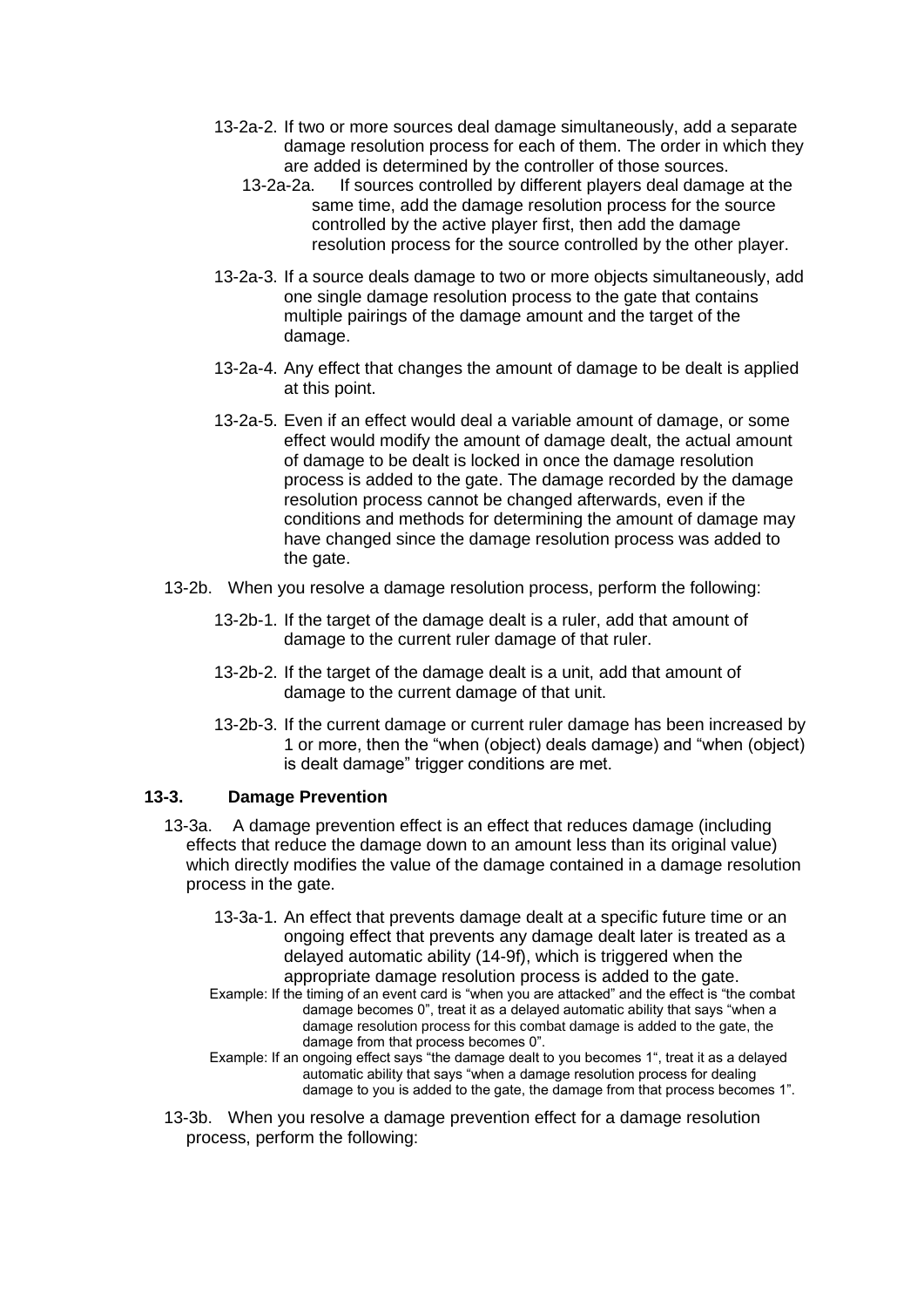- 13-3c. Choose an appropriate damage resolution process that meets the condition(s) for the damage prevention effect.
	- 13-3c-1. If this damage prevention effect prevents the "next" damage, its controller selects a damage resolution process currently in the gate that fulfills the required conditions (if any) given by the damage prevention effect.
- 13-3d. Reduce the amount of damage in the damage resolution process by the amount of the damage prevention.
	- 13-3d-1. If the effect is "this damage becomes X" or "take(s) X damage instead", set the amount of the damage to X.
	- 13-3d-2. If the damage resolution process has two or more pairings of damage amount and target of damage, choose any number of the pairings and reduce the damage for each so that the combined total amount of damage reduced is equal to the amount of damage prevention.
	- Example: When your opponent deals 3 damage each to two of your units with [ZAPZAPZAP!] and you resolve an effect that "prevents 1 damage" for that damage, you choose one of the two applications of 3 damage and reduce it to 2 damage.
		- 13-3d-2a. If both players have units that would be dealt damage from a single source, the opponent of the controller of the damage source chooses which damage will have any damage prevention effects applied to.
		- 13-3d-2b. If the damage prevention effect is "this damage becomes 0" or "take(s) 0 damage instead" for this damage, the amount of damage in all pairings within this damage resolution process is set to 0.
	- Example: When your opponent deals 3 damage to each of two units with [ZAPZAPZAP!], and you then resolve an effect that "this damage becomes 0" for that damage, each unit is dealt 0 damage instead.

## **13-4. Damage and Healing for a Ruler**

- 13-4a. When a damage resolution process for a ruler is resolved, add the amount of damage specified to the current ruler damage of the ruler.
- 13-4b. When you heal damage from your ruler, such as through effects that "heal (number) life", move a number of cards specified by the healing from your damage zone to your graveyard.

13-4b-1. The current ruler damage of a ruler cannot be reduced by healing.

### **13-5. Ruler Damage Application Process**

- 13-5a. While executing the ruler damage rules effect (12-3), if the current ruler damage for a ruler is 1 or more, perform the following:
- 13-5b. Add X ruler damage application processes to the gate, where X is equal to the current ruler damage of that ruler.
	- 13-5b-1. The controller of these ruler damage application processes is the same same player who controls the ruler of the current ruler damage being resolved.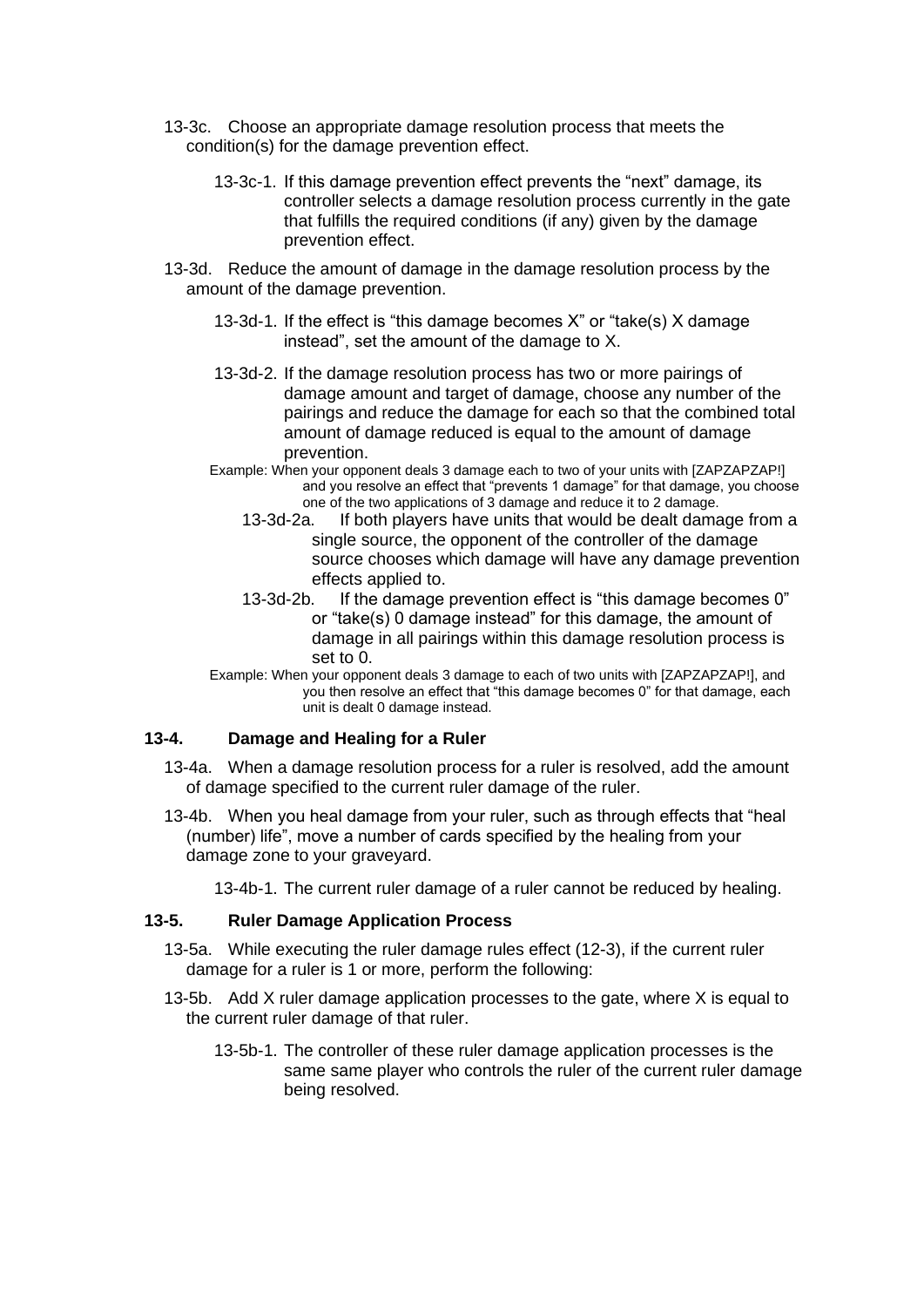- 13-5b-2. At this point, if the current ruler damage for the rulers of both players is 1 or more, add all of the ruler damage application processes for the active player first, then add all of the ruler damage application processes for the other player.
- 13-5c. The current ruler damage for all the rulers is set to 0.

#### **13-6. Resolving a Ruler Damage Application Process**

- 13-6a. When resolving a ruler damage application process, perform the following:
- 13-6b. The controller of the ruler damage application process puts the top card of their deck into their counter zone face up.
- 13-6c. If the card has no Counter (CNT) abilities (16-4), then put the card into the owner's damage zone and end this process.
	- 13-6c-1. If the damage that resulted in this ruler damage application process is affected by an "ignore [CNT] for this damage" effect, treat the card as though it has no Counter abilities.
- 13-6d. If the card has a Counter ability, play it.
	- 13-6d-1. Playing the Counter ability is mandatory. You cannot choose not to play it. For details about playing a Counter ability, see 14-5.
	- 13-6d-2. If you cannot play the ability because there are no valid targets (14- 3b-4), you do not play it. Just put the card into its owner's graveyard instead.
	- 13-6d-3. Immediately after the Counter ability is removed from the gate, put this card into its owner's graveyard if it is still in the counter zone.
- 13-6e. Remove the ruler damage application process from the gate.

#### **13-7. Damage and Healing for a Unit**

- 13-7a. When a damage resolution process for a unit is resolved, add the specified amount of damage to the current damage of that unit.
- 13-7b. When you heal an amount of damage from a unit, such as through effects that "heal (number) HP", subtract that amount from the current damage of the unit.
	- 13-7b-1. When instructed to heal damage that was dealt under specific conditions, refer to the information within the damage resolution process. Unless instructed to "heal any damage (that matches this condition)", the healing is applied to only one of the damage resolution processes that occurred during the current phase and fulfills the specified conditions.
	- Example: If one of your units is dealt 2 damage and 3 damage separately in the same phase, and then you play Just a Flesh Wound to it, you may recover 2 HP or 3 HP, depending on which damage you choose to apply it to.

#### **13-8. Damage to Anything Else**

13-8a. If any damage would be dealt to a non-ruler, non-unit object, no damage is dealt instead.

# <span id="page-28-0"></span>Section 14 **Cards and Abilities**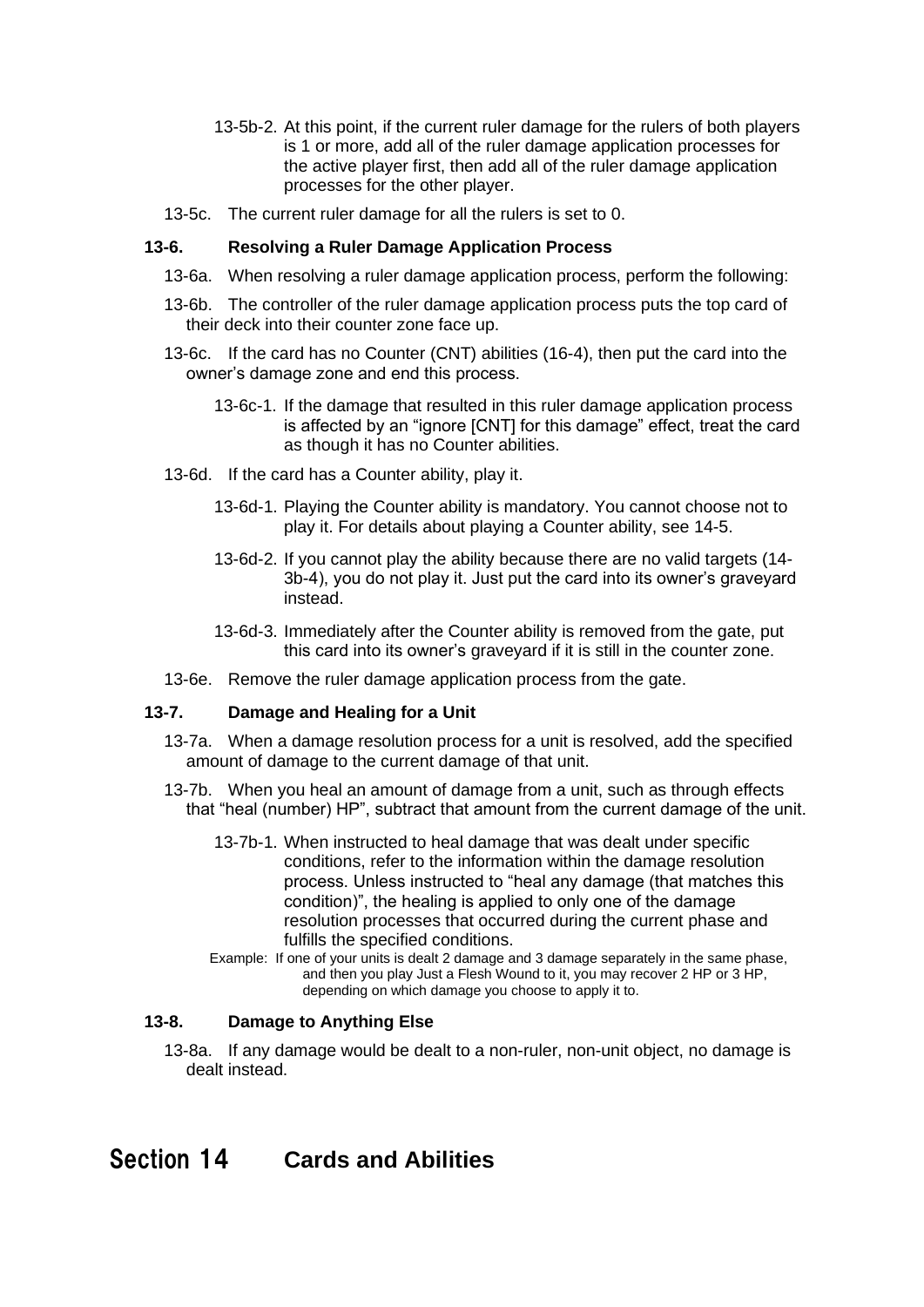## **14-1. Ability and Effect**

- 14-1a. An ability refers to the instructions printed on a card that cause something to happen in the game. Abilities can be either an "activated ability", an "automatic ability", or an "continuous ability".
	- 14-1a-1. Activated abilities are abilities that are written as "(timing) [(cost)] (effect)". The controller of the card with the ability can play it at the timing they are allowed to and by performing all actions necessary to pay its cost.
		- 14-1a-1a. Some activated abilities are written as "(timing): (effect)". These do not require any cost to play.
	- 14-1a-2. Automatic abilities are abilities that are written as "when/whenever/at (condition), (effect)", but are not replacement effects (14-13). They are played during the next system process after the triggering condition is met.
	- 14-1a-3. Continuous abilities are written as "(effect)". Continuous abilities apply their effect as long as the abilities are active.
	- 14-1a-4. Some abilities have ability names. Abilities with an ability name are written as "(ability name): (ability)", where (ability name) is in between double quotation marks ("(ability name)").
		- 14-1a-4a. If an ability name is referred to within a card's text in bold letters and in between "<>", it is referring to any ability with a name that includes the specified name in it.

Example: If a card has the following text: "■This is treated as being level 0 for **<Hundred**  Yokai March><sup>7</sup>, the effect is applied to any ability with "Hundred Yokai March" in its name, such as "Hundred Yokai March Lv1".

- 14-1b. An effect refers to the type of process described by an ability. An effect is either an "one-time effect", an "ongoing effect" or a "replacement effect", based on how they are applied.
	- 14-1b-1. A one-time effect is an effect that does something and then its application immediately ends afterwards.
	- 14-1b-2. An ongoing effect is an effect that is applied for some duration, or if there is no duration specified, for the rest of the game.
	- 14-1b-3. A replacement effect is an effect that is applied to a specific action that one would perform. Instead of performing that action, the replacement effect is carried out instead.

### **14-2. Active Ability**

- 14-2a. Each ability can be played and/or apply its effect as long as it is active. Unless specified otherwise, an ability is active so as long as the card that has it is in an appropriate zone as described below:
	- 14-2a-1. Abilities on a ruler, unit or field card are active while the card is in play.
	- 14-2a-2. For the face down card in a set zone, only its timing is active.
- 14-2b. If an ability is written in such a way that it would need to be active while in a specified zone, that ability is active in that specified zone.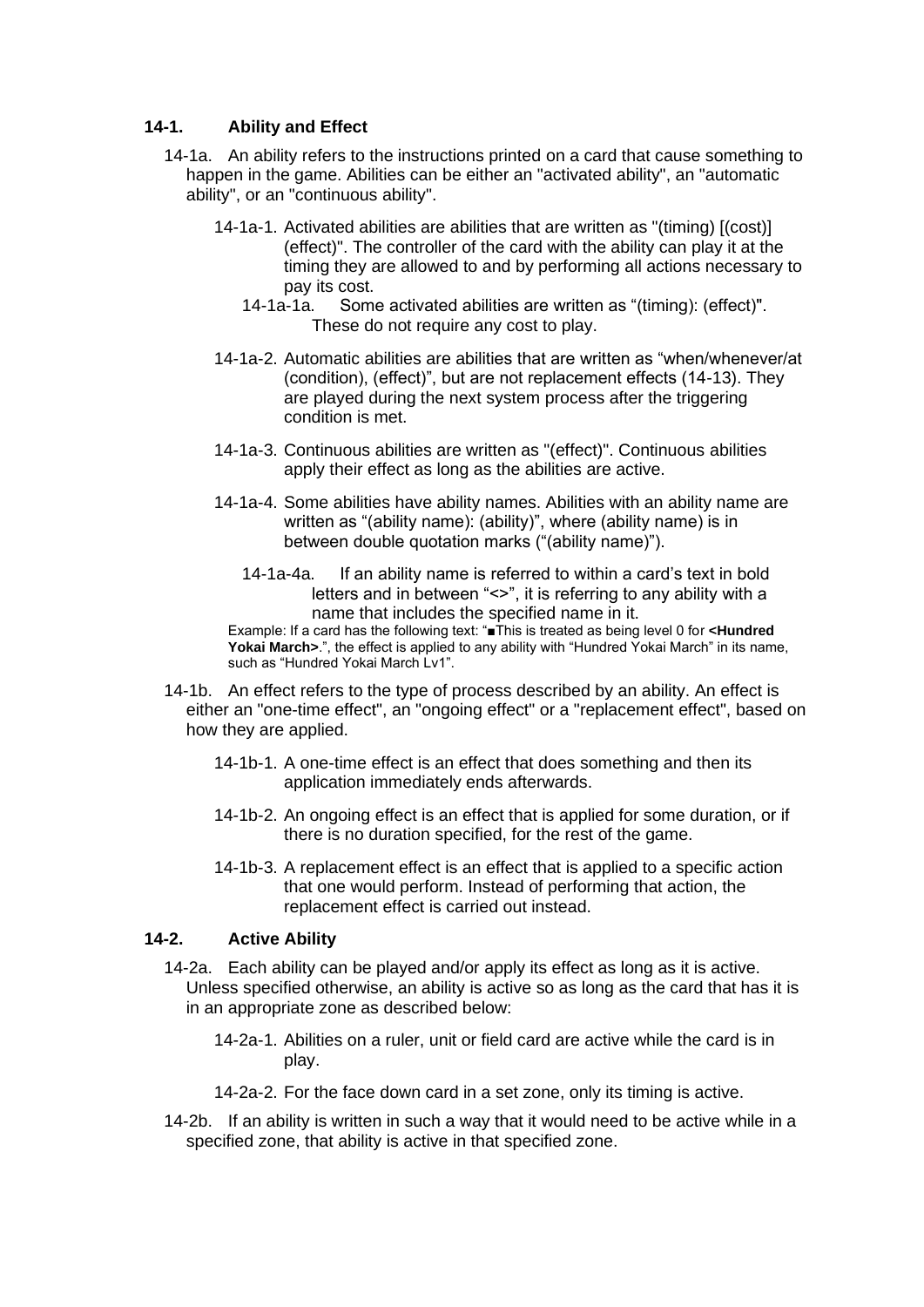14-2c. If an ability A references a different ability B in its text marked by "<>" (14- 1a-4a), ability A becomes active in any zone in its in while ability B is being played or resolved.

#### **14-3. Paying Costs**

- 14-3a. When playing a card or ability, or when resolving an ability, a player may be required to perform a specific action or actions as a "cost".
- 14-3b. If any of the actions required as a cost cannot be performed for any reason, then none of the actions required by the cost are performed. This ignores any replacement effects that may affect these actions.
- 14-3c. Even if one or more of the actions required by a cost is changed into a different action as a result of a replacement effect, it still counts towards the cost.
- 14-3d. If a cost requires multiple actions, then they must be carried out in the order they are listed.

#### **14-4. Playing Cards and Abilities**

- 14-4a. Cards are played then placed in a specified zone. Activated and automatic abilities are played and then their effects are resolved.
- 14-4b. When paying a card or ability, perform the following:
	- 14-4b-1. When a player plays a card, put that card into the gate. When a player plays an ability, put that ability into the gate as an imaginary card.
		- 14-4b-1a. If the card is hidden to a player, reveal it to all players.
		- 14-4b-1b. If you are playing a card in your drive zone or hand that has an ongoing effect applied to it, that effect remains applied to the card as it goes into the gate.
		- 14-4b-1c. If a card in a drive zone would be played while it has an Overdrive ability linked to it either in the drive zone or gate, then that card is not played.
	- 14-4b-2. If the card or ability has the text "choose (number) of the following", the player chooses the specified number of options from that list. Options that were not chosen are treated as if they did not exist.
	- 14-4b-3. If the card requires you to choose something specifically for that card (other than a target), choose it now.
		- 14-4b-3a. When playing a unit card, the player who controls that card chooses one of their attack zones or defense zone(s) in which a unit can be placed.
	- 14-4b-4. If the card or ability says "choose (target)", it needs one or more targets to be chosen. The controller chooses valid targets. If they cannot choose a valid target for every target that is required by the card or ability, they cannot play that card or ability.<br>14-4b-4a. If the number of targets specified is 0 or les
		- If the number of targets specified is 0 or less, you choose nothing.
		- 14-4b-4b. If you are choosing two or more targets, you cannot choose the same target more than once while choosing those targets.
		- 14-4b-4c. While a card or ability is in the gate, you cannot choose that card or ability itself as its target. If something would do that, ignore it.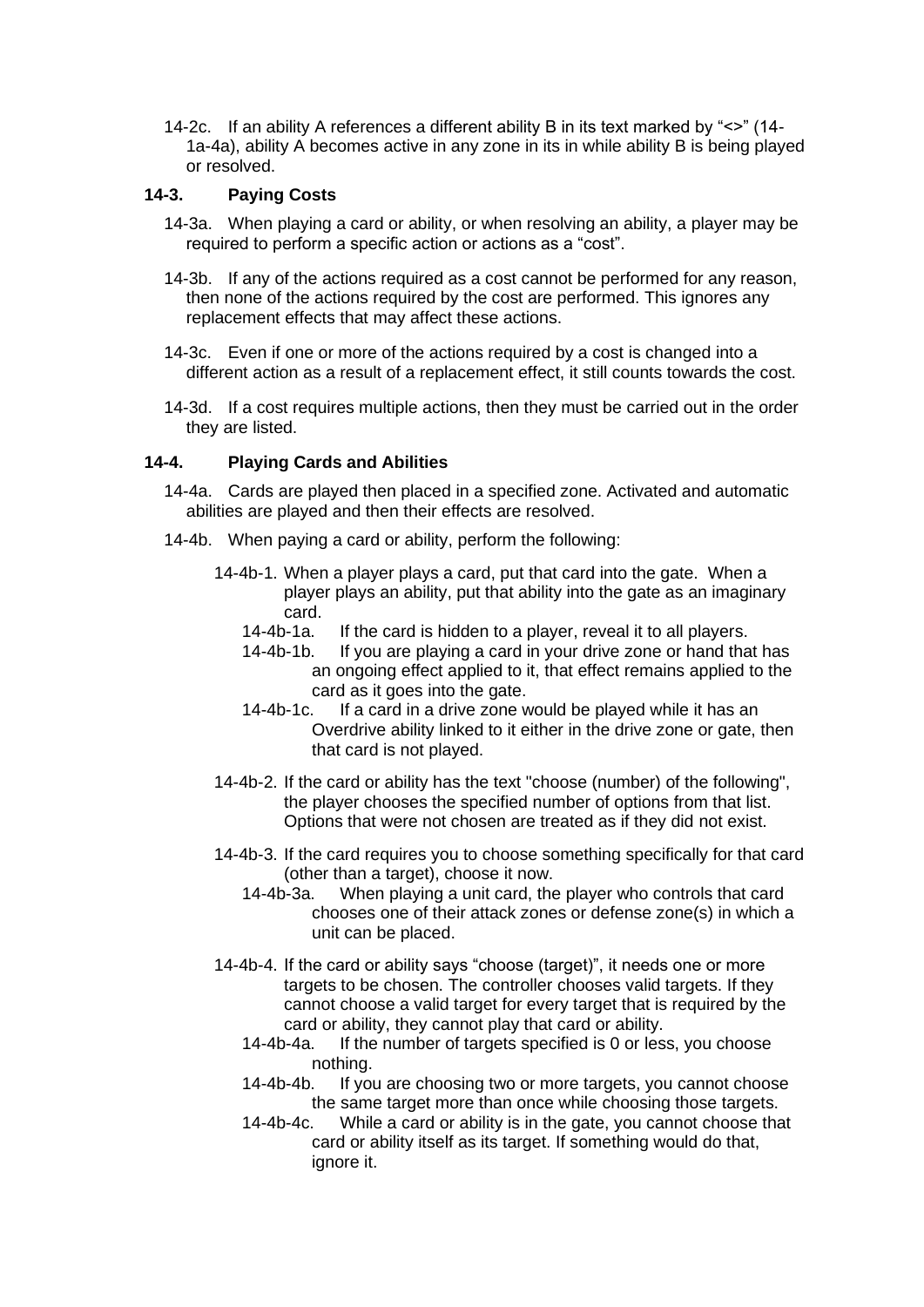- 14-4b-4d. If a target must fulfill some condition or have some specific property, only targets where that condition or property is revealed to all players can be chosen.
- 14-4b-4e. The number of targets is fixed at this point. The number of targets cannot be changed going forward, even if the circumstances and/or method to decide their number changes afterwards.
- 14-4b-5. If the effect of the card or ability being played is applied to two or more targets but the effects applied to each of them are not all equivalent, choose which effect to apply to which target.
	- 14-4b-5a. This includes cases where you are instructed to "divide" the amount of something between multiple targets. In that case, you need to allocate at least 1 of the amount to each target.
	- 14-4b-5b. The quantities being applied are fixed at this point. Going forward, the quantities chosen for the effect do not change, even if the circumstances and/or method to decide them changes afterwards.
- 14-4b-6. If the card or ability being played requires you to do something as a cost to play it, determine the content and the quantity of the cost at this time.
	- 14-4b-6a. When you play a card, if it has a level equal to 1 or more, you need to pay resources equal to its level (15-15). When you play an activated ability, you need to pay the cost described in between the square brackets ([ ]).
	- 14-4b-6b. If you have any effects altering the content of the cost, apply them first.
	- 14-4b-6c. Apply any effects increasing the quantity of the cost or the actions in its content.
	- 14-4b-6d. Apply any effects decreasing the quantity of the cost or the actions in its content.
	- 14-4b-6e. If an effect that says "play without paying the cost" is applied to the card or ability, remove all actions required for paying its cost.
- 14-4b-7. Actions required to pay the cost for playing the card or ability are fixed at this point. After this, even if some effects would alter the cost, the content and quantity required are not changed.
- 14-4b-8. Perform any actions required to pay the cost (14-3). If a player cannot do any of hose required actions, they cannot play that card or ability. In this case, the game is reverted to its state immediately before the card or ability was played.
	- 14-4b-8a. If there are multiple actions required to pay the cost, perform them in the order written on the cost.
- 14-4b-9. At this point, all steps for playing a card or ability are finished, and the card or ability is considered to be played.
- 14-4b-10. If, for any reason, a player starts the steps to play a card or ability but cannot finish it because of something that was invalid in one or more of the steps, treat the card or ability as though if it was not played at all, and the game is reverted to its state immediately before the card or ability was played.

Example: If you try to play a unit with "■This cannot be placed in a defense zone." into a defense zone, since the unit cannot be placed into the selected zone when it gets resolved,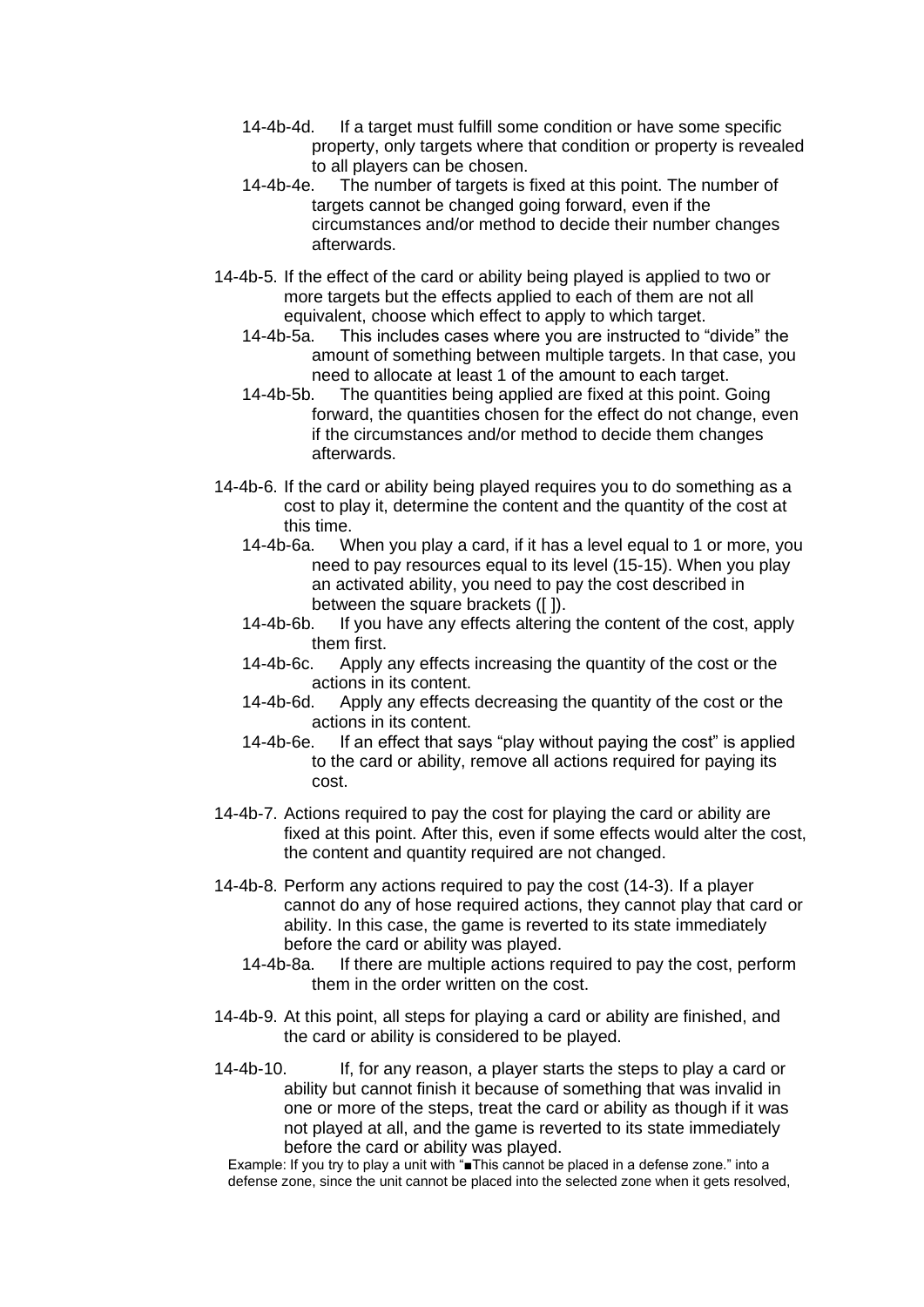the act of playing this unit is cancelled, and the game state is reverted to what it was before you played that unit.

- 14-4c. To resolve a card or ability, perform the following:
	- 14-4c-1. If the card or ability requires you to have chosen a target(s), check the target(s) at this point. If the target(s) is no longer valid, all effects involving the invalid target(s) are not applied. Even if all chosen targets of the card or ability happen to be invalid at this point, the other effects not related to those targets are still resolved.
	- Example: If playing an ability that says "Choose 1 unit and deal 2 damage to it. Draw a card" and the target is no longer valid when the ability is resolved, it does not deal the 2 damage, but you still draw a card.
	- 14-4c-2. If the thing being played is a card, perform the appropriate action based on the card's card type.
		- 14-4c-2a. If the card had some ongoing effect applied to it while it was in the gate and it enters play, that same effect is still applied to that card in play.
		- 14-4c-2b. If this card is a unit card, put the card in the zone specified in 14-3b-3a.
		- 14-4c-2c. If this card is a field card, put it into its controller's field zone.
		- 14-4c-2d. If this card is an event card, resolve its effect and put it into its owner's graveyard.
	- 14-4c-3. If the thing being played is an ability, resolve the effect of the ability, then remove it from the gate.
		- 14-4c-3a. When resolving an ability in the gate, it is always resolved even if the card that the ability was on is no longer in its original zone, or if the ability has somehow become inactive at this point.

#### **14-5. Playing a Card in a Set Zone**

- 14-5a. You may reveal a card in one of your set zones that has a timing that says "you can play this when (condition to be met)" when the condition(s) described in the timing has been fulfilled. This is played as if it is an automatic ability (14-9c).
- 14-5b. You may reveal a card in a set zone that has a timing that says "you can play it (as long as the condition is met)" as an action during a gate process while you have priority (9-3c) and so as long as the condition(s) described in its timing is fulfilled, in order to then play that card.
	- 14-5b-1. If the timing refers to an attacking card and its effect refers to the "combat damage from this attack", this effect is referring to the damage that the attacking card would deal during its damage step (8-6b).
- 14-5c. While you have priority during a gate process and the conditions in 9-3e-4 are fulfilled, as an action you may reveal a card in one of your set zones that has a timing that says "standard action", in order to then play that card.
- 14-5d. While you have priority during a gate process, as an action you may reveal a card in one of your set zones that has a timing that says "instant action", in order to then play it.
- 14-5e. As you play the set card, you pay the resource equal to the level of the card (14-3b-6a) as its cost, along with any other actions required.

#### **14-6. Playing Overdrive/Touchdown/Counter Abilities**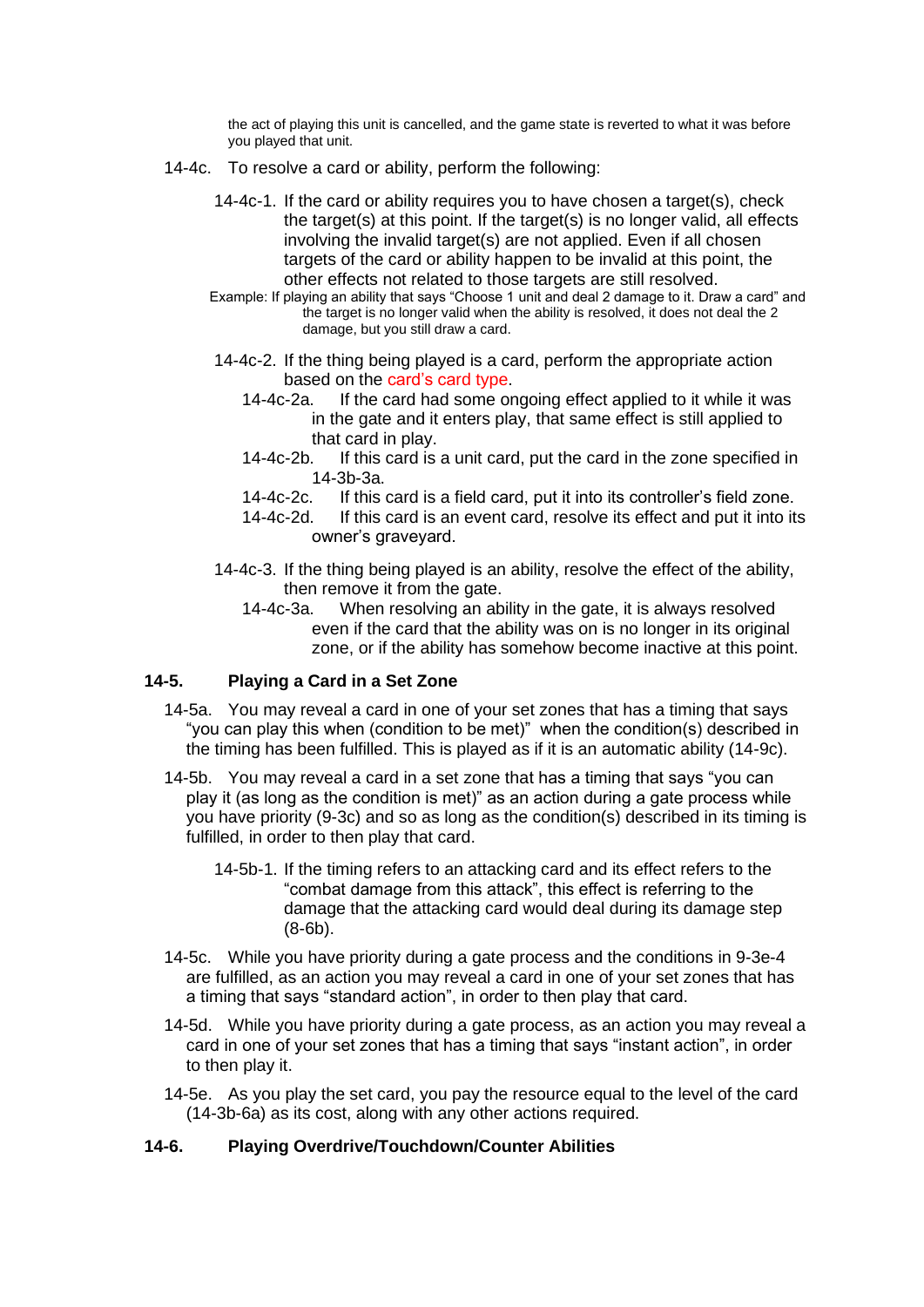- 14-6a. When you play an Overdrive (OD) (16-2), Touchdown (TD) (16-3) or Counter (CNT) (16-4) ability, do one of the following:
- 14-6b. If the ability instructs you to play another ability, play that ability.
- 14-6c. If the ability is to play the card that this ability was on, play that card.
	- 14-6c-1. When you play the card through its own Counter ability, you do not pay resources equal to its level as a cost (14-3b-6a).
- 14-6d. Outside of cases mentioned in 14-5b and 14-5c, play the ability itself.

#### **14-7. Limits on the Number of Times to Play**

- 14-7a. Some abilities have [Turn (number)] or [Game (number)] written on them. This means you can play this ability only that many times during a single turn or game, respectively.
	- 14-7a-1. If this is written on the left side of the first colon that comes after the ability name, any ability with the same name can be played up to (number) of times within the duration specified.
		- 14-7a-1a. If the controller of such an ability changes after it was played, then that new player may play this ability (or an ability with the same name as this ability) up to (number) of times, regardless of how many times the ability's previous controller has played it during the same duration.
	- 14-7a-2. If this is written on the right side of the first colon coming after the ability name, or just written on an ability with no ability name, the ability itself can be played up to (number) of times in the duration specified. The playing of other abilities with the same ability name, or the exact same ability on the different cards, are not counted towards this limit.
		- 14-7a-2a. If the controller of such an ability changes after it was played, then that new player may only play this ability up to (number) of times specified, including the number of times the ability's previous controller has played it during the same duration.
- 14-7b. If this would prevent you from using a specific activated ability, that specific ability cannot be played.
- 14-7c. If this would prevent you from using an automatic ability, the ability does not trigger, and if it already has been triggered, you cannot play it.
- 14-7d. When a continuous ability with an optional replacement effect (14-14c-2) has [Turn (number)] or [Game (number)], if you resolved the optional replacement effect for the number of times specified by the limit, then ignore that same optional replacement effect even if it gets activated again during the specified duration. Whenever you choose not to resolve the optional replacement effect, it does not count towards this limit. If the limit for the continuous ability has not been reached yet, you may choose to resolve the optional continuous effect when presented with the option again at a later point.

### **14-8. Continuous Ability**

14-8a. Continuous abilities apply their effects as long as their abilities are active. Unless otherwise specified, all effects applied by continuous abilities are ongoing effects.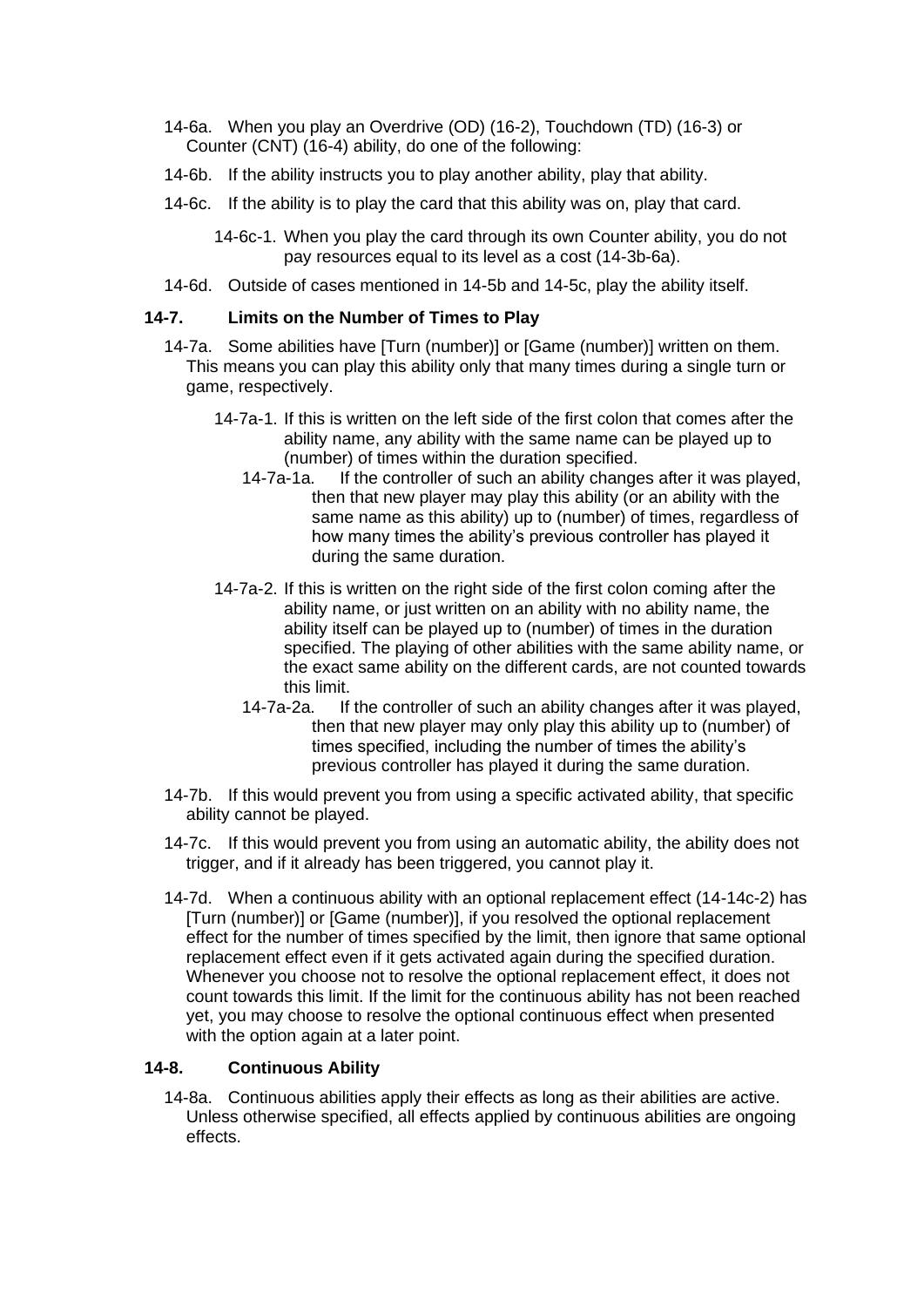- 14-8a-1. Any ability that does not require a specific catalyst (e.g. "When (something happens)", "【TD】", "Standard Action", etc.) to have their effect resolved is a continuous ability unless specifically specified otherwise. They are always treated as being active, or if they have any condition(s) specified, they are treated as being active so as long as the specified condition(s) is met. Continuous abilities with conditions specified usually start with "While", "For", and "If".
- 14-8b. If a continuous ability on a card defines its card type, attributes, level, ATK, HP, or STK without any conditions, the ability is referred to as a "base ability" and is applied in any zone.
- 14-8c. If a continuous ability says that it "may treat" some property of a card as something else, the controller of the ability chooses the actual property to treat it as only when something else specifically refers to that property.
	- 14-8c-1. If a continuous ability "treats" some property of a card as something else, it loses the old property and only has the new one. If a continuous ability "also treats" some property of a card as something else, the new property is added to the existing ones.

### **14-9. Activated Ability**

- 14-9a. An activated ability is an ability that its controller can play at any time it is allowed.
- 14-9b. Playing an activated ability follows the rules of playing abilities.

#### **14-10. Automatic Ability**

- 14-10a. An automatic ability is an ability written as "when/whenever/at (condition), (effect)" and is not a replacement effect. Automatic abilities constantly check the game situation and if its trigger condition(s) is met, it is automatically played during the system process (Section 11).
- 14-10b. Each automatic ability has a specific condition(s) to play it. This condition or conditions are called the triggering condition. If the triggering condition is met, the automatic ability's trigger count increases by one. If the trigger count of an automatic ability is one or more, the ability is considered to be "triggered".
	- 14-10b-1. An automatic ability on a card hidden to one player can increase its trigger count by one through revealing that card to all players.
		- 14-10b-1a. The controller of an automatic ability on a hidden card may choose to not increase the trigger count by not revealing that card when the triggering condition is met.
		- 14-10b-1b. This revealing of the hidden card can be done only once for each occasion that its trigger condition is met.
		- 14-10b-1c. The card revealed in this way must remain revealed until the automatic ability is played and then resolved or removed from the gate, or until it has been decided that the automatic ability will not be played at this time.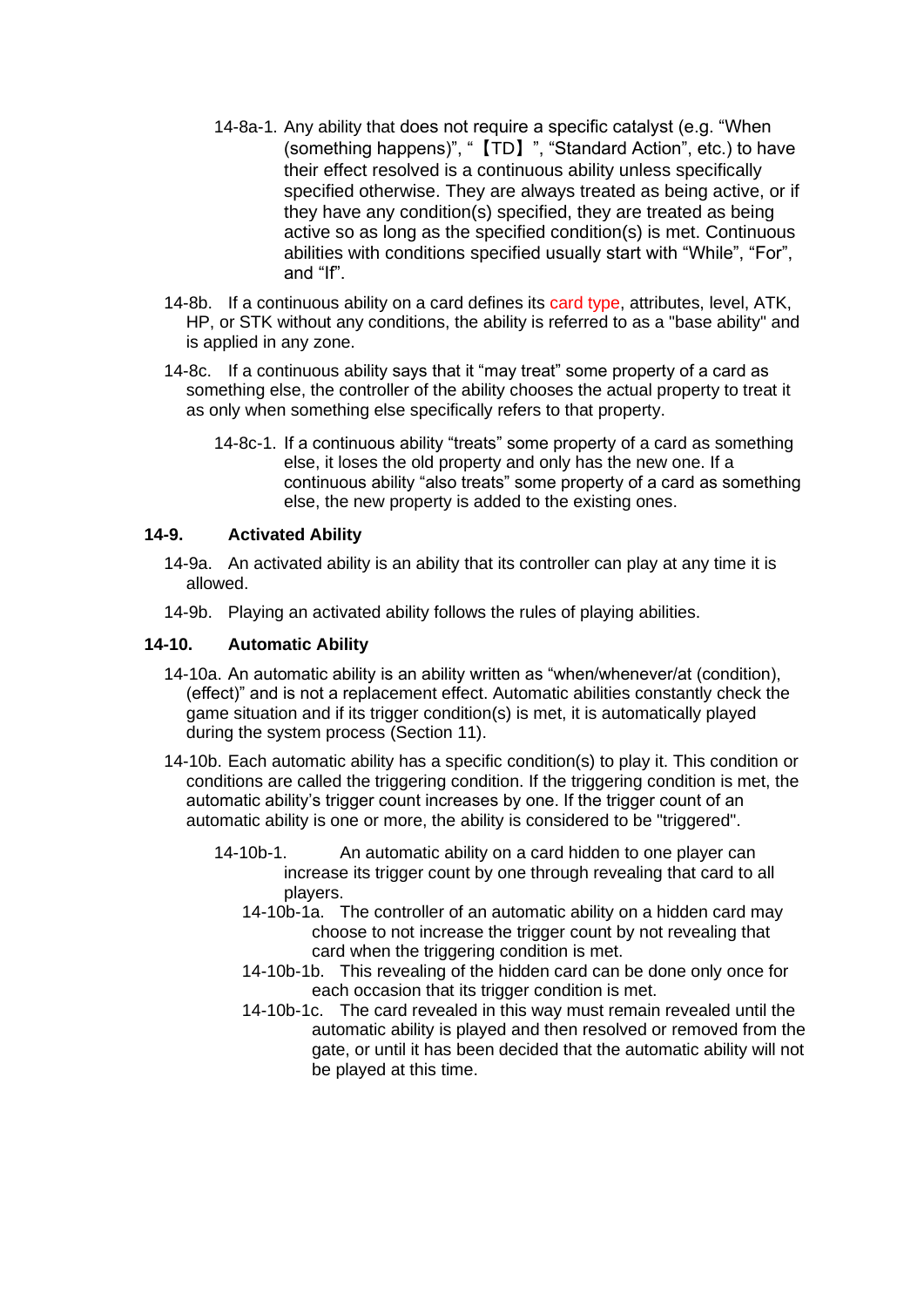- 14-10c. During the system process (Section 11), after all rules effects are resolved, the active player checks if they control any triggered automatic abilities. If they have any, they choose one of those abilities and play it, then decrease the trigger count for that ability by one. If the active player does not play any automatic abilities, then the inactive player checks if they control any triggered automatic abilities. If they have any, they likewise choose one of those abilities and play it, decreasing the trigger count of that ability by one.
	- 14-10c-1. If any player played an automatic ability, repeat the system process from the beginning.
- 14-10d. A triggered automatic ability must be played unless it is specifically prohibited by rules or effects. You cannot choose not to play them. If a player chooses a triggered automatic ability but cannot play it for any reason, just decrease the trigger count of that ability by one.
- 14-10e. Some automatic abilities trigger when a card moves from one zone to another. If these abilities refer to the moved card or other cards moved at the same time, they can refer to the properties or status of the card with the caveats below:
	- 14-10e-1. If the card moves from a revealed zone to a hidden zone, or a hidden zone to a revealed zone, the ability refers to the information of the card while it is/was in the revealed zone.
	- 14-10e-2. If the card in play moves out of play or vice versa, the ability refers to the information of the card while it is/was in play.
	- 14-10e-3. Otherwise, the ability refers to the card when it is in its destination zone.
- 14-10f. Some effects generate automatic abilities that trigger at a later specified time. This generated automatic ability is called a delayed automatic ability.
	- 14-10f-1.Unless specified otherwise, a delayed automatic ability is triggered once and once only at the time that is specified. After that, even if the exact same game situation occurs, that same ability does not trigger again.
	- 14-10f-2.If something refers to a card with a delayed automatic ability, it refers to a card with an ability that generated that delayed automatic ability.
- 14-10g. Some automatic abilities check if a specific status is fulfilled during a game. This ability is called a status automatic ability.
	- 14-10g-1. A status automatic ability is only triggered when its required status is fulfilled but has not been triggered yet.
- 14-10h. When a player plays their automatic ability that has been triggered, it is possible that the card that created that ability has been moved to another zone, lost the automatic ability, or the ability itself was rendered inactive. Even in these cases, the automatic ability in question is still played and resolved.

## **14-11. One-Time Effect**

14-11a. A one-time effect is performed once when they are resolved, and then ends immediately.

### **14-12. Ongoing Effect**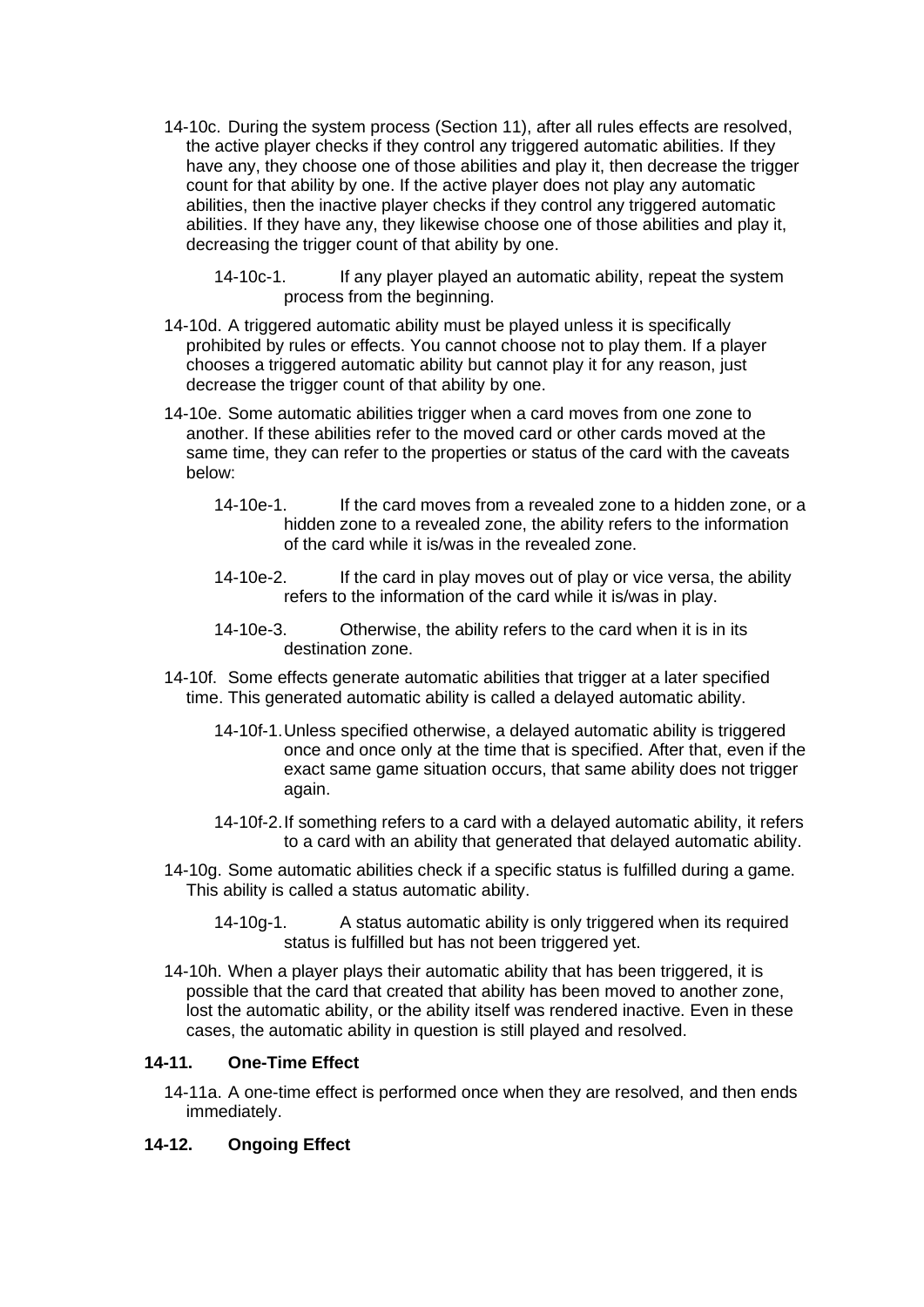- 14-12a. An ongoing effect applies its effect for the duration of the specified time (or rest of the game), changing specific properties or rules for that duration.
	- 14-12a-1. The ongoing effects of continuous abilities apply their effects as long as those abilities are active.
	- 14-12a-2. Ongoing effects applied by non-continuous abilities have a limited duration that is specified when the ability is first applied. 14-12a-2a. If there is no duration specified, then the ongoing effect remains applied for the rest of the game.
- 14-12b. If a specific zone is affected by something that would grant an ongoing effect to any card within it, when another card is moved to that zone, the card being moved enters the zone with that ongoing effect already applied.

#### **14-13. Ongoing Effect Layers**

- 14-13a. If multiple ongoing effects that modify properties are being applied simultaneously to a card, the effects are applied in the order below:
	- 14-13a-1. The information and properties on the card itself and any base abilities (14-7b) on the card are treated as being the default basis of that card.
	- 14-13a-2. Apply all ongoing effects that add a non-numeric property to that card which it normally wouldn't have.
	- 14-13a-3. Apply all ongoing effects that add or remove any card types, factions and/or attributes.
	- 14-13a-4. Apply all ongoing effects that add or remove any kind of ability.
	- 14-13a-5. Apply all ongoing effects that change non-value information outside of those listed in 14-12a-3 and 14-12a-4.
	- 14-13a-6. Apply all ongoing effects that add numeric properties that the card normally wouldn't have.
	- 14-13a-7. Apply all ongoing effects that would change any numeric properties to a different value.
- 14-13b. If an ongoing effect contains multiple layers of the above, apply each separately according to the order above.
- 14-13c. If two or more ongoing effects are being applied in the same priority layer from among those listed above, then apply them in the order below:
	- 14-13c-1. If there is an effect A and effect B, and if applying A before B changes what or how B is applied, then you apply A after B, and B is considered dependent on A. If effect B depends on effect A and A does not depend on B, B is always applied after A.
	- 14-13c-2. If the order is still not decided after the above, apply the effect applied earlier first. If, for any reason the timing is still the same, the active player at the time decides which one gets applied first.
		- 14-13c-2a. The start time of an ongoing effect by a continuous ability is determined by the time when the ability becomes active.
		- 14-13c-2b. The start time of an ongoing effect by an activated or automatic ability is determined by the time that the ability was played and resolved.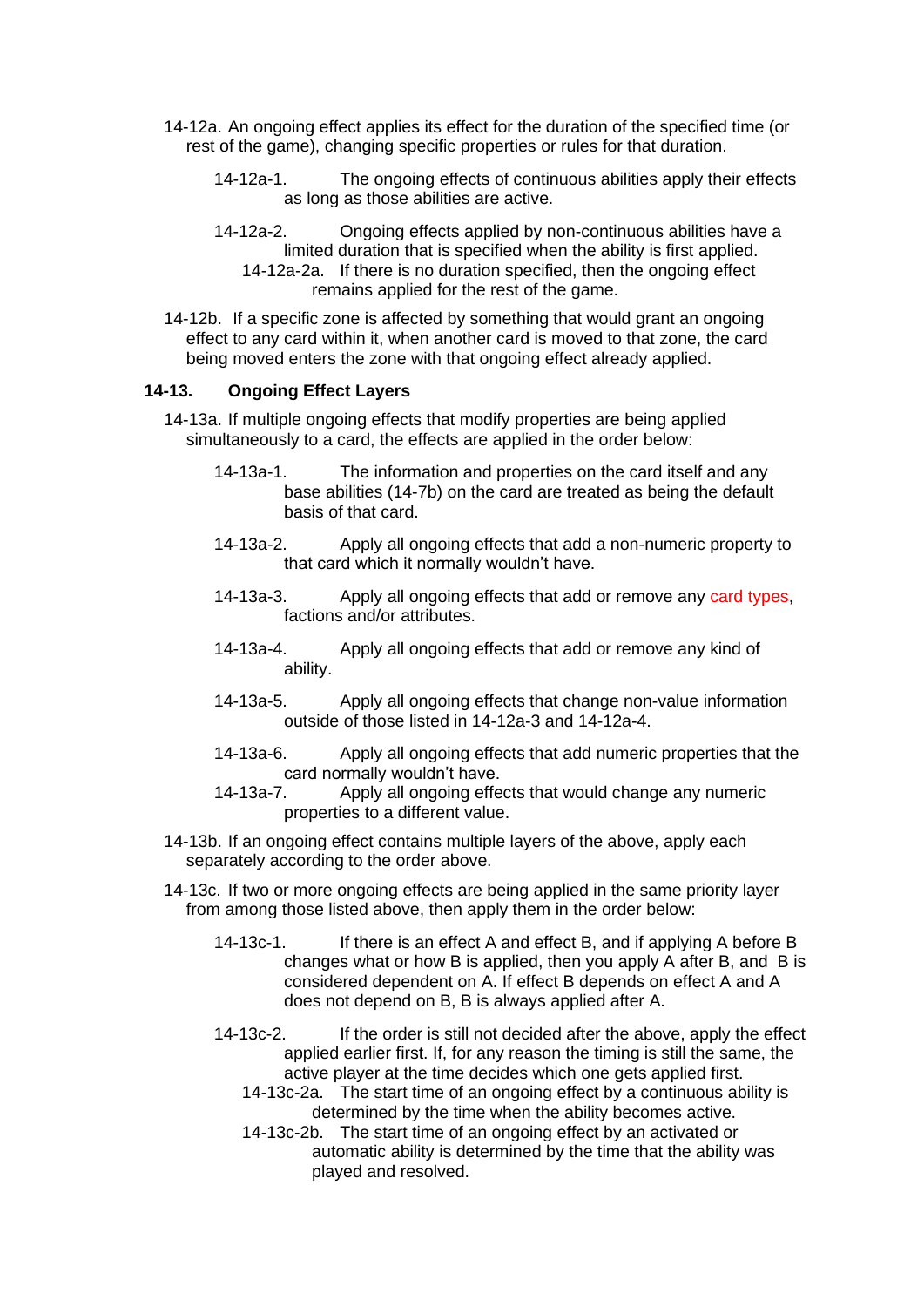- 14-13d. If an automatic or activated ability generates an ongoing effect that is applied to specific objects that fulfill a certain condition(s), it is applied only to objects that fulfill the condition(s) at the time the ability is resolved. It is not applied to any object that fulfills the condition(s) afterwards.
- 14-13e. When a card is moved into a zone which has one or more ongoing effects that would be applied to that card, the card enters the zone with those effects already applied.

## **14-14. Replacement Effect**

- 14-14a. A replacement effect is written as "when (do something), (do another thing) instead".
	- 14-14a-1. Some replacement effects are written "as" instead of "when".
- 14-14b. If a replacement effect is applied to a specific situation, that original situation never happens and only the version where the replacement has been applied takes place.
- 14-14c. If two or more replacement effects are applied to the same situation, the player who caused that situation, or the controller of the card or ability which caused that situation, chooses one of the replacement effects and applies it.
	- 14-14c-1. If you have more than one replacement effect that is affecting the act of dealing damage, the controller of the damage-dealing effect chooses one of these replacement effects and applies it. If you have more than one replacement effect that is affecting the act of being dealt damage, the controller of the object that the damage is dealt to chooses one of those replacement effects and applies it.
	- 14-14c-2. Some replacement effects are written as "When (do A), you may (perform X). If you do, (do B) instead" . This is an optional replacement effect, and the player who does A or the controller of the card or ability can choose to apply this replacement effect when the original action or situation (A) would happen. If they choose to apply the effect, replace A with "Perform X and do B". If they choose not to apply the effect, A is resolved as is.
		- 14-14c-2a. If the player cannot perform X, they cannot choose the option to apply that replacement effect.
- 14-14d. All replacement effects can only be applied if the action or situation that they are specified to replace actually occurs, and only once for that specific action or situation. Players cannot choose not to replace an action or situation unless the effect specifically allows them to do so.
- 14-14e. A replacement effect is a kind of ongoing effect and may have a limited duration.
	- 14-14e-1. A replacement effect referring to the "next" time an action or situation takes place has a duration of until the effect is applied and resolved or until the end of the current turn.
- 14-14f. Some replacement effects that change the amount of damage dealt say that they modify the "base damage". In this case, treat the amount of damage printed in or determined by the text of an applicable card as if it is whatever value that is dictated by the replacement effect.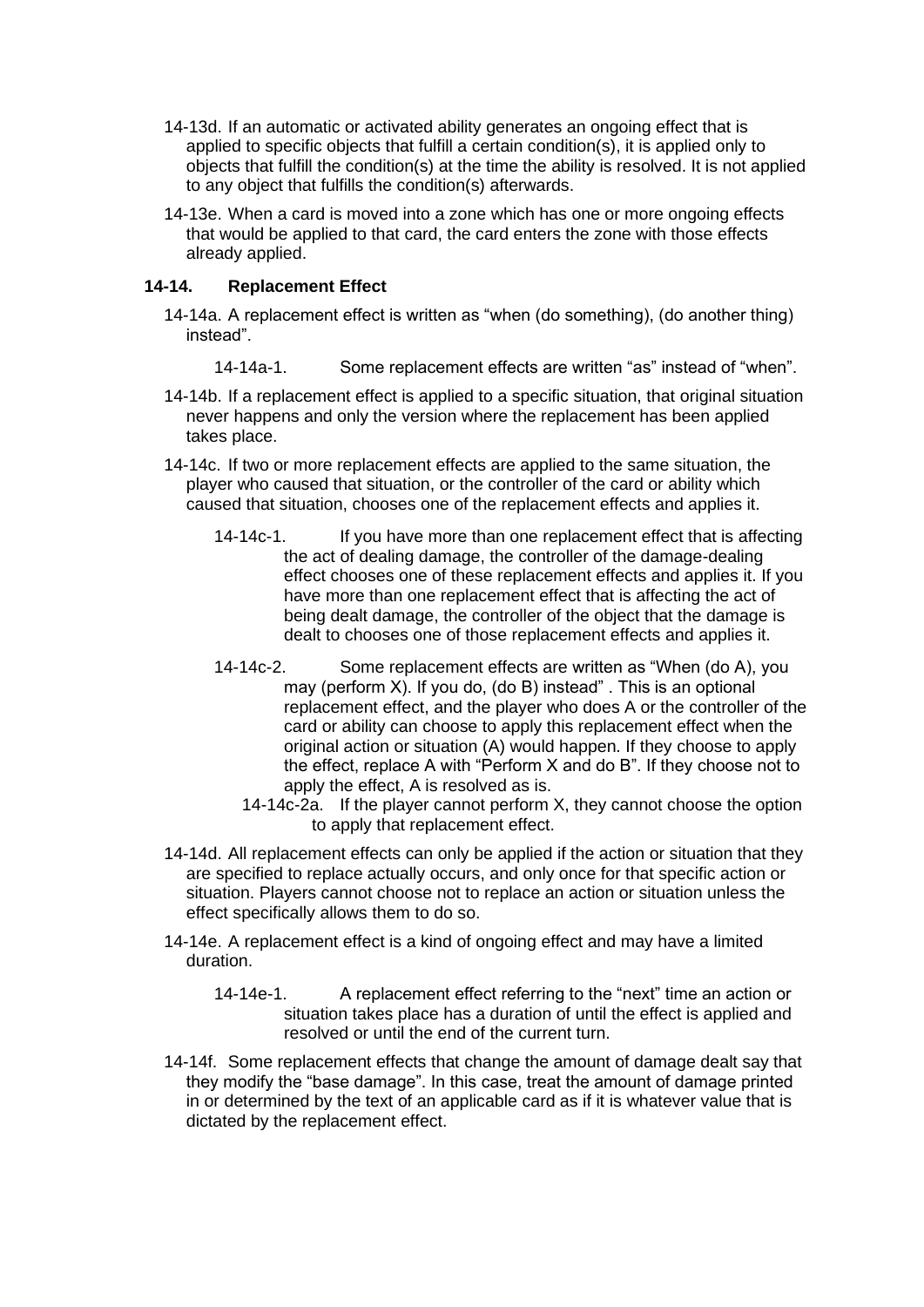14-14g. Any replacement effect that changes the amount of damage dealt through any means other than modifying the "base damage" will modify the amount of damage within the damage resolution process once it gets added to the gate.

# **14-15. Last Known Information**

14-15a. If, for any reason, any information or properties of a card in a zone needs to be referred to but the card has moved to another zone, if it has not moved from a zone in play to another zone in play, refer to the information and properties of the card from when it was formerly in a zone in play. This is called the last known information.

14-15a-1. This information and properties includes the card's controller, placement status, and anything else tied to that card.

### **14-16. Source**

- 14-16a. A source of an effect is the card that generated the effect or the card with the ability that generated the effect.
- 14-16b. If an effect deals damage, the source of the damage is the card with the ability that generated that effect, unless specified otherwise.
- 14-16c. The source of the damage dealt by an event card is the event card itself.
- 14-16d. The source of any combat damage is either a unit or ruler that dealt that damage.
- 14-16e. If something refers to whether card A "destroyed" card B, it is referring to card A fulfilling one of the following conditions:
	- Damage, for which card A is the source, is dealt to card B, and then while executing rules effects (Section 12) immediately afterwards, a destruction process that is linked to card B is added to the gate by the rules of the game (12-4b-2b).
	- A "destroy" effect, for which card A is the source, destroys card B and adds a destruction process to the gate through that effect (12-4b-2a).
- 14-16f. If something refers to a player moving card A to a specified zone, it is referring to card A fulfilling one of the following conditions.
	- The player has paid a cost (14-3b-6) to play another card or ability which moves card A to the specified zone.
	- An effect of a card or ability that the player controls which moves card A to the specified zone.
	- 14-16f-1.If an effect of a card or ability that the player controls destroys card A and it goes to the graveyard, the player is considered to have moved card A to the graveyard.

# **14-17. Changing a Played Card or Ability**

- 14-17a. Some effects change a card or ability that is currently in the gate.
- 14-17b. If you would replace the effect of a card or ability in the gate played by a Counter (CNT) ability (13-6d) with a different effect, perform the following:
	- 14-17b-1. If the effect in question would change a card with a Counter ability in the gate, move that card to the owner's counter zone. Replace its Counter ability with the new effect and treat it as if that was its Counter ability all along. Then return the card to its original position within the order of cards in the gate.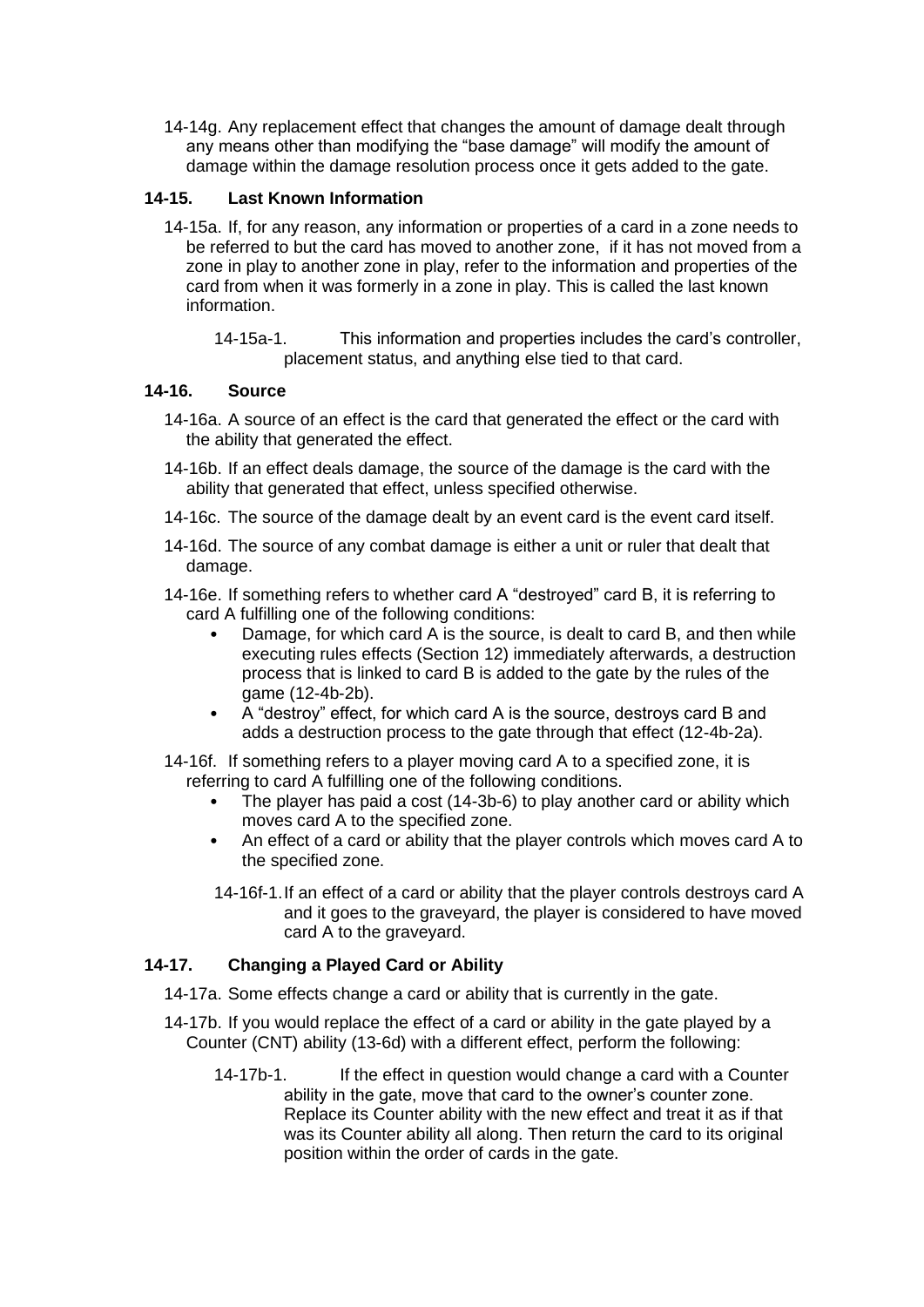14-17b-2. If the effect in question would change an ability in the gate played by a Counter ability, remove that ability from the gate. Add the new effect as a Counter ability to the gate, and treat it as having been played by the Counter ability on the affected card. Place this replacement ability in the gate at the same position as the original Counter ability.

### **14-18. Gear Up**

- 14-18a. Gearing up is an effect that allows a player under specific conditions to put a card with **Gear Up** (16-24) on top of their ruler and treat them as 1 single card.
- 14-18b. While gear up is in effect (geared up), the following rules are applied.
	- 14-18b-1. The pair of the ruler and the unit that are geared up is placed into its controller's defense zone. This pair can exist in a ready state even within a defense zone, and they can also perform attacks like any normal unit in an attack zone.
	- 14-18b-2. The pair of cards that are geared up cannot be moved to any other attack zone, defense zone, or ruler zone, and any instructions that would do so are ignored. Likewise, no other cards can be placed into a defense zone that contains a pair of geared up cards.
	- 14-18b-3. The pair of geared up cards are treated as being both a ruler and a unit. The pair can be chosen for any card or ability that dictates a unit or a ruler as a target, and the geared up pair can be dealt damage or any other effects as a normal unit or ruler. However, when something dictates a "card" as a target, it cannot target the geared up ruler card.
	- 14-18b-4. Use the ATK and STK of the geared up unit as the ATK and STK for the pair.
	- 14-18b-5. If a geared up pair would be dealt combat damage, it is dealt to the unit card (the ruler takes no combat damage from this).
		- 14-18b-5a. If the combat damage is coming from a unit or a ruler, then deal combat damage equal to the ATK value of the damage source (14- 16) to the unit placed on top.
	- 14-18b-6. If the geared up pair would be dealt damage by an effect, then the damage is processed according to the rules below:
		- 14-18b-6a. If the geared up pair would be dealt damage by an effect that deals damage to units, then that damage is dealt to the unit placed on top (13-7) (the ruler takes no damage from effects that deal damage to units).
		- 14-18b-6b. If the geared up pair would be dealt damage by an effect that deals damage to a ruler, then that damage is dealt to the ruler placed below (13-5) (the unit takes no damage from effects that deal damage to rulers).
	- 14-18b-7. If a geared up card would leave play, then the unit card on top leaves play. The geared up state is terminated, and the ruler card underneath is returned to its owner's ruler zone.
		- 14-18b-7a. When the ruler is returned to the ruler zone due to the above, its ready/exhausted state should be the same as it was before the geared up state was terminated.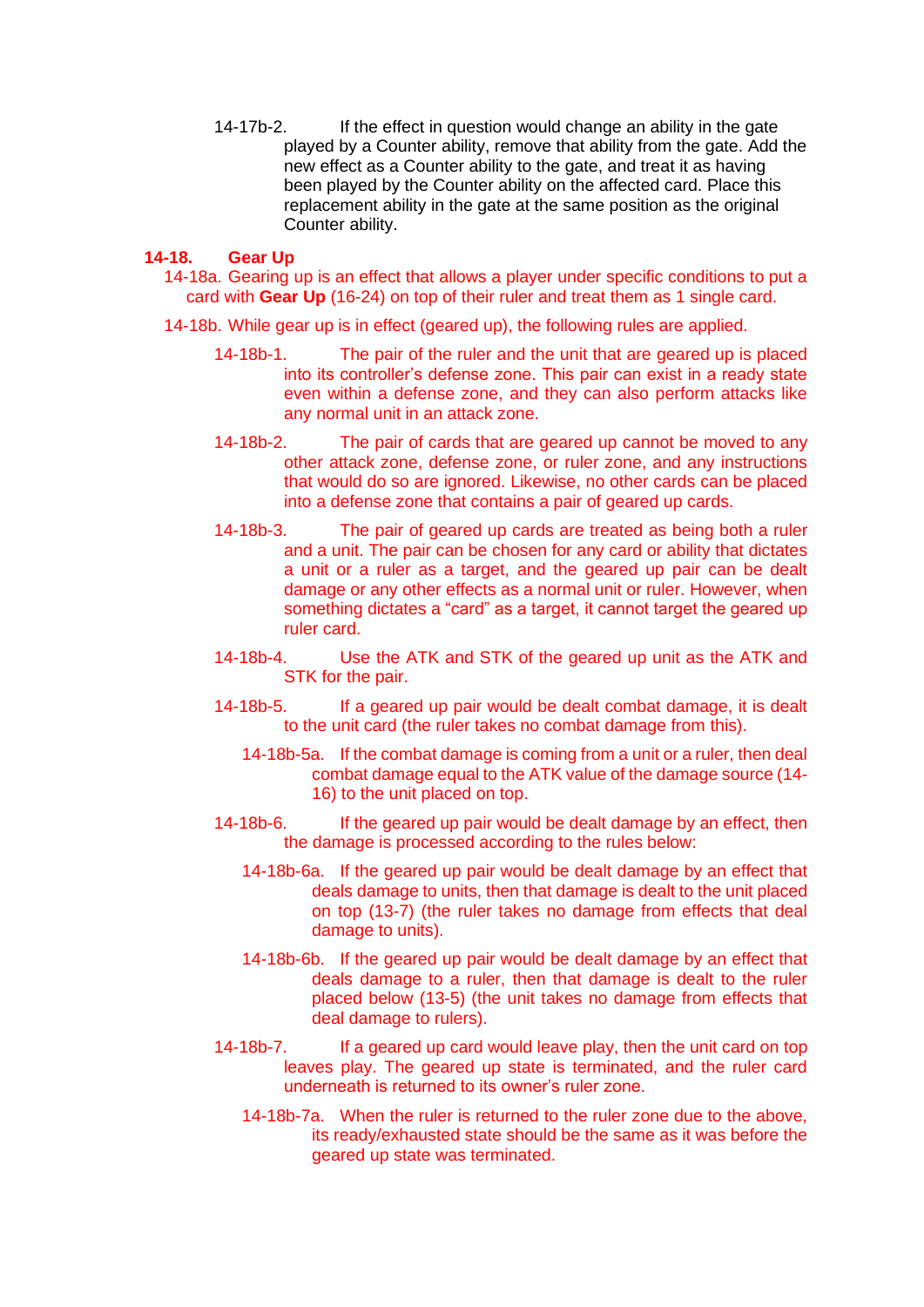- 14-18b-8. Even while a ruler is geared up, instructions listed on a ruler for things like **Start of Turn** and **Modifiers** should still be carried out.
	- Example: A <4. D Dreadnaught> that is geared up still resolves its "■As this ruler attacks, you drive 1" ability when it attacks.
- 14-18b-9. During the start phase of the active player, they ready any geared up pair of cards as they do with normal units.
- 14-18c. Unless specified otherwise, a player can gear up with a card in their hand or drive zone.
	- 14-18c-1. There are situations where you can gear up into a card in a zone other than a hand or drive zone. However, all other rules for gearing up should still be followed even for these cases.
- 14-18d. Unless specified otherwise, you can gear up during the following times:
	- 14-18d-1. During your turn's main phase, when the gate is empty of any cards or abilities.
	- 14-18d-2. When you drive a card at any other timing than specified in 14- 18d-1.
		- 14-18d-2a. The only card you can gear up into at the timing listed above is the drived card.
	- 14-18d-3. When resolving the effect of a card or ability that instructs you to gear up into that card or another.
- 14-18e. You can only gear up if you have a ruler that is not in a geared up state. (You cannot gear up into another card while you are already geared up.)
	- 14-18e-1. If there are any conditions specified under **Gear Requirement**  (16-25), they all must be met.
- 14-18f. When resolving a gear up, performing the following steps:
	- 14-18f-1.Declare that you will play the unit card in your hand/drive zone to gear up into, then place it into the gate. You do not pay any resources for card's level, nor do you count it towards your summon cap for the turn.
	- 14-18f-2.When the gate is all resolved and you still fulfill all conditions listed under the **Gear Requirement**, move your ruler to your defense zone.
		- 14-18f-2a. At this point, maintain the ready/exhausted state that your ruler had before moving it.
		- 14-18f-2b. When the gear up gets resolved in the gate, if you no longer fulfill all of the conditions listed under **Gear Requirement** at that point, then you cannot gear up. That unit card remains in whatever zone it originally was in (usually your hand or drive zone), and nothing else relating to gearing up into it is resolved.
		- 14-18f-2c. If a card already exists in your defense zone, then place that card into your graveyard as according to the Overlapping Card Rules Effect (12-5).
	- 14-18f-3.Place the unit card that you played to gear up into on top of your ruler to complete the process.
		- 14-18f-3a. This unit's ready/exhausted state should be the same as your ruler's.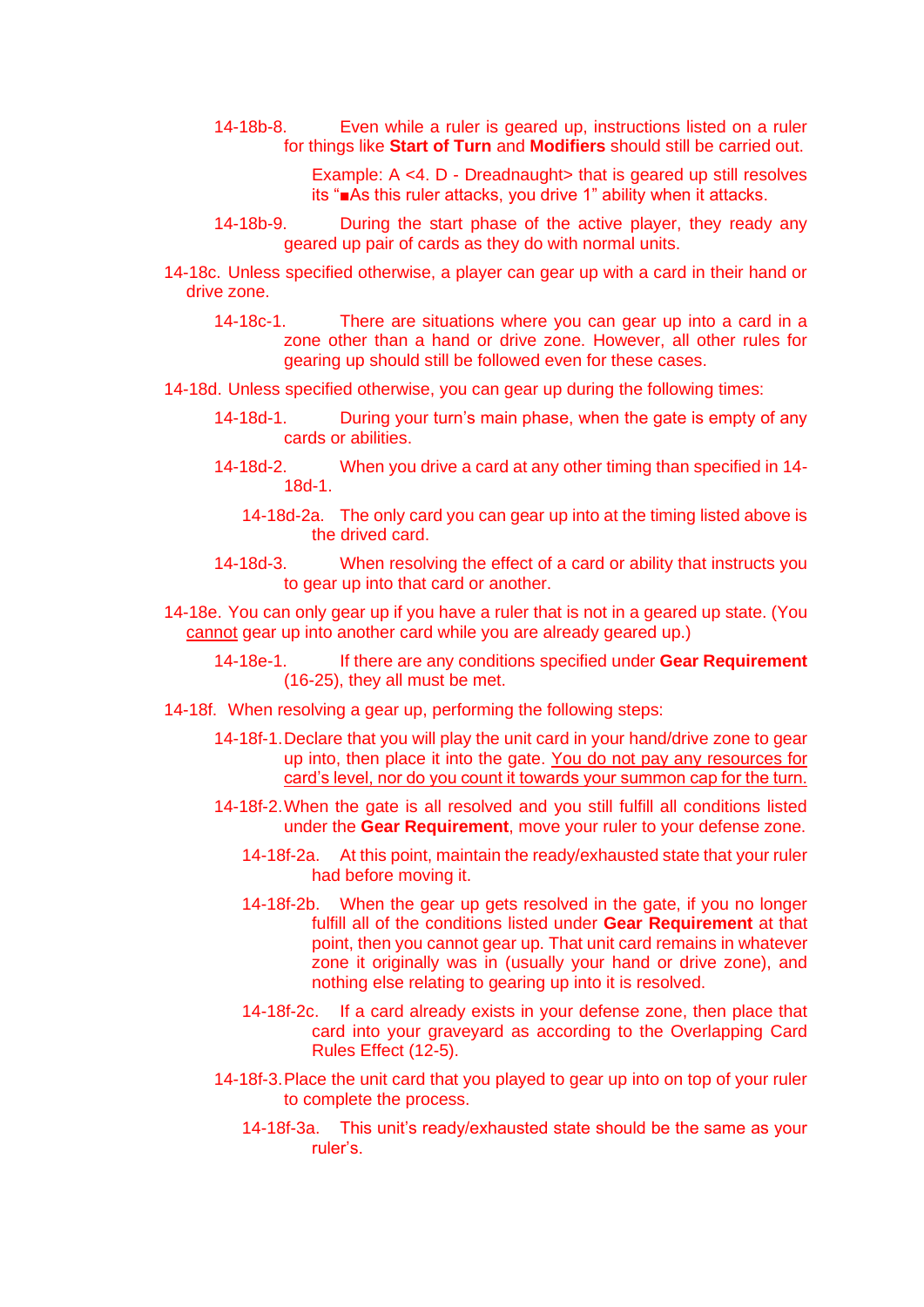#### **14-19. Face Down Units**

- 14-19a. An effect may cause a unit to be placed face down into an attack zone or defense zone.
- 14-19b. The hidden side of a face down unit in play is revealed to its controller and hidden from other players.
- 14-19c. A face down unit can attack and be moved like any normal unit, but all of the information on the hidden side of the card, such as card name, card type, level, ATK, HP, STK, faction, attributes, and abilities, are not referenced. Instead, the card has whatever information dictated by the effect that placed it into play face down.
- 14-19d. When instructed to put a unit into play from any zone outside of play, it enters play with all of its information on the hidden side ignored.

Example: When putting a unit into play face down, you may not perform any actions for **Summon Requirement** or **Discount**, and any "when this enters play" abilities and other similar abilities cannot be played. Also, because the card type of the card is ignored, unless specified otherwise, it is possible to put a card with a non-unit card type into play as a face down unit.

- 14-19e. When a face down unit is flipped face up, all of its now revealed information (card name, level, faction, attributes, abilities, etc.) is immediately applied to it.
	- 14-19e-1. When the face down unit is flipped face up, if its face up side is a card that cannot be treated as a unit, then that card is put into its owner's graveyard immediately upon being revealed.
- 14-19f. When a face down unit is flipped up, it is not treated as the unit entering play.

Example: You do not have to fulfill the **Summon Requirement** of a formerly face down unit that was flipped face up, but you also cannot play any "when this enters play" abilities and the like either.

# <span id="page-41-0"></span>Section 15 **Game Actions**

#### **15-1. General**

15-1a. There are certain special actions that a player performs when instructed to by abilities and effects. These are called "game actions", and they are defined in this section.

#### **15-2. + (number) / - (number)**

- 15-2a. "Gain + (number) (property)" or "gain (number) (property)" means changing the value of the property as specified.
	- Example: "The unit gains +2 ATK" means the unit's ATK is increased by 2.
- 15-2b. "Add + (number) to the base damage" means add that number to the printed damage on a card (14-13f).

#### **15-3. Put/Add/Move/Leave**

- 15-3a. "Put/add/move/ a card" into a zone means moving the card into the specified zone.
	- 15-3a-1. If the specified zone does not exist (such as due to the rules of a particular ruler), the card does not move from its current zone.
	- 15-3a-2. The card moved to an attack zone from a defense zone is put there in a ready state.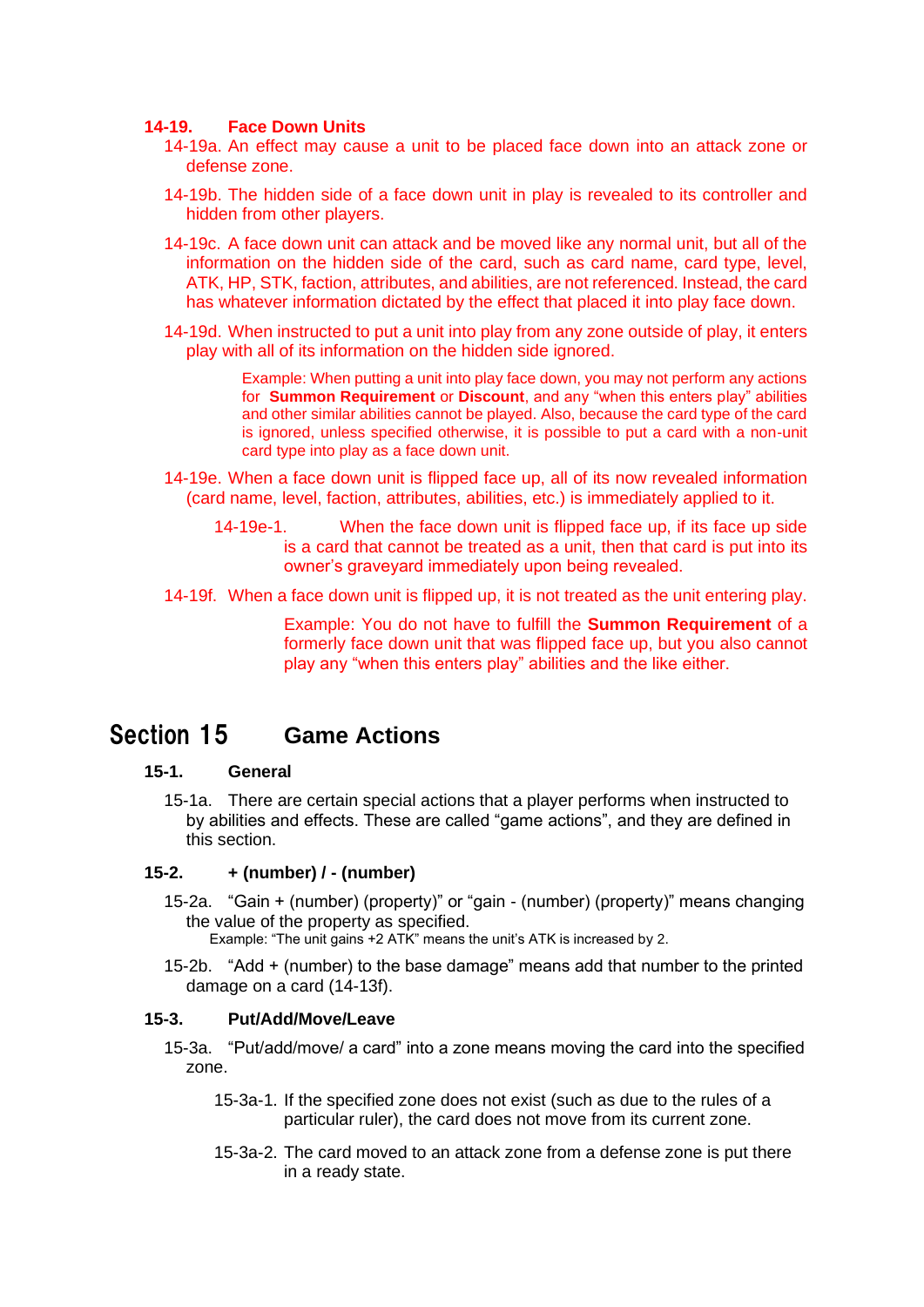- 15-3b. Putting or moving a unit into "a zone" means moving it to either an attack zone or a defense zone.
	- 15-3b-1. When instructed to move a unit already in play to "a zone", if the instructions do not specify the controller of the destination zone, then move the unit to an attack zone or defense zone belonging to its controller.
- 15-3c. To "enter" a zone means putting the card into the specified zone from anywhere outside of it. "Leave from" a zone means taking the card from the specified zone and putting it anywhere outside of it.
	- 15-3c-1. The phrases "enters play" and "leaves play" work in the same manner as the above.
- 15-3d. When a card enters play after being played, that card is treated as being played from the zone it was prior to being played.

Example 1: A unit that enters play after being normal summoned from a hand is treated as "having entered play from a hand".

Example 2: A unit that enters play after being played from a damage zone through [Schrödinger's Cat] is treated as "having entered play from a damage zone".

### **15-4. To Set**

- 15-4a. "To set" a card means put a card into one of your set zones face down.
- 15-4b. A "set card" refers to a face down card in a set zone.

### **15-5. Look/Show/Reveal**

- 15-5a. If a player is instructed to "look" at a card that is hidden for them, then while carrying out those instructions, treat that card as if it was revealed to that player. Likewise, if instructed to "show" a player a card that was hidden from them, then while carrying out those instructions, treat that card as if it was revealed to that player.
- 15-5b. To "reveal" a card means treating the card as if it was revealed to all the players while the instructions are being carried out.

### **15-6. Choose (In a Deck/Hand)**

- 15-6a. "Choose (number) (specific conditions or properties of the card) in (player's) deck" means that the specified player must look through all the cards of their deck and choose a number of cards as instructed that fulfill the required conditions or properties listed. They then put those cards aside from the rest of their deck. That player then shuffles the rest of their deck.
	- 15-6a-1. When choosing 1 or more cards from the entire deck, once the card or cards are chosen, the rest of the deck is shuffled.
	- 15-6a-2. When choosing cards in your deck, if the instructions specify the number of cards but no conditions or properties, you must choose exactly that number of cards.
	- 15-6a-3. If any condition or properties are specified in addition to the number of cards, then there is no guarantee that you will find the requisite number of cards that match them within your deck. You may choose not to find the cards with the specified conditions or properties, even if they might physically exist within your deck at the time.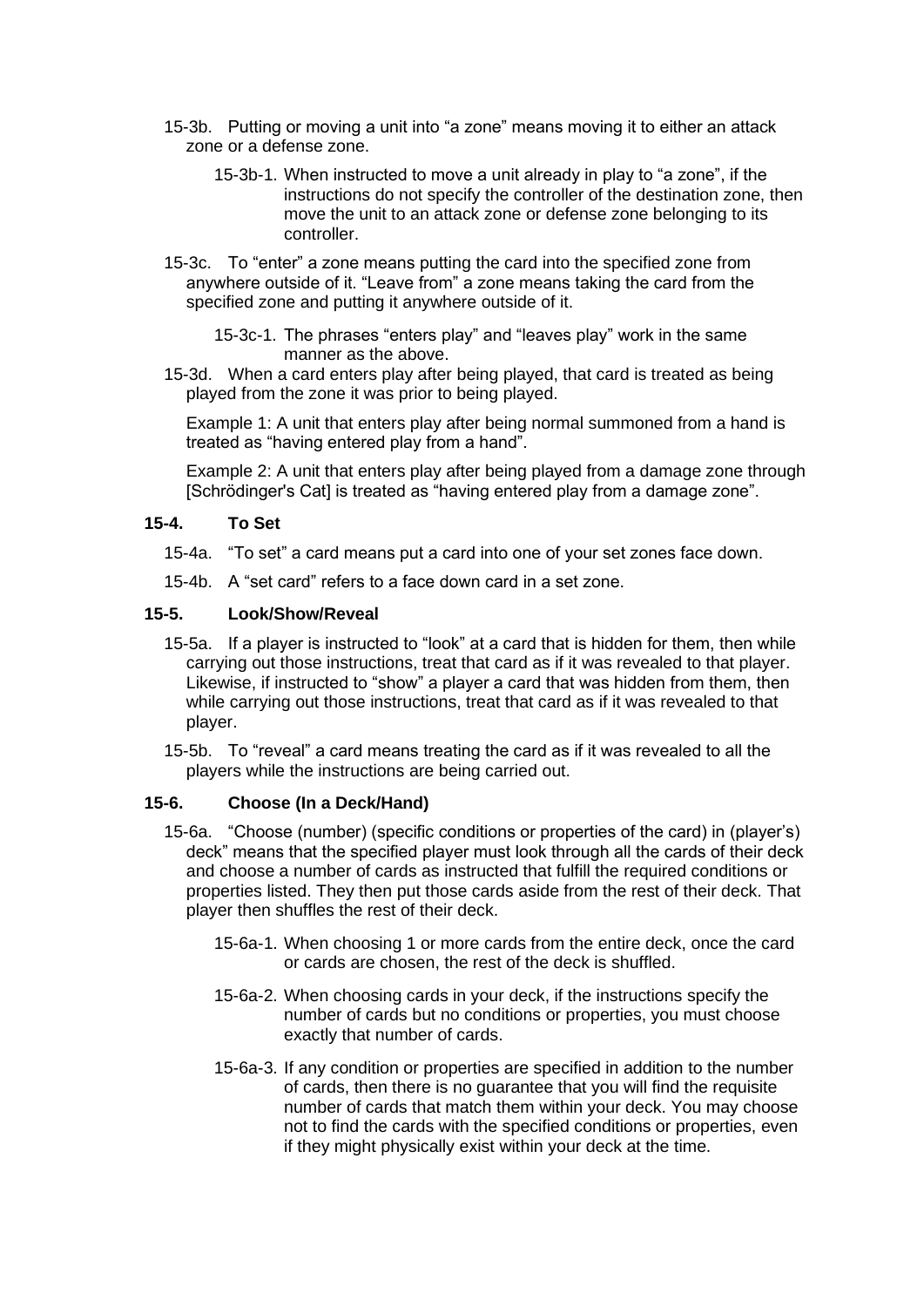- 15-6a-4. When choosing 1 or more cards from a deck, if there is any specific condition the chosen card(s) must fulfill aside from the total number of cards to be chosen, then the chosen card(s) must be revealed to all players.
- 15-6b. When instructed to "choose" a card in a player's deck or hand, this does not count as choosing a target (14-3b-4). The cards are chosen only when the effect actually gets resolved.

## **15-7. Ready/Exhaust**

- 15-7a. To "ready" a card means to rotate the card to the ready state.
- 15-7b. To "exhaust" a card means to rotate the card to the exhausted state.
- 15-7c. Changing the ready/exhausted state of a card to the same placement status as it was before does nothing (1-5c).

#### **15-8. Draw**

- 15-8a. "Draw a card" means moving the top card of a player's deck to their hand.
- 15-8b. "Draw (number) cards" means repeatedly drawing a card for the number of times specified.

#### **15-9. Discard**

15-9a. "Discard" a card means putting a card in a player's hand into their graveyard.

#### **15-10. Divide**

- 15-10a. If an ability instructs you to divide a number among multiple objects, when playing this ability, you assign values to each of the targets, so that the total combined value equals the specified number (14-3b-5a).
	- 15-10a-1. "Deal (number) damage, divided as you choose among (the targets)" and "Divide (number) among (the targets)" both mean "Divide (number) between all of the targets as you wish and deal some part of that total to each target as damage".

### **15-11. Swap**

- 15-11a. To "swap" card A and card B means put card A into the zone where card B was, and put card B into the zone where card A was simultaneously.
- 15-11b. If any of the cards cannot be moved to the other zone, they cannot be swapped.

### **15-12. Destroy**

15-12a. When instructed to "destroy" a card in play, that means placing that card into its owner's graveyard.

#### **15-13. Remove**

15-13a. "Remove (card) from the game" means to move the specified card to its owner's removal zone.

### **15-14. Add as a Charge/Put Underneath/Put on Top of**

15-14a. "Add (card A) underneath (card B) as a charge" or "Put (card A) on the bottom (of card B)" means moving card A to the charge zone of card B's controller. While there, card A is linked to card B.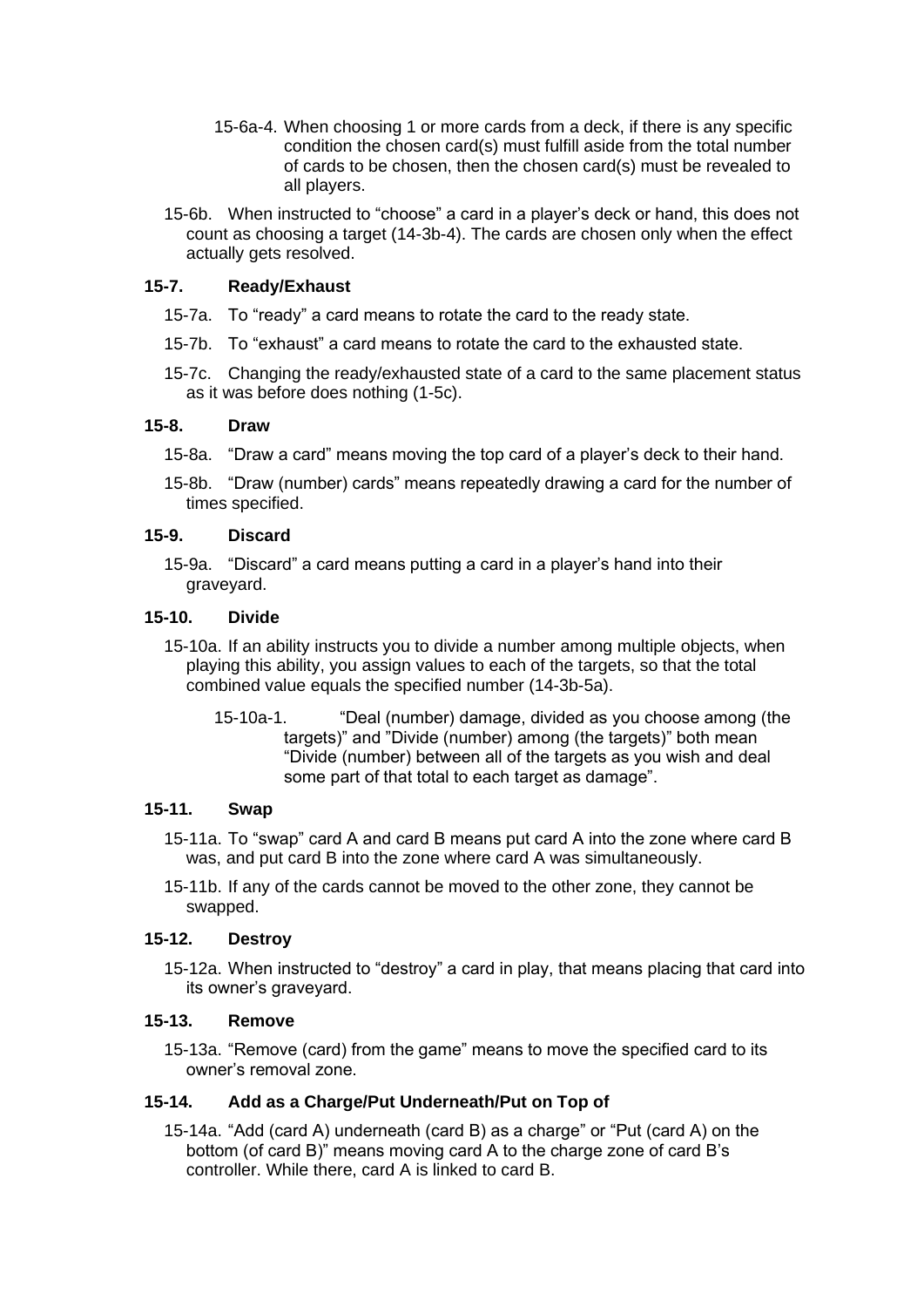- 15-14b. "Put (card A) on top (of card B)" means putting card A into the zone card B is in, and if this is done, then moving card B into the charge zone of card A's controller. While there, card B and all cards linked to card B are now linked to card A.
	- 15-14b-1. If card B has a ready/exhausted placement state, card A is put into the zone with the same ready/exhausted state as card B.
	- 15-14b-2. If card B was an attacking card, then card A comes into play attacking the same column as card B.
	- 15-14b-3. Card A and B are different cards. All current damage and effects applied to card B are not carried over to card A. A card or an ability that was targeting card B does not target card A.
- 15-14c. After putting card A on top of/underneath card B, if an effect refers to the card "on top", it refers to the card currently in the zone which card B existed at the time before putting card A on top or under it.

#### **15-15. Pay Resources**

- 15-15a. "Pay (number) resources" means "exhaust (number) ready resources you control".
- 15-15b. If a card or ability can be played "only by paying with resources", if it costs 1 or more resources, it can only be played by paying the cost with actual resources (14-3b-6a).
	- 15-15b-1. If an effect allows you to play a card without paying a resource cost equal to its level, you cannot play cards with an effect that says "can only be played by paying with resources".

### **15-16. Use/Play**

Play

- 15-16a. To "play" a card or ability means putting it into the gate and following the standard rules for playing it (14-3).
	- 15-16a-1. Unless you are specifically instructed that you do not need to pay the cost, you must pay the entire cost of a card or ability to play it.
	- 15-16a-2. "Instead pay a cost of (number) to play" means you are playing the card or ability by paying the specified number of resources instead of paying its normal cost (14-3b-6).
- 15-16b. To "use" an ability means playing the ability.

### **15-17. Normal summon**

- 15-17a. To "normal summon a unit" means playing a unit card through normal card playing rules.
	- 15-17a-1. When a normal summon is done as a main phase action (7- 2), the active player may play a unit card from their hand or drive zone.
	- 15-17a-2. A normal summoning requires and counts for a specified amount of the summon cap of the player attempting it, increasing the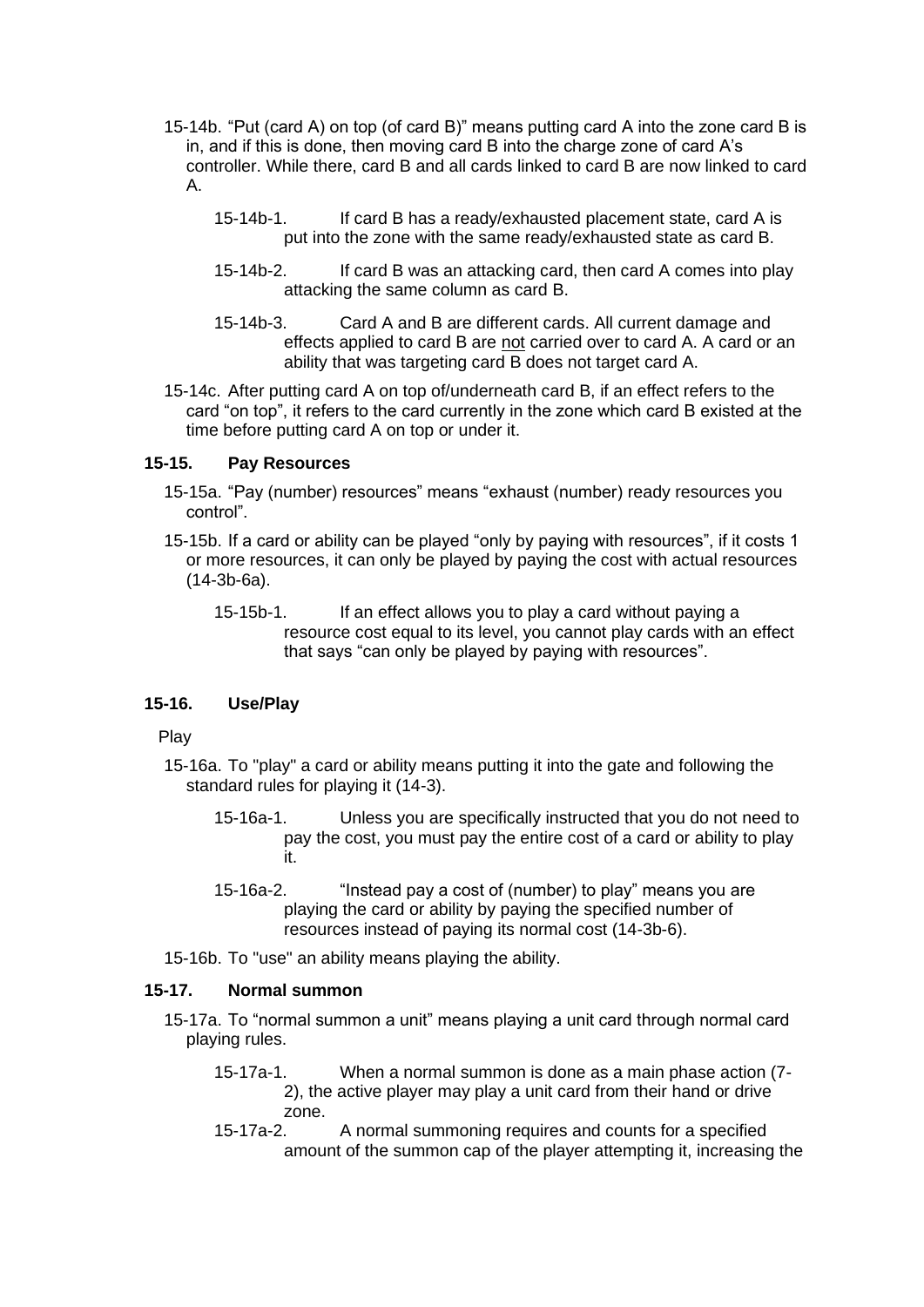number of normal summons done by that player during this turn by an equal amount.

- 15-17a-2a. Unless specified otherwise, a normal summon requires and counts for 1 of that player's summon cap, counting as 1 normal summon done for that turn.
- 15-17a-3. When a player tries to normal summon a unit during their turn, combine the number of times that player has already normal summoned during this turn with the required summon cap of the unit they are trying to normal summon. If the number is greater than that player's summon cap, they cannot normal summon that unit.
	- 15-17a-3a. If a player's summon cap is unlimited, they do not compare their number of normal summons with their summon cap when normal summoning a unit.
	- 15-17a-3b. Doing a normal summon "without it counting for the summon cap" does not compare the player's number of summoning with their summon cap.
- 15-17a-4. After performing a normal summon, that player increases their number of normal summons for this turn by the amount that the normal summoned unit is specified to count towards their summon cap.
- 15-17b. A "normal summoned unit" means "a unit that was put into play by resolving the card in the gate after it was played through a normal summon".

### **15-18. Special Summon**

- 15-18a. To "special summon a unit" means "put the unit card directly into your attack or defense zone".
	- 15-18a-1. With a special summon, the unit is put into play directly from its previous zone without going through the gate.
- 15-18b. "Special summon (a specific unit) from your deck" means "Choose 1 copy of the specified unit card from your deck (15-6) and special summon it".
- 15-18c. If a unit is put into play through any means that did not involve resolving itself in the gate, the unit is treated as having been put into play by a special summon.

### **15-19. Drive**

- 15-19a. "Drive (a specific card)" means resolve the drive process (10-2) with that specified card.
- 15-19b. To "drive" without any card specified means drive the top of your deck.
- 15-19c. To "drive (number)" without any cards specified means drive the specified number of cards from the top of your deck.

### **15-20. Deal/Is Dealt Damage**

- 15-20a. To "deal damage" to a ruler or a unit, add a damage resolution process (13- 2a) linked to that ruler or unit into the gate.
- 15-20b. Damage "is dealt" to a unit or ruler if something "deals damage" to that unit or ruler.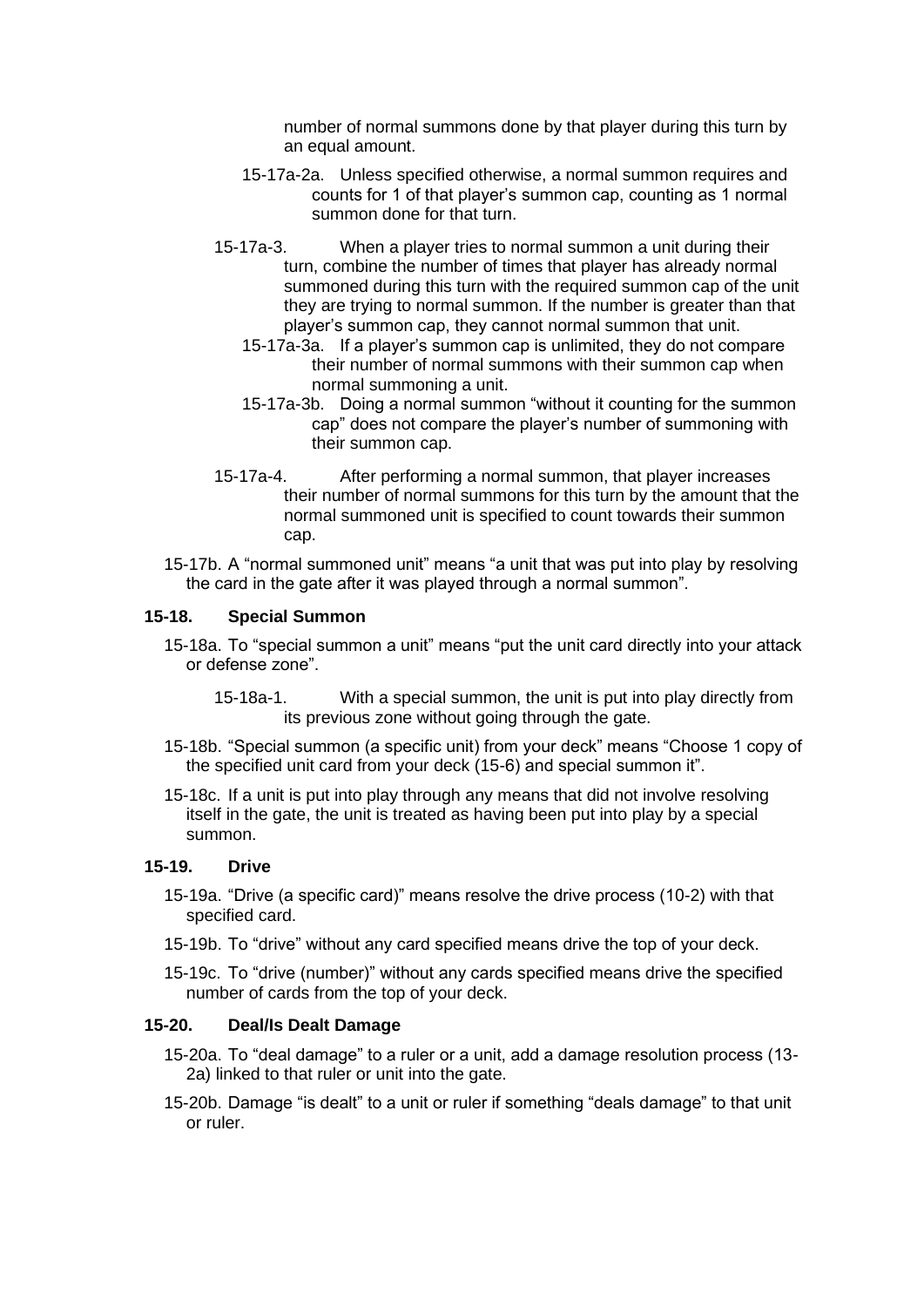15-20c. Damage dealt according to the rules of the damage step of an attack sub phase (8-2), or any other damage defined as combat damage by the rules, is referred to as "combat damage". Any other damage is referred to as "effect damage".

## **15-21. Healing**

- 15-21a. When instructed to "heal" an amount of damage for a unit (usually written as "heal (number) HP"), subtract that amount from the unit's current damage (3-6g).
- 15-21b. When instructed to "heal" an amount of damage for a player (usually written as "heal (number) life"), that player chooses a number of cards in their damage zone equal to that number and puts them into their graveyard (13-7b).
	- 15-21b-1. When instructed to "heal" an amount of damage for a ruler, heal that amount of damage for the player that controls that ruler.
- 15-21c. Healing damage is not a replacement effect. You cannot heal damage that has not been dealt yet, and you cannot heal the current ruler damage of a ruler.
- 15-21d. If written simply as "heal (amount)", that means that the specified player heals damage equal to the specified (amount).

### **15-22. Reduction**

- 15-22a. When you "reduce" an amount of damage, the number of damage dealt to its target is decreased.
	- 15-22a-1. See 13-3 for details on damage prevention (including reduction).

### **15-23. Gain Control/Controls**

- 15-23a. When a player "gains control of" or "controls" a card, they put that card from its current zone to that player's attack zone or defense zone if the card is a unit, or put that card into their field zone if it is a field.
- 15-23b. If the card enters play from a zone that is not in play, it is treated as a special summon (15-18c).

### **15-24. End the Turn**

15-24a. To "end the turn", perform the following:

- 15-24b. The trigger count for all automatic abilities is set to 0.
- 15-24c. For each card and ability currently in the gate, put it into its owner's graveyard if it is a card and remove it if it is an ability.
	- 15-24c-1. It is possible to remove a card or an ability that is currently being resolved.
	- 15-24c-2. If the card that was being resolved has any unresolved effects left, they are not resolved.
	- 15-24c-3. The current gate process ends.
- 15-24d. Put all cards in each player's drive zone into their owners' graveyards, and also remove all Overdrive abilities from each player's drive zone.
- 15-24e. Put any cards in each player's Counter zone into their owners' graveyards.
- 15-24f. If the current ruler damage of a ruler is more than 0, it is set to 0.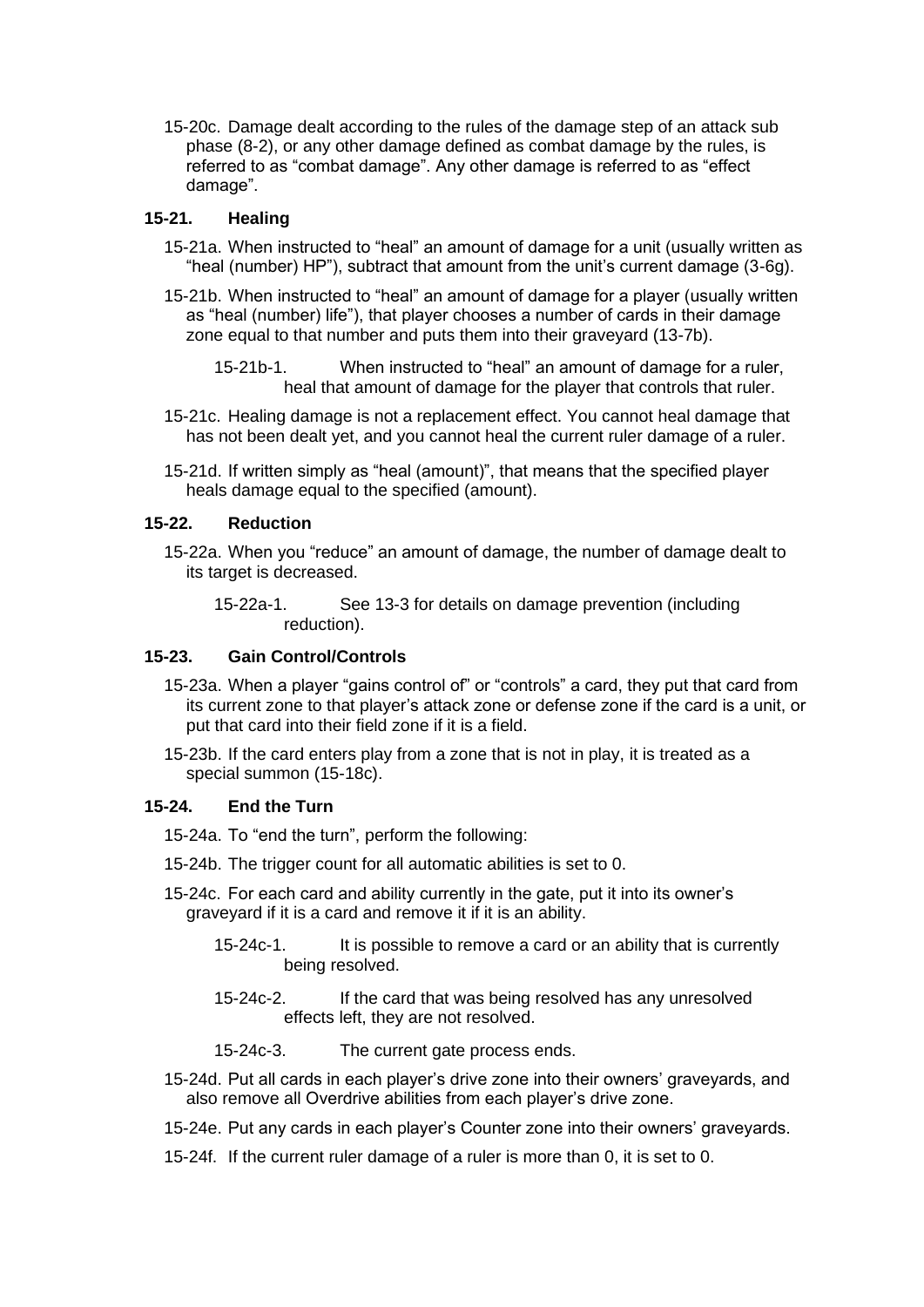- 15-24g. End the current phase and step.
	- 15-24g-1. If this occurs during an attack phase, all ongoing effects applied for the duration of a combat or until the end of a combat will end immediately.
- 15-24h. Go to the beginning of the end phase (6-5a).
	- 15-24h-1. If any rules effect or triggered ability has been activated and needs to be resolved, it is resolved during this end phase.

#### **15-25. Negate**

- 15-25a. To "negate" a card in the gate means moving that card to its owner's graveyard.
- 15-25b. To "negate" an ability in the gate means removing that ability from the gate.

#### **15-26. Attacking/Be Attacked**

- 15-26a. If a condition requires a unit to be "attacking", then that means that condition is fulfilled while the unit is an attack unit (8-4e).
- 15-26b. If a unit "cannot be attacked", it cannot be chosen as the target of the attack during an attack declaration (8-4c).
	- 15-26b-1. After the attack declaration step, if this unit that "cannot be attacked" comes to the frontmost of a column that is being attacked by the attacking unit, it can now be attacked since that is not the result of an attack declaration.

#### **15-27. Affected by Effects**

- 15-27a. If a card or ruler has some kind of effect that makes them "not affected by effects (with a condition/property)", that means the following:
	- 15-27a-1. Any effects that the specified condition or property is true for does nothing to that card or ruler.
	- 15-27a-2. If the above effect is effect damage, it does no damage to this card or ruler. When adding a damage resolution process into the gate, all effect damage to this card or ruler is set to 0, and when the damage resolution process would deal effect damage to this card or ruler, it deals no damage.
	- 15-27a-3. If the above effect is a one-time effect, it does nothing to this card or ruler. Ignore any portion of the effect that would involve this card or ruler.
	- 15-27a-4. If the above effect is an ongoing effect, it is not be applied to this card and ruler.
	- 15-27a-5. If the above effect is a replacement effect, it cannot replace any action or situation that directly involves this card or ruler.

15-27b. Even if a unit is unaffected by effects, it can still be dealt combat damage. This includes any damage that is treated as combat damage, such as Intercept.

### **15-28. Rearrange/Place**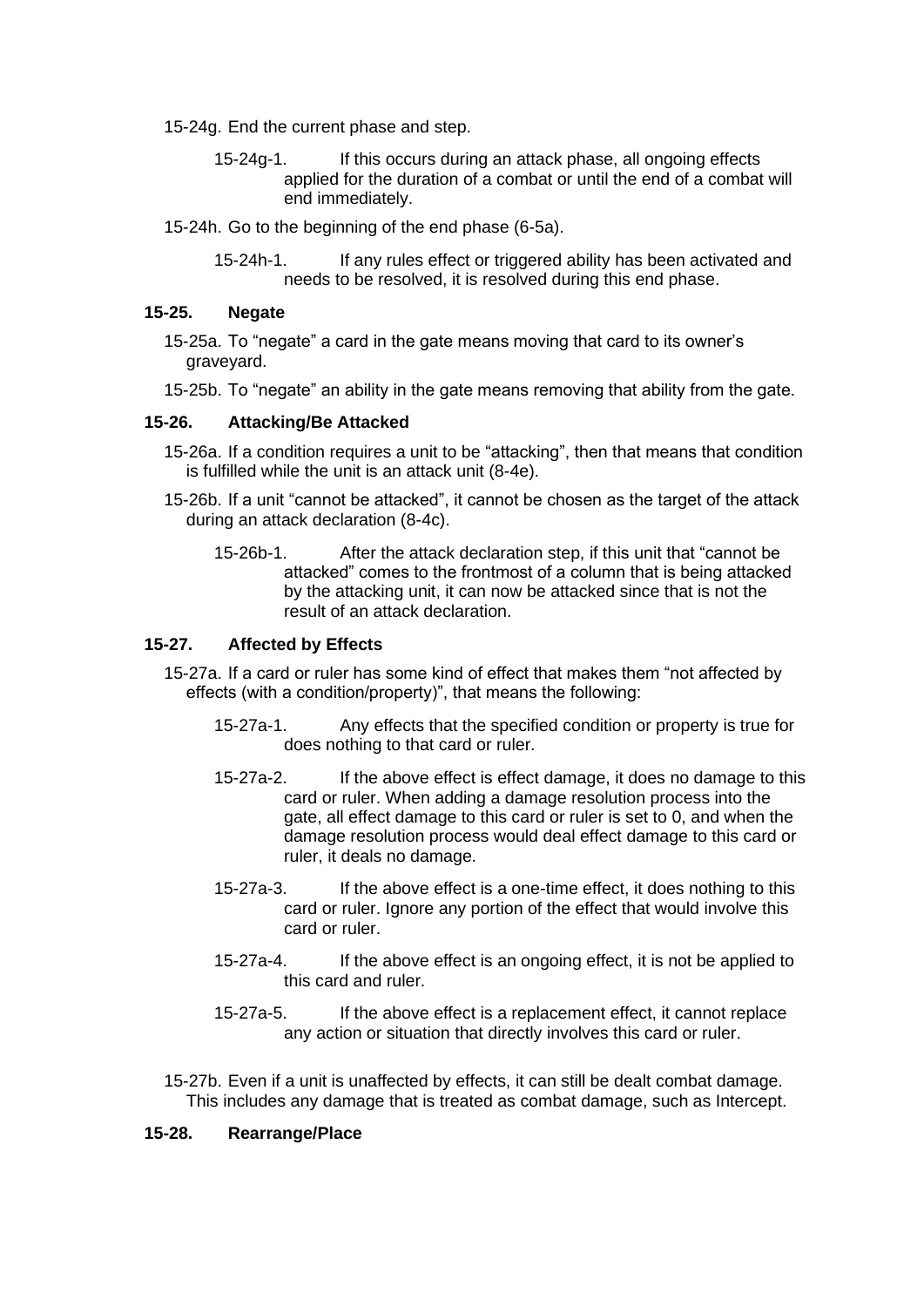- 15-28a. When instructed to "place" a unit in play into another attack zone or defense zone, take it from its current attack zone/defense zone and move it to an attack zone/defense zone.
	- 15-28a-1. Unless specified otherwise, the zone the unit is moved into does not need to be empty. The unit can also be moved to the zone it is in currently.
	- 15-28a-2. If the zone that the unit is moved to is an attack zone, it is put into a ready state.
	- 15-28a-3. When rearranging or placing 1 single unit, you cannot exchange units in 2 different zones.
- 15-28b. When instructed to "rearrange" all of a player's units, the instructed player performs the instructions to "place" a unit (15-28a) to all units that the target player has in play, for as many times as desired by the player carrying out the instructions.

#### **15-29. Losing an Ability**

- 15-29a. When a card "loses" a specific ability, if it has multiple instances of the same ability, the card will lose all of them.
- 15-29b. When instructed to put a card into play with it losing one or all of its abilities, then the card enters play with the specified ability or abilities lost.
	- 15-29b-1. If a card put into play this way loses any "as this enters play" abilities or the like which are resolved before the card enters play, then the card enters play without playing and resolving those abilities.

#### **15-30. Damage Reversal**

- 15-30a. "**Damage Reversal**" is a game action that flips a specified number of face up cards in a damage zone face down.
- 15-30b. Damage reversal is written as "**DR** (amount)" or "**DR** (amount): (condition)".
	- 15-30b-1. If damage reversal is only written as "DR (amount)", then this means "Flip over (amount) face up cards in your damage zone face down".
	- 15-30b-2. If damage reversal is written as "DR (amount): (condition)", this means "Flip over (amount) face up cards that fulfill the specified (condition) in your damage zone face down."
	- 15-30b-3. If the condition of a damage reversal is written with multiple conditions as "(condition) or (condition)", then each card to be flipped face down must fulfill at least one of the specified conditions.
- 15-30c. When performing a damage reversal, if there are not enough face up cards in the player's damage zone to flip the specified amount of cards face down, then that damage reversal is not carried out at all. You cannot partially carry out a damage reversal by flipping the available face up cards face down.

#### **15-31. Due to Forced Reveal**

15-31a. When a card refers to "due to (its) Forced Reveal", that means the card is referring to the state of "being played through the effect of Forced Reveal".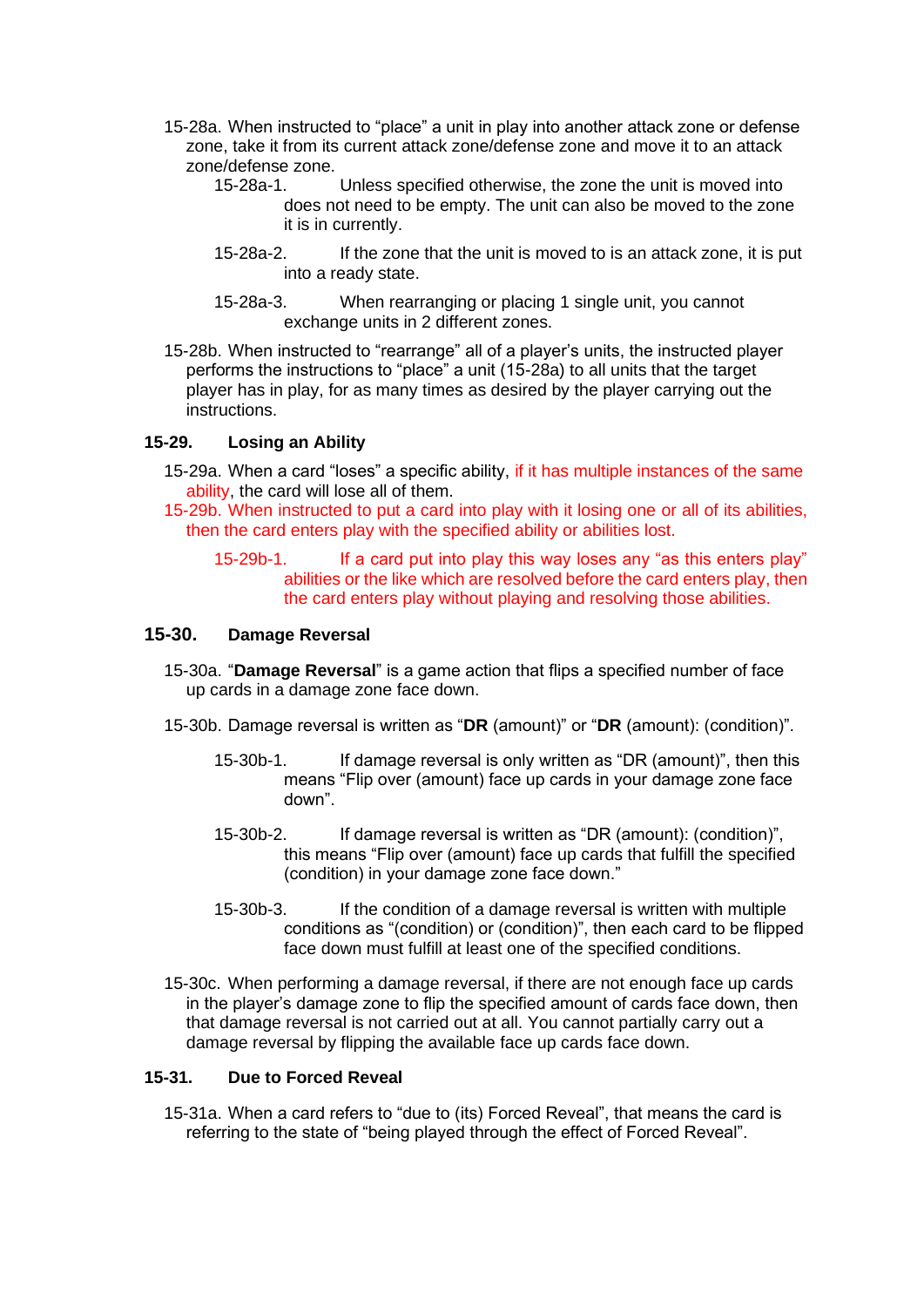- 15-31a-1. If a card with Forced Reveal was played by any other effect other than its Forced Reveal, then that does not count for "due to (its) Forced Reveal".
- 15-31b. When a card refers to it "entering play due to (its) Forced Reveal", it means that the card is referring to the state of "being played through the effect of Forced Reveal, getting then resolved in the gate, and then entering play as a result".

### **15-32. Remains in Play**

- 15-32a. When a player is instructed that a particular card in play "remains in play", the card remains in its current zone. Then, perform the following:
	- 15-32a-1. If that card is a unit, then any damage that it currently has becomes 0.
	- 15-32a-2. If the card currently has any ongoing effect applied to it that has a duration specified and is not from a continuous ability, then the application of such effects are ended immediately.

### **15-33. Flip Face Up/Face Down**

- 15-33a. If instructed to "flip (a card) face down", it means to flip over that face up card so it becomes face down.
- 15-33b. If instructed to "flip (a card) face down" for a card that is already face down, then nothing happens.

### **15-34. Attacking Directly**

15-34a. If a unit or ruler is specified to be able to "directly attack (an opponent's ruler)", then when that unit or ruler is attacking the center column, during the attack declaration step (8-4c), the controller of that unit can choose an opponent's ruler as its attack target, regardless of whether there are any units in that opponent's defense zone(s) and provided that there are no other restrictions preventing that unit or ruler from choosing that target.

# <span id="page-49-0"></span>Section 16 **Keywords and Keyword Abilities**

#### **16-1. General**

- 16-1a. Keywords are terms in the text of a card which are in bold letters, but not surrounded by quotation marks (those are ability names).
	- 16-1a-1. Keyword abilities are keywords which refer to specific abilities.
	- 16-1a-2. Keywords that are not keyword abilities are not abilities. They are not affected by any effects that affect abilities, but other cards, abilities, or effects may refer to them.
	- 16-1a-3. The "Timing:" on an event card is not a keyword.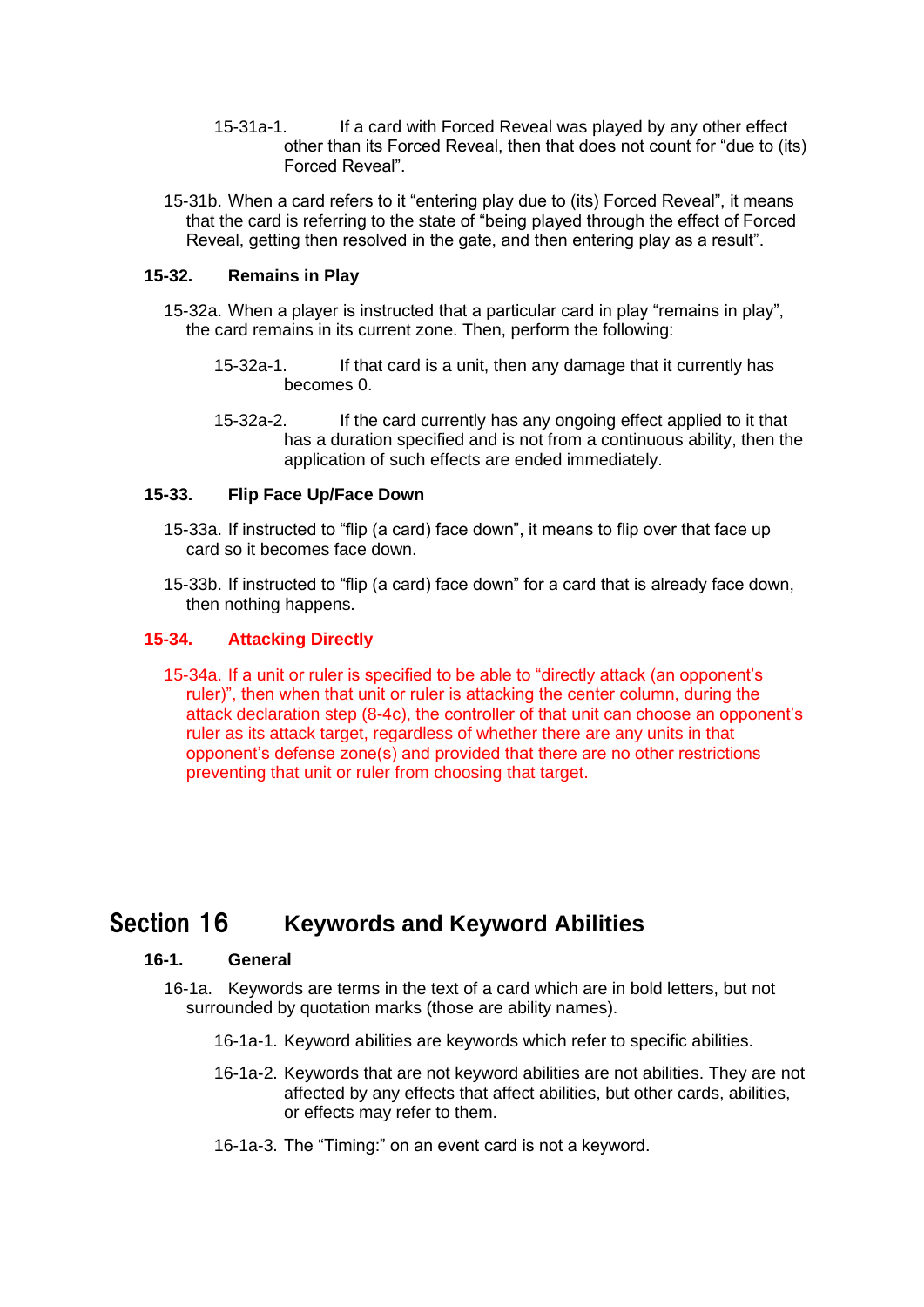16-1a-4. Indicators that show if an ability can only be played for a limited number of times (14-6a), such as [Turn (number)] or [Game (number)], are not keywords.

## **16-2. Overdrive (OD)**

16-2a. An Overdrive (OD) ability is a continuous ability you can play if the card with Overdrive is put into your drive zone through the drive process (10-2).

16-2a-1. "【OD】 (effect)" means "(effect). This ability is an Overdrive ability" .

- 16-2b. See Section 10 for rules concerning the Overdrive ability.
- 16-2c. When playing an Overdrive ability of a unit card in a drive zone, that ability is treated as an "ability of a unit". This is an exception to the rule 3-6c, which specifies that the term "unit" in card text generally refers to "a unit in play".

### **16-3. Touchdown (TD)**

- 16-3a. A Touchdown (TD) ability is an automatic ability that you play when the card enters play from the gate after it gets resolved there, but only if that card had originally entered the gate after being played from your hand.
	- 16-3a-1. "【TD】 (effect)" means "When this card enters play after getting resolved in the gate, which it had entered after being played from a player's hand, (effect)".
- 16-3b. Touchdown abilities won't trigger if the card enters play by any means other than normal summoning it from a hand.

#### **16-4. Counter (CNT)**

- 16-4a. A Counter (CNT) ability is a continuous ability that is played when a card with a Counter ability enters the counter zone through the ruler damage application process.
	- 16-4a-1. "【CNT】 (effect)" means "(effect). This ability is a Counter ability" .
	- 16-4a-2. A Counter ability is a continuous ability, but sometimes its effect is played as a "Counter ability".
		- 16-4a-2a. In this case, this counter ability is treated as an ability with no ability type (activated, automatic, or ongoing).

#### 16-4b. See 13-6d for rules concerning the Counter ability.

16-4b-1. When a Counter ability causes itself or some other card or ability to be played, this card or ability being played is treated as having been "played through/by a【CNT】".

#### **16-5. Breakthrough**

16-5a. Breakthrough is a keyword ability that deals the damage to the ruler after resolving combat damage to a unit in a defense zone and that unit is no longer present in that zone. Breakthrough is an automatic ability.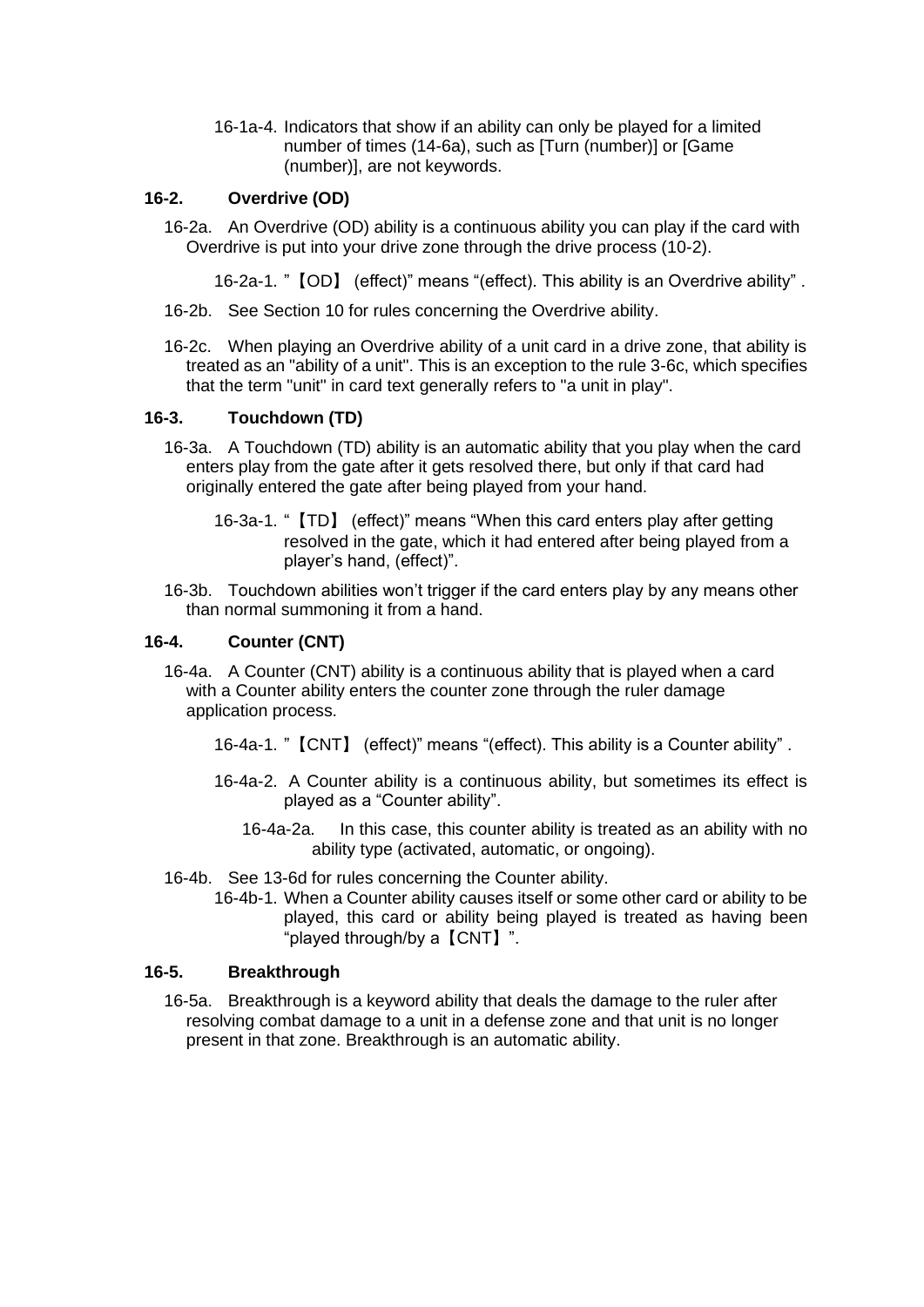- 16-5a-1. "**Breakthrough**" means "At the beginning of the damage step, if this unit or ruler is attacking a unit in the opponent's defense zone, then at the end of damage step, if this unit or ruler is still attacking the center column, the opponent's defense zone is empty, and this unit or ruler has not yet dealt combat damage to the opponent's ruler for this attack, this unit or ruler deals damage to the opponent's ruler equal to its STK" .
- 16-5b. Damage dealt with Breakthrough is combat damage.
- 16-5c. If a unit that already has Breakthrough would gain Breakthrough again, it does not.

#### **16-6. Defender**

- 16-6a. Defender is a keyword ability that allows a unit in your attack zone to be moved to your defense zone if it is empty at the end of your attack phase. Defender is an automatic ability.
	- 16-6a-1. "**Defender**" means "At the end of your attack phase, you may move this unit to your defense zone if it is empty" .

#### **16-7. Intercept**

- 16-7a. Intercept is a keyword ability that deals damage to the attacking unit if the unit with Intercept is attacked. Intercept is a continuous ability.
- 16-7b. Damage dealt by Intercept is combat damage.
- 16-7c. See 8-5 for details concerning the Intercept ability.

#### **16-8. Retaliate**

- 16-8a. Retaliate is a keyword ability that deals damage to the attacking unit if the unit with Retaliate is attacked but still remains in play at the end of the damage step. Retaliate is an automatic ability.
	- 16-8a-1. "**Retaliate**" means "At the beginning of the damage step, if this unit is attacked, then at the end of the damage step, if this unit was attacked but still in play, it deals damage to the attacking unit equal to its ATK".
- 16-8b. If a unit that already has Retaliate would gain Retaliate again, it does not.
- 16-8c. Damage dealt with Retaliate is combat damage.

## **16-9. Double Attack/Triple Attack**

- 16-9a. Double Attack, Triple Attack, and (number) Attack are automatic abilities that allow a unit to attack multiple times during a single turn.
	- 16-9a-1. "**Double Attack**" means "When this unit attacks, at the end of that combat, if it has attacked less than 2 times this turn, ready this unit".
	- 16-9a-2. "**Triple Attack**" means "When this unit attacks, at the end of that combat, if it has attacked less than 3 times this turn, ready this unit".
	- 16-9a-3. "(number) Attack" means "When this unit attacks, at the end of that combat, if it has attacked less than (number) times this turn, ready this unit."
- 16-9b. Even if a unit with one of the abilities above makes an attack and is in a ready state after the attack ends, it is not required to make any further attacks.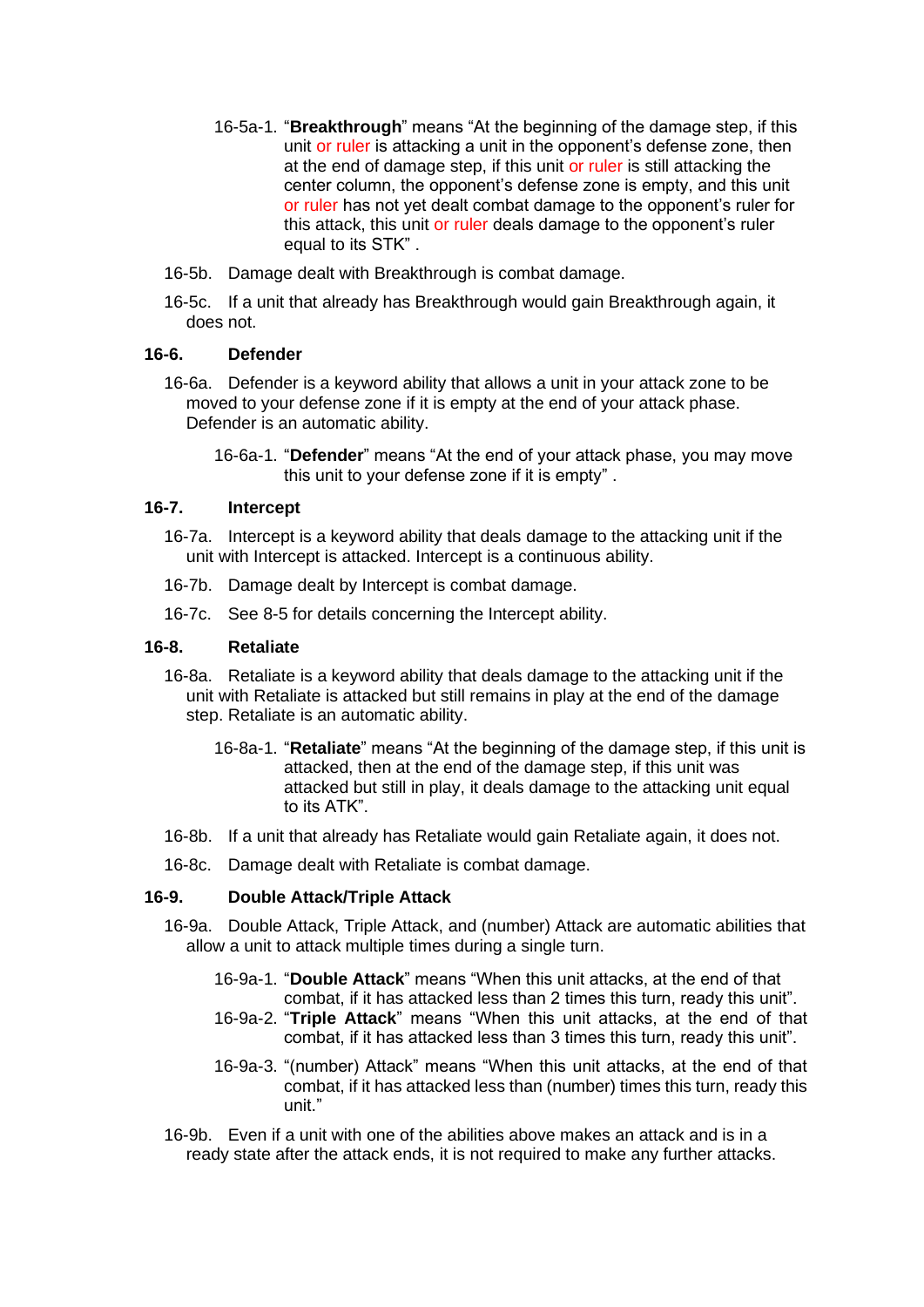#### **16-10. Familiar**

- 16-10a. Familiar is a keyword ability which allows a unit to add an additional attribute to itself. Familiar is an activated ability.
	- 16-10a-1. "**Familiar**" means "Standard Action: Choose an attribute. Until the end of this turn, this card gains the chosen attribute".
- 16-10b. An attribute gained by Familiar is added to the ones that the card already has.

#### **16-11. Undying**

- 16-11a. Undying is a keyword ability which allows a unit to be normal summoned from your graveyard. Undying is a continuous ability.
	- 16-11a-1. "**Undying**" means "You may normal summon this card from your graveyard by paying its resource cost".
	- 16-11a-2. This ability does not change the timing that you are allowed to do normal summoning. It just means you can normal summon this card from your graveyard as if it was in your hand or drive zone.

#### **16-12. Charge Shield**

- 16-12a. Charge Shield is a keyword ability that has a replacement effect, which replaces the act of moving the unit from play to any zone outside of play. Charge Shield is a continuous ability.
	- 16-12a-1. "[Charge Shield]" means "As this card would leave play to a zone that is not in play, you may put one of its charges into its owner's graveyard. If you do, it remains in play (15-32) in the current zone instead".
- 16-12b. If a card is kept in play by using the Charge Shield replacement effect, then do the following afterwards.
	- 16-12b-1. If the card is a unit, its current damage is set to 0.
	- 16-12b-2. If any ongoing effects with a limited duration are being applied to this unit, immediately end the application of those effects on this unit.

#### **16-13. Genesis Summoning**

- 16-13a. Genesis Summoning is a keyword on an activated ability that special summons a unit by using some units as materials.
- 16-13b. The Genesis Summoning ability is written as "**Genesis Summoning** Standard Action: (materials process). If you do, you may special summon (a specific unit)" or "**Genesis Summoning** - Standard Action: Materials - This and (specifications for other units to be used as materials). You may special summon (a specific unit card)."
	- 16-13b-1. Whether an ability counts as a Genesis Summoning or not is determined by whether the ability has the Genesis Summoning keyword as the first word for the text of the ability.
	- 16-13b-2. For the materials process, there will be instructions provided by the ability for some kind of action to determine what specific cards can be designated as materials.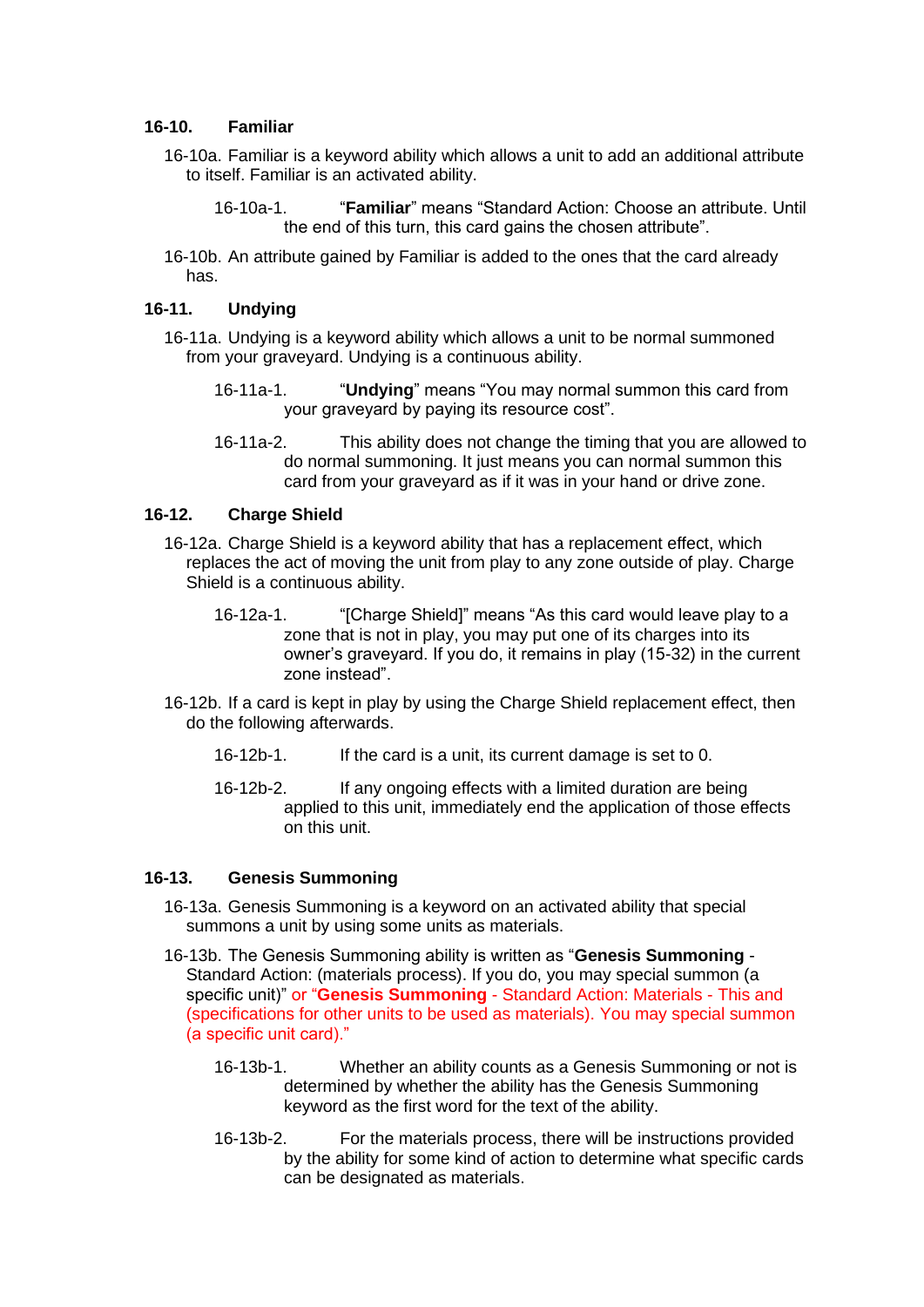- 16-13b-2a. Unless specified otherwise, you must select the materials from among units in play that you control.
- 16-13b-2b. Unless the ability specifically mentions an exception for what happens to the materials, each unit declared as a material is placed on the bottom of its owner's deck.
- 16-13b-2c. If an effect refers to the "materials" of a Genesis Summoning, it refers to the cards moving to another zone through the materials process.
- 16-13b-3. You may choose not to perform the materials process at all. In this case, the rest of the effect is not resolved.
	- 16-13b-3a. The materials process is treated as an action done as a cost  $(14-3)$ .
- 16-13b-4. If the specific unit you are instructed to special summon is a card in your deck, shuffle the rest of the deck after you choose the card (15-6a).
- 16-13c. A unit has "entered play through **Genesis Summoning**" if the unit is special summoned through the effect of a Genesis Summoning. A unit that is "Genesis Summoned" refers to the exact same thing.
- 16-13d. To "accomplish a **Genesis Summoning**" means to "put a special summoned unit into play through the effect of an ability with the **Genesis Summoning** keyword".

#### **16-14. Abyssal Summoning/Abyssal Concerto**

- 16-14a. Abyssal Summoning is a keyword on an activated ability that special summons a unit with Abyssal Concerto from your graveyard.
- 16-14b. The Abyssal Summoning ability is written as "**Abyssal Summoning**  Standard Action: (preparation process) You may special summon a unit card with **Abyssal Concerto** in your graveyard by fulfilling its requirements (listed in its **Abyssal Concerto**)".
	- 16-14b-1. Whether an ability is an Abyssal Summoning or not is determined by whether the ability has the Abyssal Summoning keyword as the first word for the text of the ability.
	- 16-14b-2. You may choose to perform none of the actions listed in the Abyssal Concerto. In this case, the rest of the effect is not resolved.
		- 16-14b-2a. The actions specified by an Abyssal Concerto are treated as actions done as a cost (14-3).
		- 16-14b-2b. If an effect refers to the "materials" of an Abyssal Summoning, it refers to the cards moving to another zone through the actions listed in the Abyssal Concerto.
- 16-14c. Abyssal Concerto is a keyword skill that defines the actions necessary to special summon this unit through an Abyssal Summoning. Abyssal Concerto is a continuous ability.
	- 16-14c-1. "**Abyssal Concerto**  Requirement: (actions)" means "you must do (actions) to Abyssal Summon this unit" .
	- 16-14c-2. Abyssal Concerto has no relevance to whether a unit with this ability can be normal summoned or not. A unit with Abyssal Concerto can be normal summoned unless a separate effect says otherwise.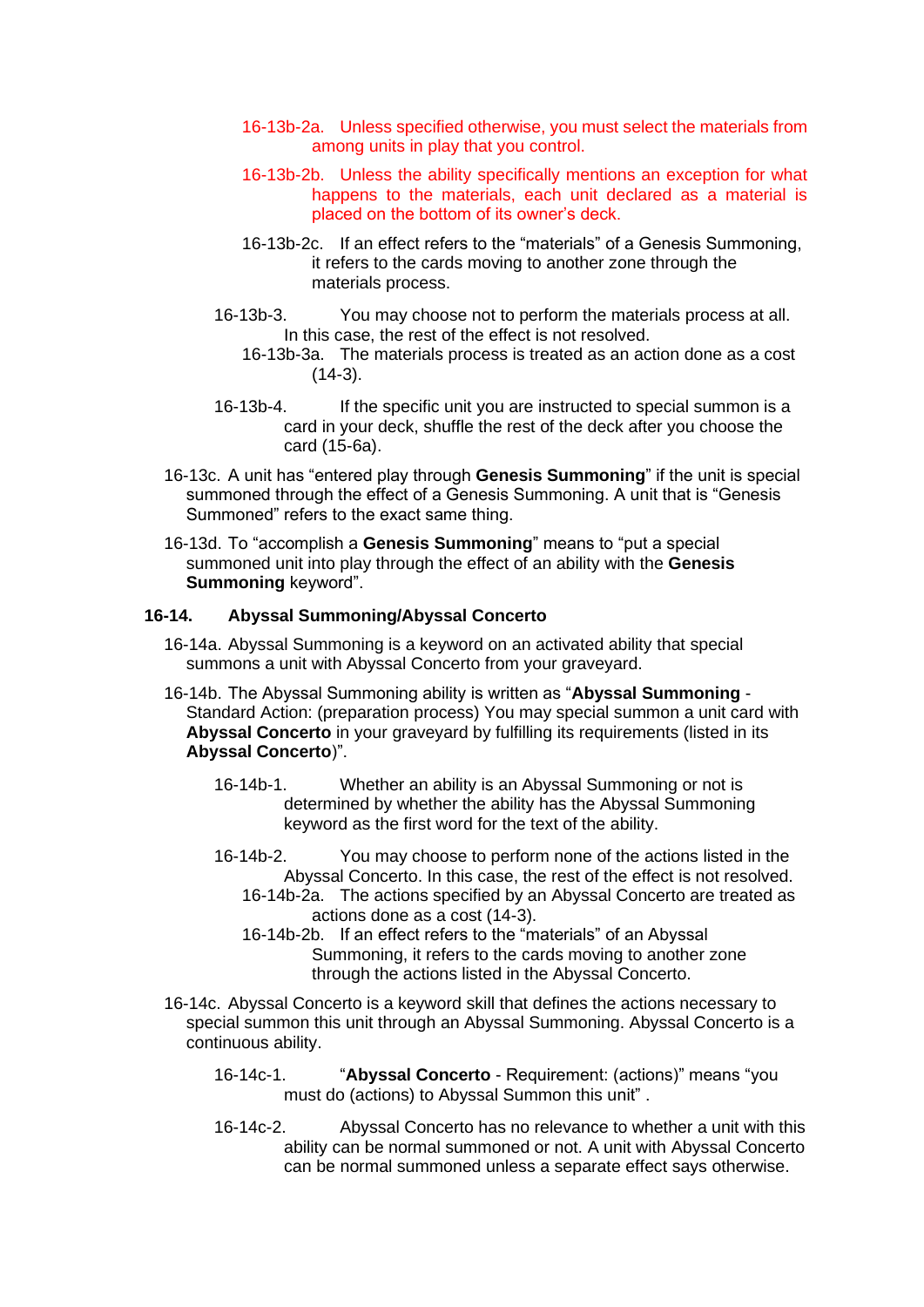- 16-14d. If an effect instructs you to "do an **Abyssal Summoning**", you choose a card with Abyssal Concerto in your graveyard and perform all of the actions listed in it as a cost (14-3) to then special summon that unit.
	- 16-14d-1. In this case, when performing the actions listed for the Abyssal Concerto, you still apply the same rules as a standard Abyssal Summoning (16-14a-2).
- 16-14e. A unit has "entered play through **Abyssal Summoning**" if the unit is special summoned through the effect of an Abyssal Summoning. A unit that is "Abyssal Summoned" refers to the exact same thing.
- 16-14f. To "accomplish an **Abyssal Summoning**" means "put a special summoned unit into play through the effect of an ability with the Abyssal Summoning keyword".

### **16-15. Forced Reveal**

- 16-15a. Forced Reveal is a keyword that describes a specific timing for a card to be played.
- 16-15b. If a card has "**Forced Reveal**", perform the following:
	- 16-15b-1. If the card is in your hand or in your drive zone, you have to play it immediately if you are currently in a gate process, otherwise play it as soon as the next gate process starts. In that case, decide the cost (14-3b-6) and check the summon cap (15-17a-1) as normal, then pay the cost as much as currently possible.
		- 16-15b-1a. If the card is a unit, it is treated as a normal summon and increases your number of summoning by one.
		- 16-15b-1b. Even if you cannot perform all of the required actions to play the card (including your summon cap being at the maximum), this card still gets played. This is an exception to rules 14-3b-8 and 15-17a-2.
		- 16-15b-1c. If both of the players have a card with Forced Reveal to play, the active player plays theirs first.
		- 16-15b-1d. If a player has two or more cards with Forced Reveal to play, they choose the order to play them.
	- 16-15b-2. You cannot put a card with Forced Reveal into your set zone, and if something would move this card to a set zone, it does not move.
		- 16-15b-2a. This card is not treated as a settable card.

### **16-16. Enhance**

- 16-16a. Enhance is a keyword ability with a replacement effect. Enhance is a continuous ability.
- 16-16b. "**Enhance** (unit condition)" means "As you put this into play, you may move another unit that fulfills the specified condition into your charge zone. If you do, instead put this unit into play linked to that card moved to your charge zone (rather than entering play normally)".
	- 16-16b-1. When a unit enters play with a charge that is linked to it as a result of the effect of its Enhance ability, then that unit is treated as being "**Enhanced**".

### **16-17. Resource**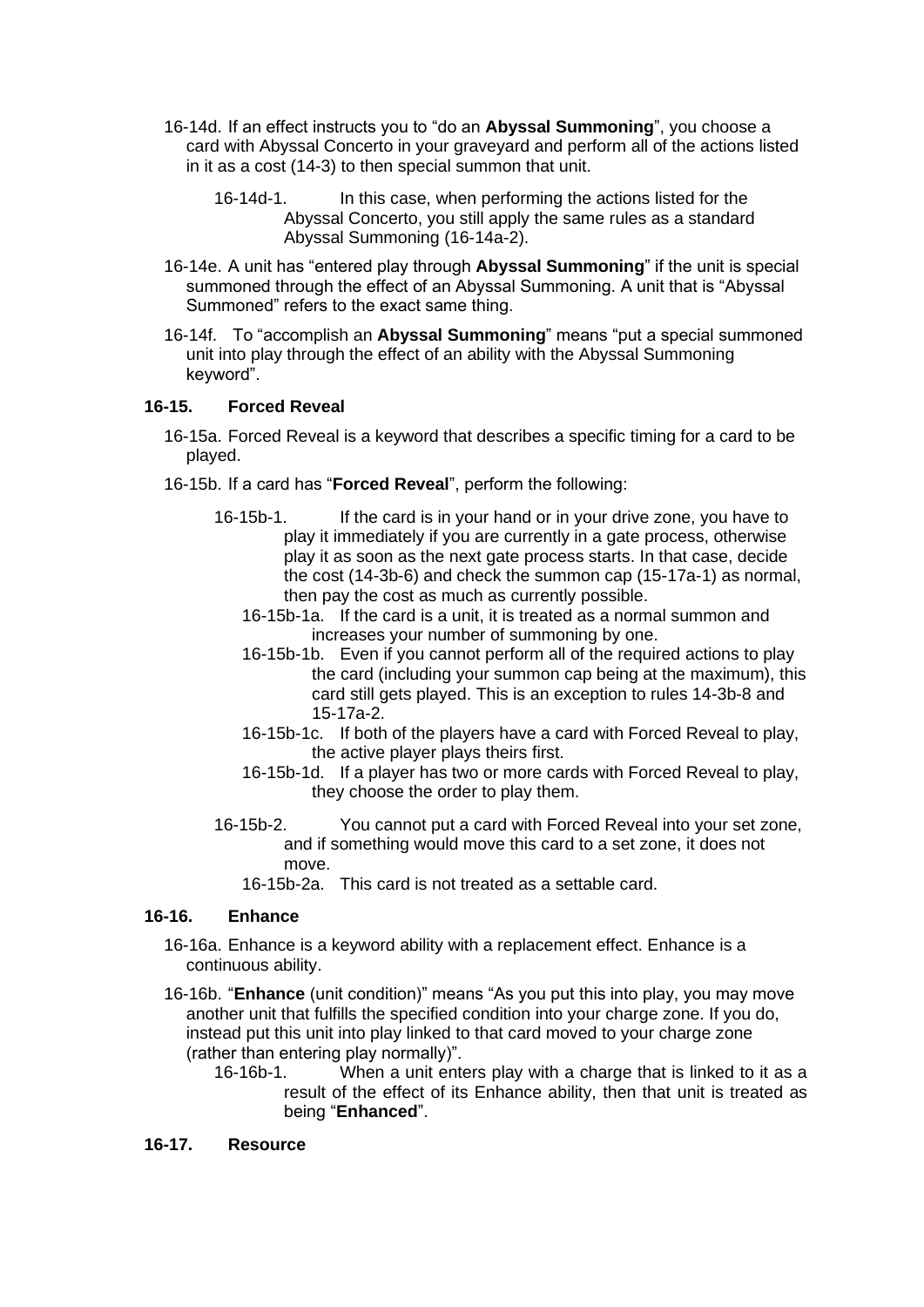- 16-17a. Resource is a keyword for cards and abilities that limits how they can be played.
- 16-17b. If an ability has "**Resource**" written on the left side of the colon after its ability name, you need cards in your resource zone to play it.
	- 16-17b-1. If the ability is an automatic ability, it will not trigger even when the trigger condition is met if the controller of the ability has no cards in their resource zone.
- 16-17c. If an event card has "**Resource**" in its text, you need cards in your resource zone to play it.
- 16-17d. The Resource keyword does not care if each of your resource cards are ready or exhausted. If you have any resource cards in your resource zone, you may play cards and abilities with Resource.

#### **16-18. Concealment/Forced Concealment**

- 16-18a. Concealment and Forced Concealment are keyword abilities that allow a non-event card to be set into your set zone and then later played from there. Both Concealment and Forced Concealment are continuous abilities.
- 16-18b. "**Concealment**" means "This card is settable".
- 16-18c. "**Forced Concealment**" means "This card is settable. You cannot play it from non-set zones. It can enter play only if it was resolved in the gate after being played from a set zone, or if it was special summoned directly from a set zone" .
- 16-18d. Cards with Concealment or Forced Concealment can only be played or normal summoned from your set zone if an ability on the card allows you to do so, usually only under specific conditions.
	- 16-18d-1. If the ability on the card simply says, "you can normal summon this card from your set zone", you may normal summon it as a gate action during the main phase of your turn if the gate is empty (9-3e-5).

#### **16-19. Dormant**

- 16-19a. Dormant is a keyword ability that limits a unit or ruler's capability to attack. Dormant is a continuous ability.
- 16-19b. "**Dormant**" means "This card cannot attack".

#### **16-20. Discount**

- 16-20a. A **Discount** ability is a keyword used for continuous abilities with an effect that changes the cost of a card when it is played.
- 16-20b. A Discount ability is written as "**Discount**: (condition for the card being played) [(cost)] to instead (result of the discount)". This means "If you play this card while fulfilling (condition for the card being played), you may perform (cost). If you do, then use the (result of the discount) when paying the level cost of the card (14-4b-6a)."
	- 16-20b-1. Performing the cost portion of a Discount ability is optional. You can always choose not to perform the cost, in which case the result of the discount is ignored.
	- 16-20b-2. Any action specified in the cost portion of a Discount ability is action performed as a cost (14-3).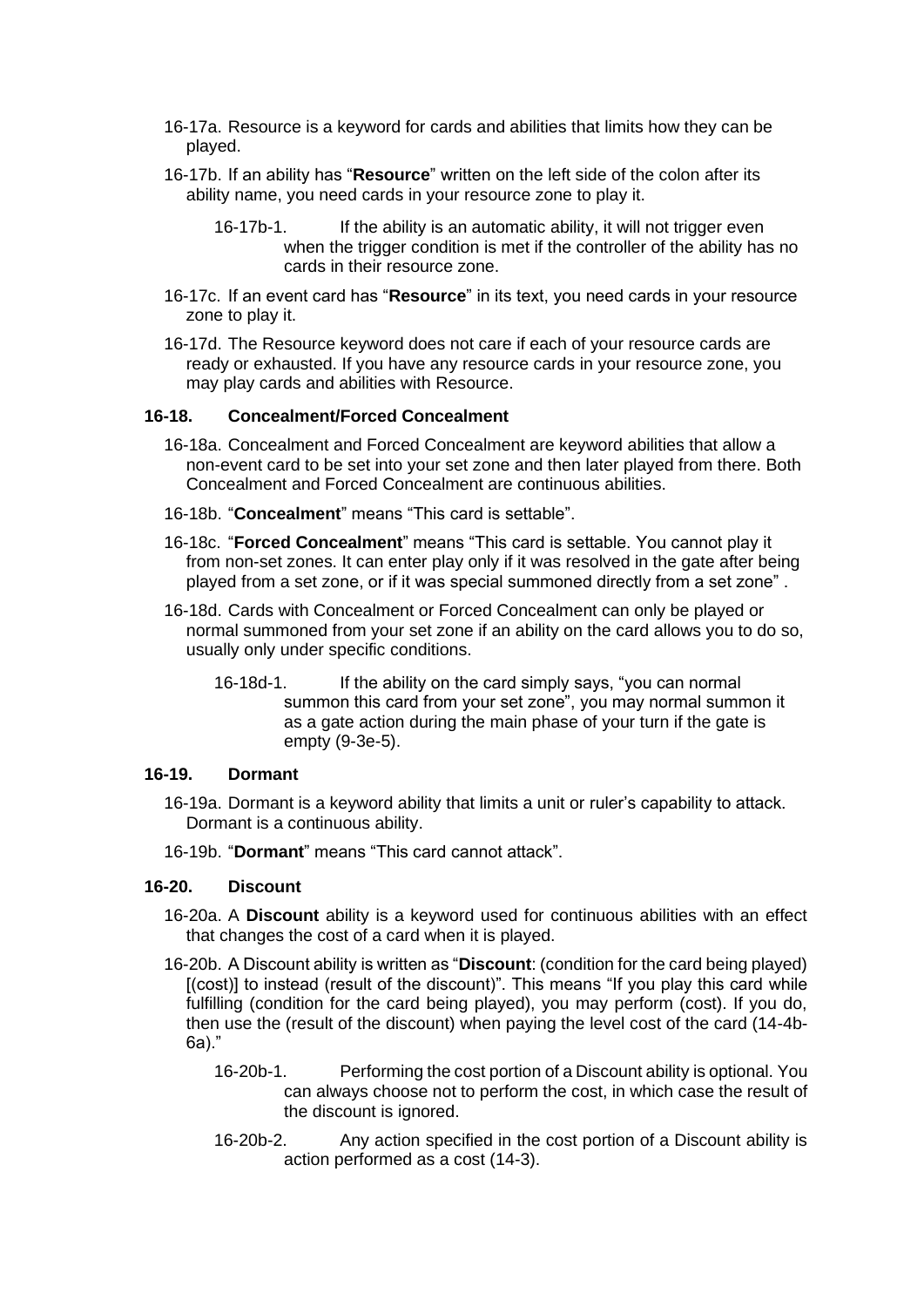16-20c. "**Discount**: (conditions for the discount), (result of the discount)" means "When playing this card, if (conditions for the discount) are fulfilled, then apply (result of the discount) when paying the resource cost equal to the card's level (14- 4b-6a) to play it".

#### **16-21. Sentinel Summoning**

- 16-21a. **Sentinel Summoning** is a continuous ability with an effect that changes the timing of when a particular unit card can be played.
- 16-21b. "**Sentinel Summoning**" means "During your opponent's turn, if this card is in your hand, you may normal summon it as an instant action."
- 16-21c. When you play a unit through Sentinel Summoning, it counts as a normal summon, hence you must pay its cost as normal. However, you ignore your summon cap for normal summons during an opponent's turn.

#### **16-22. Deadly**

- 16-22a. **Deadly** is an automatic ability that has an effect which destroys any unit that was dealt combat damage.
- 16-22b. "**Deadly**" means "When this unit deals combat damage to another unit, at the end of that combat, destroy the latter."

#### **16-23. Summon Requirement**

- 16-23a. A **Summon Requirement** is a continuous ability that must be resolved as a unit with this ability enters play.
- 16-23b. The Summon Requirement ability is written as "**Summon Requirement**: (the conditions of playing this card where the ability is applied), [(cost)]. If you don't, (instructions)". It means "as this card enters play due to (the conditions of playing this card where the ability is applied), you may perform (cost). If you do, put this unit into play. Otherwise, perform (instructions) instead of putting this unit into play."

### **16-24. Gear Up**

- 16-24a. **Gear Up** is an activated ability that allows a card with it to be used to gear up (14-18).
- 16-24b. "**Gear Up**  "(name)"" means "you can gear up into this card".

## **16-25. Gear Requirement**

- 16-25a. **Gear Requirement** is a continuous ability that dictates a specific condition or conditions that must be fulfilled as you gear up into a card with **Gear Up**.
- 16-25b. "**Gear Requirement**: (conditions)" means "If you would gear up into this card, you must fulfill (conditions) or cannot gear up."
- 16-25c. If the **Gear Requirement** conditions becomes no longer met while a card is already geared up, then its geared up status does not get terminated.

Example: If a geared up card says "**Gear Requirement**: You have 5 or less life left.", the card remains geared up even if your remaining life is increased to 6 or more.

#### **16-26. Gear Ability**

- 16-26a. A **Gear Ability** is a continuous ability that grants an additional ability to the card while it is in a geared up state.
- 16-26b. "**Gear Ability** (ability)" means "while this card is in a geared up state, this card gains (ability)."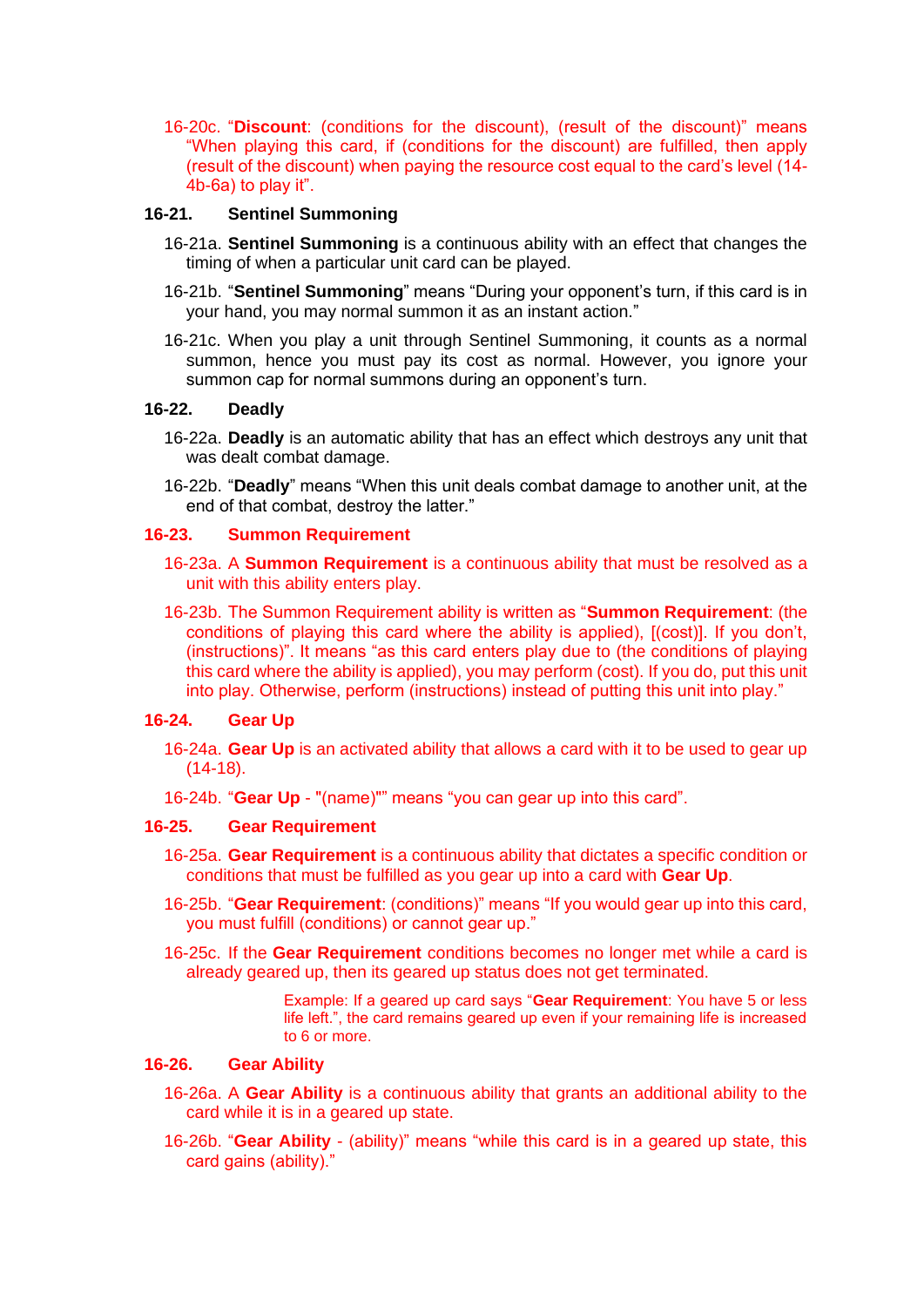16-26b-1. Sometimes a **Gear Ability** grants multiple abilities, each one separated by a "-".

# <span id="page-57-0"></span>Section 17 **Other Rules**

#### **17-1. Loop**

- 17-1a. During a game, it is possible to be in a situation that a player or players can repeat specific actions as many times as possible or be forced to repeat specific actions indefinitely. This situation is called a loop, and players must follow the rules below:
	- 17-1a-1. If only one player can stop the loop, they declare the number of times the loop will be performed, then do it that many times. After that, the player has to perform a different action before performing the same loop again.
	- 17-1a-2. If both players can stop the loop, the active player declares the number of times the loop will be performed, and inactive player does the same. Then perform the loop sequence for a number of times equal to the smaller number declared. After that, both players must perform a different action before they can repeat the same loop sequence again.
	- 17-1a-3. If nobody can stop the loop, the game ends in a draw.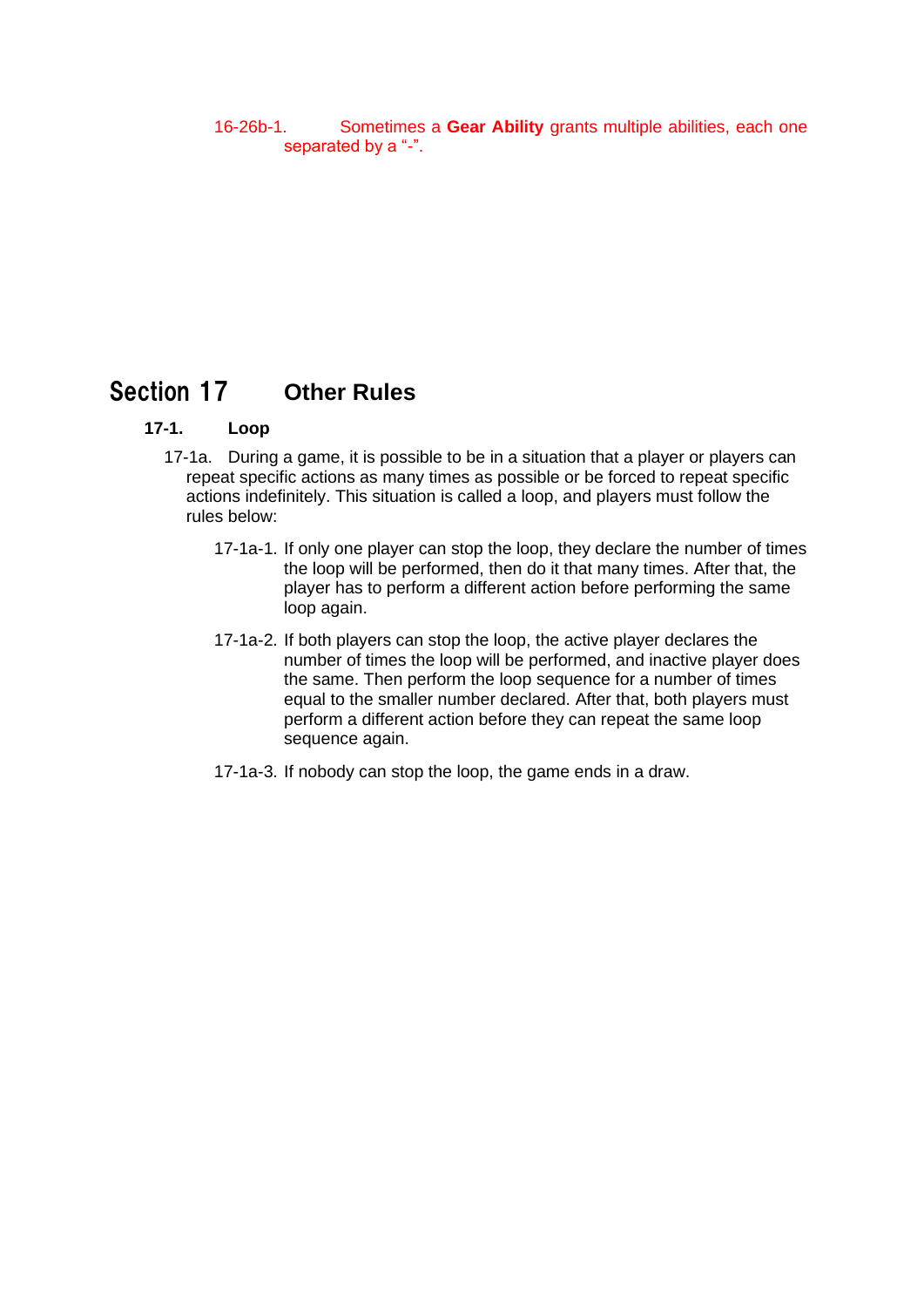# <span id="page-58-0"></span>Update Summary

Changes other than corrections are indicated by red font.

2021 October 29 - Ver. 1.2.0 English-1.0

- ▶ Clarified the process for when both players are required to choose a target.
- Clarified the major types of cards, and defined "standard action cards".
- ▶ Clarified the rules regarding choosing cards in hidden zones.
- ▶ Defined the rules for revealing cards moving from a hand or set zone to another hidden zone.
- Defined "face up/face down" states for cards in the damage zone and charge zone.
- Modified the process to destroy cards.
- Modified the process involved in reducing damage and healing damage.
- Added rules for referencing ability names in "<>".
- Separated and clarified the rules relating to the payment of costs.
- Clarified that the colon used to determine how ability limitations like [Turn 1] are applied is the first one after an ability name.
- ▶ Clarified the process in resolving optional replacement effects that have a use limit.
- Further clarified what counts as a continuous ability.
- ▶ Clarified that a card that enters play after being played is treated as having entered play from the zone it was in before being played.
- Modified the rules regarding normal summoning to accommodate units that require and count for more than 1 of a player's summon cap.
- ▶ Expanded on the game actions "place" and "rearrange", defined the game actions "damage reversal", "(play) due to Forced Reveal", "remains in play", and "flip face down".
- ▶ Modified the rules regarding Breakthrough and Double Attack, defined the keywords Discount, Sentinel Summoning, and Deadly.
- Separated the rules regarding rulers into their own file.
- Specified when "as (a card) attacks" abilities get added to the gate.
- Adjusted the rules concerning the game action of "choosing (a card in a deck/hand)".
- ▶ Other minor miscellaneous fixes.

2021 November 22 - Ver. 1.2.2 English-1.0

Specified that Overdrive (OD) abilities of a unit card in a drive zone count as an "ability of a unit".

2022 May 13 - Ver. 1.3.0 English-1.0

- ▶ Changed the term "type" of a card into "card type".
- Defined the use of "«»" to specify exact card names.
- ▶ Defined each of the factions in the game.
- Defined the use of " $\{$ " to specify attributes.
- Modified the rules regarding selecting cards in hidden zones.
- Defined the template for specifying multiple zones.
- Added rules regarding face down units.
- Added rules for "Maximum factions for certain card types" during deck building.
- Added rules for "Attribute requirements (for certain card types)" during deck building.
- ▶ Added additional rules for modifying the "Maximum copies of a card" during deck building.
- Added rules for gear up and related items.
- Added rules for putting things into play with them losing abilities.